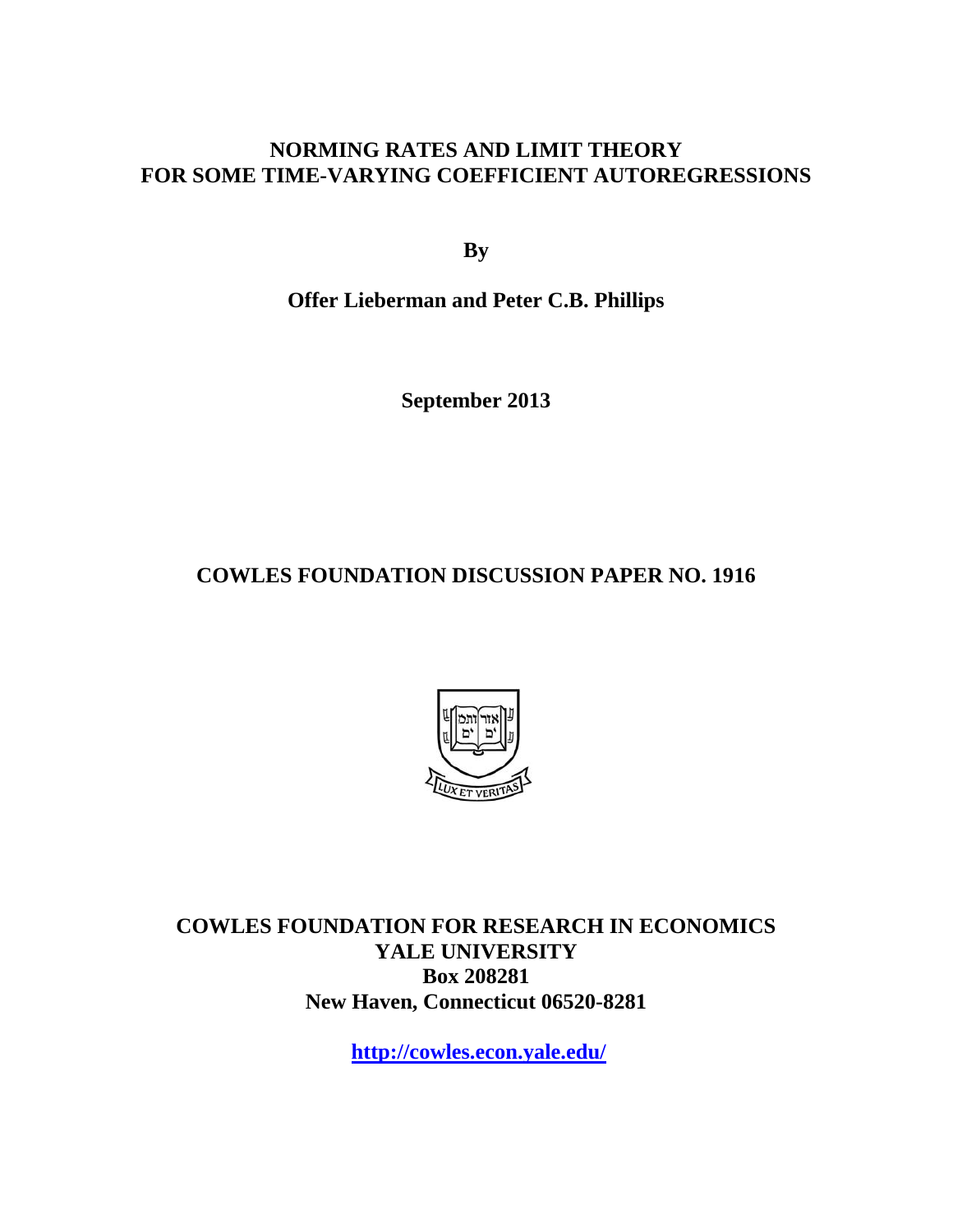# Norming Rates and Limit Theory for Some Time-Varying Coefficient Autoregressions\*

Offer Lieberman<sup>†</sup> and Peter C. B. Phillips<sup>‡</sup>

Revised, August 24, 2013

#### Abstract

A time-varying autoregression is considered with a similarity-based coefficient and possible drift. It is shown that the random walk model has a natural interpretation as the leading term in a small-sigma expansion of a similarity model with an exponential similarity function as its autoregressive coefficient. Consistency of the quasi-maximum likelihood estimator of the parameters in this model is established, the behaviors of the score and Hessian functions are analyzed and test statistics are suggested. A complete list is provided of the normalization rates required for the consistency proof and for the score and Hessian functions standardization. A large family of unit root models with stationary and explosive alternatives are characterized within the similarity class through the asymptotic negligibility of a certain quadratic form that appears in the score function. A variant of the stochastic unit root model within the class is studied and a large sample limit theory provided which leads to a new nonlinear diffusion process limit showing the form of the drift and conditional volatility induced

Our thanks to two referees and the Editor for helpful comments on the earlier version of this paper.

<sup>&</sup>lt;sup>†</sup>Bar-Ilan University. Support from Israel Science Foundation grant No. 396/10 is gratefully acknowledged. Correspondence to: Department of Economics and Research Institute for Econometrics (RIE), Bar-Ilan University, Ramat Gan 52900, Israel. E-mail: o§er.lieberman@gmail.com

<sup>&</sup>lt;sup>‡</sup>Yale University, University of Auckland, Southampton University, and Singapore Management University. Support is acknowledged from the NSF under Grant Nos. SES 0956687 and SES 1258258.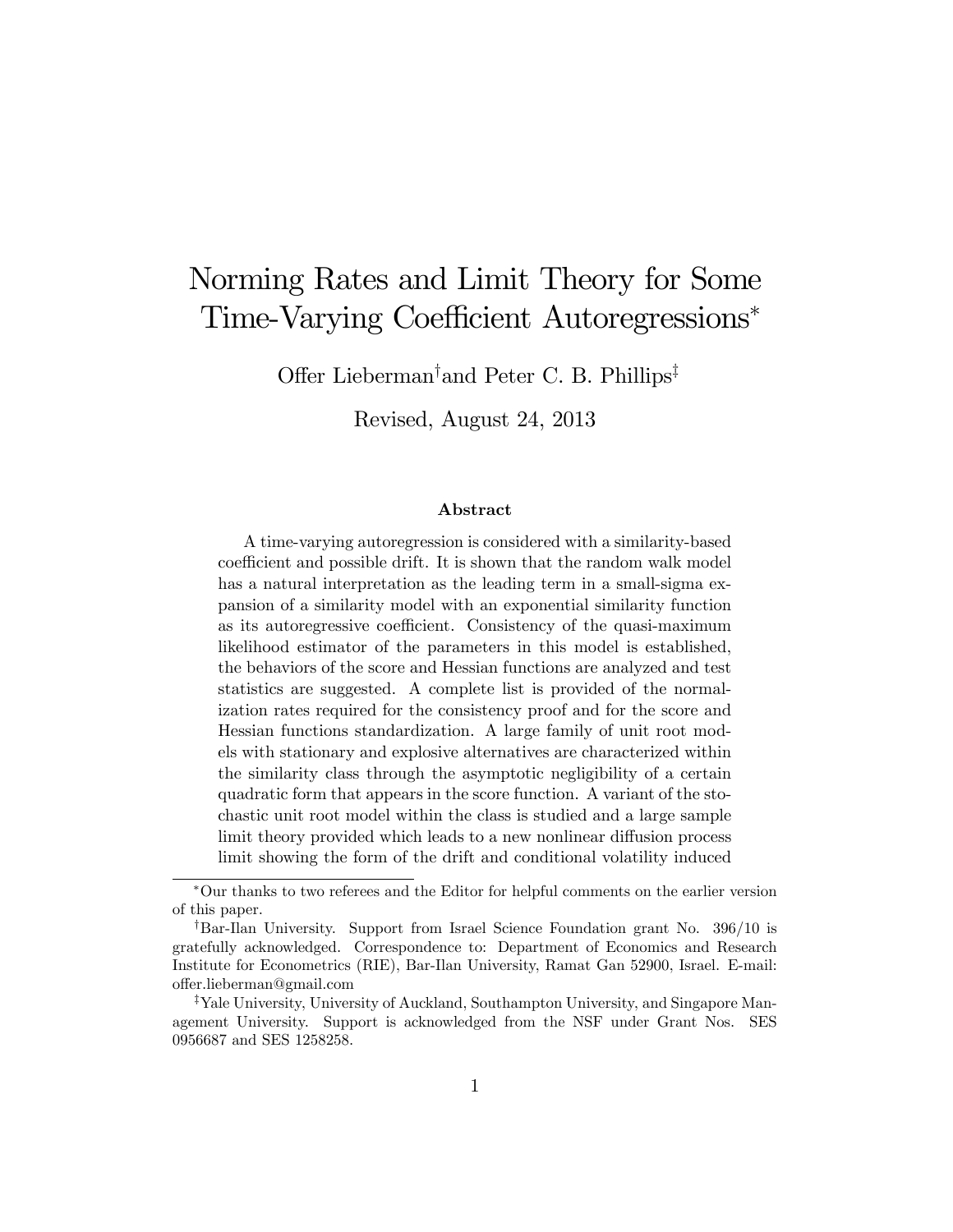by this model . Some simulations and a brief empirical application to data on an Australian Exchange Traded Fund are included.

Key words and phrases: Autoregression; Consistency; Nonlinear diffusion; Nonstationarity; Similarity; Small sigma approximation; Stochastic unit root; Time-varying coefficients.

JEL Classification: C22

# 1 Introduction

First-order autoregressions with possible unit roots or roots that are in the vicinity of unity have attracted an enormous amount of interest over recent decades. The literature now provides a near comprehensive coverage of estimation and testing of the coefficient of the lag dependent variable in stationary, unit root, explosive, and many intermediate cases of near and mild integration, including models with or without fitted intercepts and trends. Traditional analysis of this model relates to data generating processes (DGP's) with fixed coefficients that are consistent with a single scenario. For instance, empirical studies frequently work under a null hypothesis that the DGP is a unit root process with drift, not that the process may have fluctuating, timedependent parameters that are compatible with stationary behavior for some parts of the sample, unit root behavior for other parts, and mildly explosive behavior elsewhere. Most econometric software packages include common tests for a unit root which reflect this characterization. But recent empirical work, particularly on the global financial crisis, has shown the advantages of working with flexible systems that accommodate multiple regimes of stationary and nonstationary behavior and transition mechanisms between them (e.g. Phillips, Wu and Yu, 2011; Phillips and Yu, 2011).

A second trend in the literature involves models with time varying coefficients, such that the process is at least weakly stationary. See among others, Nicholls and Quinn (1980, 1981, 1982), Chen and Tsay (1993), Dahlhaus  $et.$ al.  $(1999)$ , Dahlhaus  $(2000)$  and Lundbergh *et. al.*  $(2003)$ . Some related work on explosive random coefficient autoregressive processes has been done by Hwang and Basawa (2005). In addition, Granger and Swanson (1997) introduced a stochastic unit root (STUR) model where the autoregressive root is in the vicinity of unity, is stochastic, and is driven by an independent stationary process - see also McCabe and Tremayne (1995). Some properties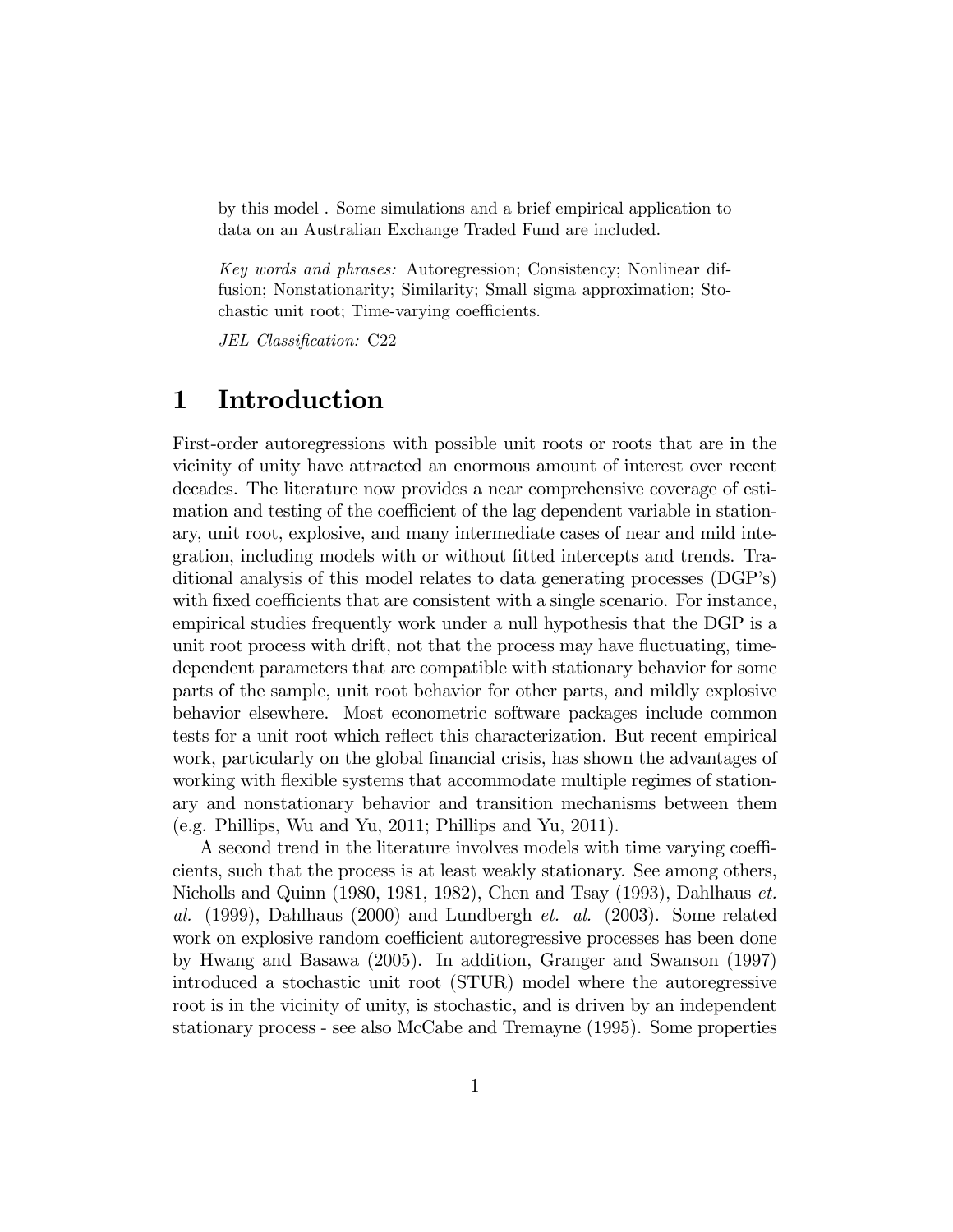of that model were derived but no limit theory or estimation theory was established. Within the context of a wider class of models, the present paper considers a variant of the STUR model, provides a large sample limit theory and studies the discriminatory power of unit root testing against STUR alternatives. We do not cover in this paper an important line of the literature dealing with time varying coefficient models that are not autoregressions. Those models give rise to issues which are very different from the ones which surface in autoregressions.

Recently, Lieberman (2012) introduced a similarity-based model in the context of time varying coefficient autoregressions. That paper developed the asymptotic theory for quasi-maximum-likelihood estimation (QMLE) of this model and various statistical tests. Unlike earlier literature, the coefficient of the lag dependent variable in this model can fluctuate freely and, at any specific period  $t$ , the process may behave in a stationary, unit root, or explosive manner. This feature of the similarity model adds some flexibility to the prominent unit root model producing a system for which unit root effects may hold on average in a given sample but not necessarily at all points within the sample.

In this paper we develop the idea further by considering a larger class of models and by showing that the unit root model can be naturally interpreted as a small- $\sigma$  asymptotic approximation to the similarity model. To fix ideas, we consider the process

$$
Y_1 = \mu + \varepsilon_1,
$$
  
\n
$$
Y_t = \mu + \beta_t(w) Y_{t-1} + \varepsilon_t, t = 2, ..., n,
$$
\n(1)

where  $\mu \in \mathbb{R}$ , w is an m-dimensional vector of unknown parameters, assumed to lie in a compact subset of  $R^m$ ,  $\beta_t(w) = \beta_t(x_t, x_{t-1}; w) \in \mathbb{R}_+$ ,  $x_t = (X_{1t},...,X_{mt})'$  is an *m*-vector of explanatory variables, and  $\{\varepsilon_t\}$  is a sequence of  $iid(0, \sigma_{\varepsilon}^2)$  random variables with cumulants  $\kappa_r$ ,  $r \geq 3$ . When there is no risk of ambiguity we shall simply write  $\sigma^2$  in place of  $\sigma_{\varepsilon}^2$ . It is emphasized that  $\mu$  can be zero or otherwise and that the set of permissible specifications for  $\beta_t(x_t, x_{t-1}; w)$  is rich. Moreover, for a given t,  $\beta_t(w)$  can be less than-, equal to- or greater than unity, so that the model can behave in a stationary-, unit-root- or explosive manner over subperiods.

Of particular interest is the model with an exponential similarity function

$$
\beta_t(x_t, x_{t-1}; w) = \exp(wu_t), \ m = 1,
$$
\n(2)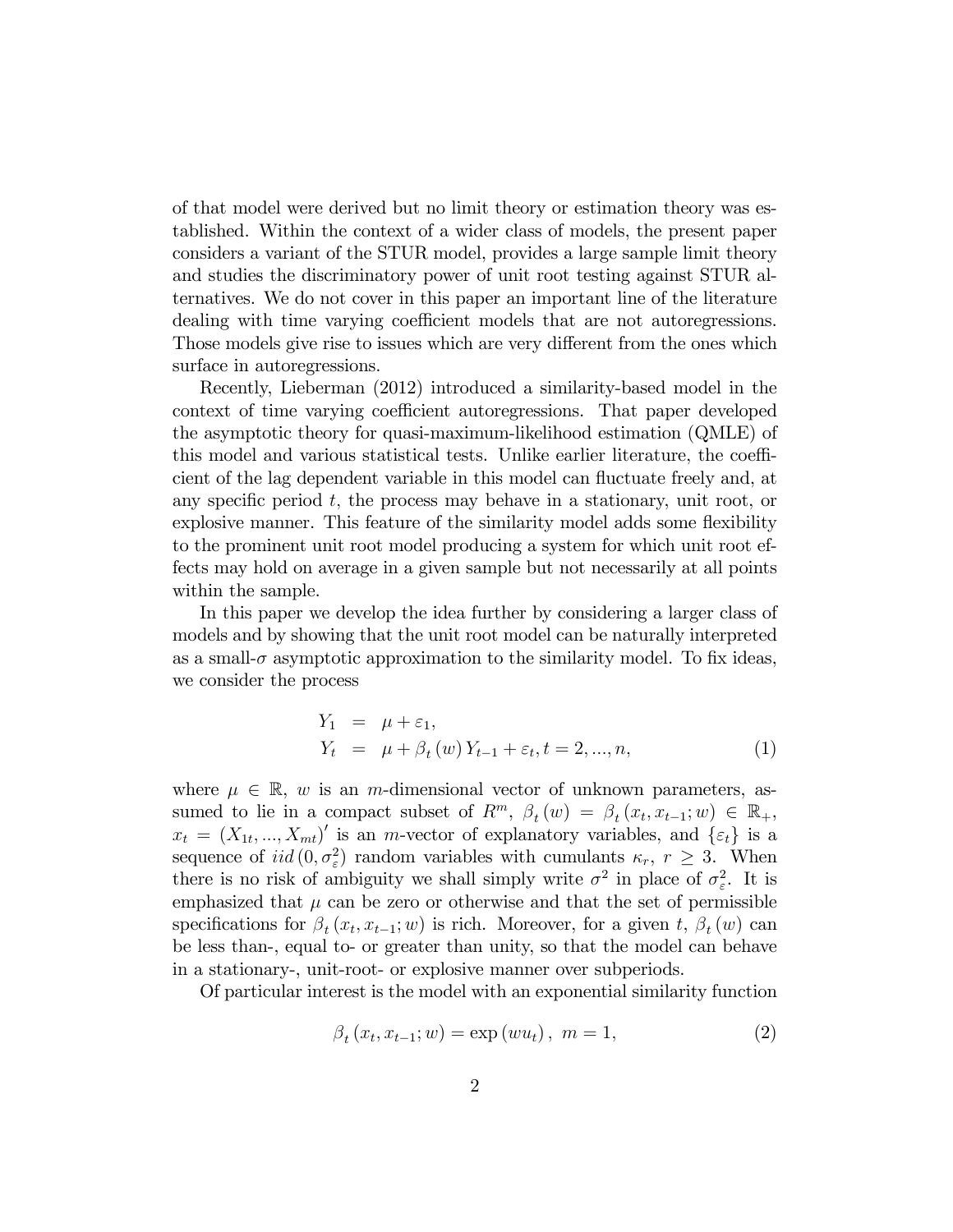where  $u_t = \Delta x_t = \Delta X_{1t}$  is the source of variation in the coefficient. A natural choice for  $x_t$  would be an explanatory variable for  $Y_t$ , but other generators of coefficient randomness are possible. Suppose that  $u_t$  are i.i.d. copies of u.  $M_u(\omega) = \mathbb{E}(\beta_t)$  is the moment generating function (mgf) of u when it exists, and under certain conditions that will be discussed in Section 2,

$$
M_u(w) = 1 + O\left(\left(w\sigma_u\right)^2\right),\tag{3}
$$

where  $\sigma_u^2 = \text{Var}(u_t)$ ,  $\forall t$ . Moreover, the sample path of the coefficient  $\beta_t(w)$ has an average that converges pointwise in probability to  $M_u(w)$ . Thus, on average, the unit root speciÖcation, which is believed to be prevalent in economic and Önancial data, may be interpreted as the leading form in a small- $\sigma$  expansion of the similarity model, with an error which is of the order  $O(\sigma_u^2)$ .

In studying the model  $(1)$ , we prove consistency of the QMLE of w when  $\beta_t(w)$  is allowed to be non-negative and with  $\mu \in \mathbb{R}$ . This extends the results of Lieberman (2012) by allowing for the case  $\mu = 0$ . To achieve the results, we introduce uniform norming factors which are functions of  $n \times n$ matrices, one of which covers the  $\mu = 0$  case and another the case  $\mu \neq 0$ . The behaviors of the score and Hessian functions are analyzed and, as with the consistency proof, separate uniform norming factors are given for the  $\mu = 0$  case and for the  $\mu \neq 0$  case. The simplest scenario, in which  $\mu \neq 0$ and the process is approximately a unit root, leads to a score-based test which is asymptotically normal (see Lieberman 2012). A further case, where the slope coefficient  $w = w_n$  in the similarity function (2) is local to zero and is allowed to be random, also approximates a unit root model. This STUR model is analyzed by weak convergence methods and its limit theory is related to that of a local to unity process but gives rise to a new nonlinear diffusion. The properties of this limit process reveal the explicit form of the conditional volatility induced by the similarity function. In many other cases the distribution theory is much more complicated.

The plan for the paper is as follows. In Section 2 we discuss connections and interpretations of the model and show how the random walk model can be interpreted as a small- $\sigma$  approximation of the similarity model with an exponential similarity function. Notation and the main results are introduced in Section 3, followed by some discussion in Section 4. Section 5 studies a similarity-based STUR model, its limit theory, and the discriminatory power of unit root tests against STUR alternatives. Simulations and an empirical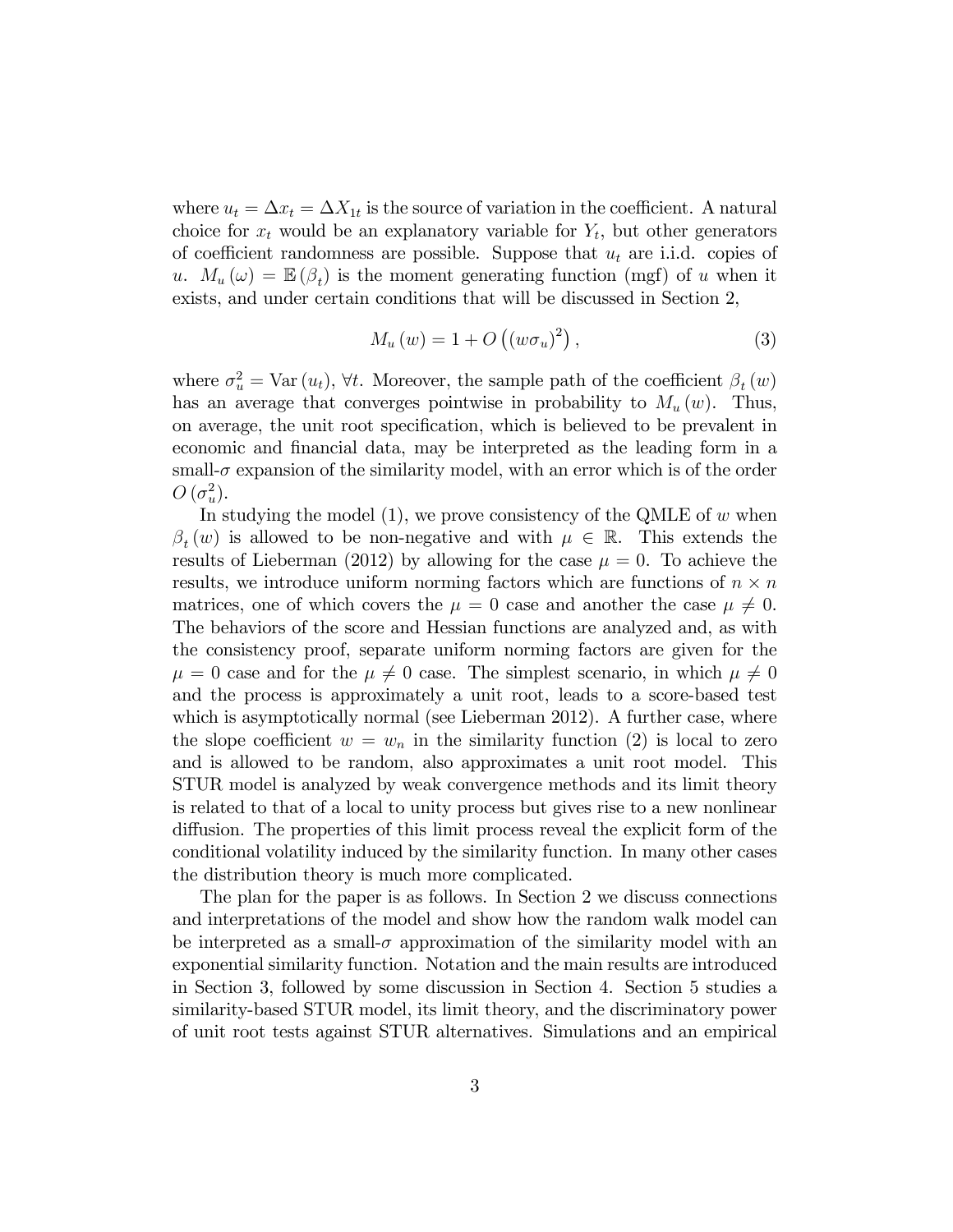application are provided in Section 6 and Section 7 concludes. All proofs are contained in the Appendix.

## 2 Connections and Interpretations of the model

This section draws connections between the similarity model and existing time series models and provides some insights and interpretations of our approach.

### 2.1 A Unit Root Model as a Small- $\sigma$  Approximation to the Similarity Model

Small  $\sigma$  asymptotics were originally developed in Kadane (1971) to approximate Önite sample distributions in simultaneous equations models to compare k-class estimators in terms of their bias, variance and mean squared error. They may also be used to take expansions about the standard regression model, which applies in a limiting case where the variance of the endogenous regressors tends to zero. A related method was used by Samuelson (1970) to develop quadratic and higher order approximations useful in portfolio analysis under situations where there is less and less risk.

In the present case, we consider the unit root model as a small  $\sigma$  approximation of a more general system involving time varying random coefficients. For the exponential similarity function given in  $(2)$ , assume that  $u_t$  are i.i.d., copies of u, each with mgf  $M_u(w)$ , zero mean and small variation, as when it is distributed as  $U[-a, a]$ , or  $N(0, \sigma_u^2)$ , with small a or  $\sigma_u^2$ , respectively. The import is that the coefficient of  $Y_{t-1}$  varies with  $u_t$  but that the fluctuations in the coefficient value are not too large. In the former case, as  $\sigma_u^2 = a^2/3$ ,

$$
M_u(w) = \frac{e^{wa} - e^{-wa}}{2wa}
$$
  
=  $1 + \frac{(wa)^2}{6} + \frac{(wa)^4}{120} + O((wa)^6)$   
=  $1 + \frac{(w\sigma_u)^2}{2} + \frac{3(w\sigma_u)^4}{40} + O((wa)^6)$  (4)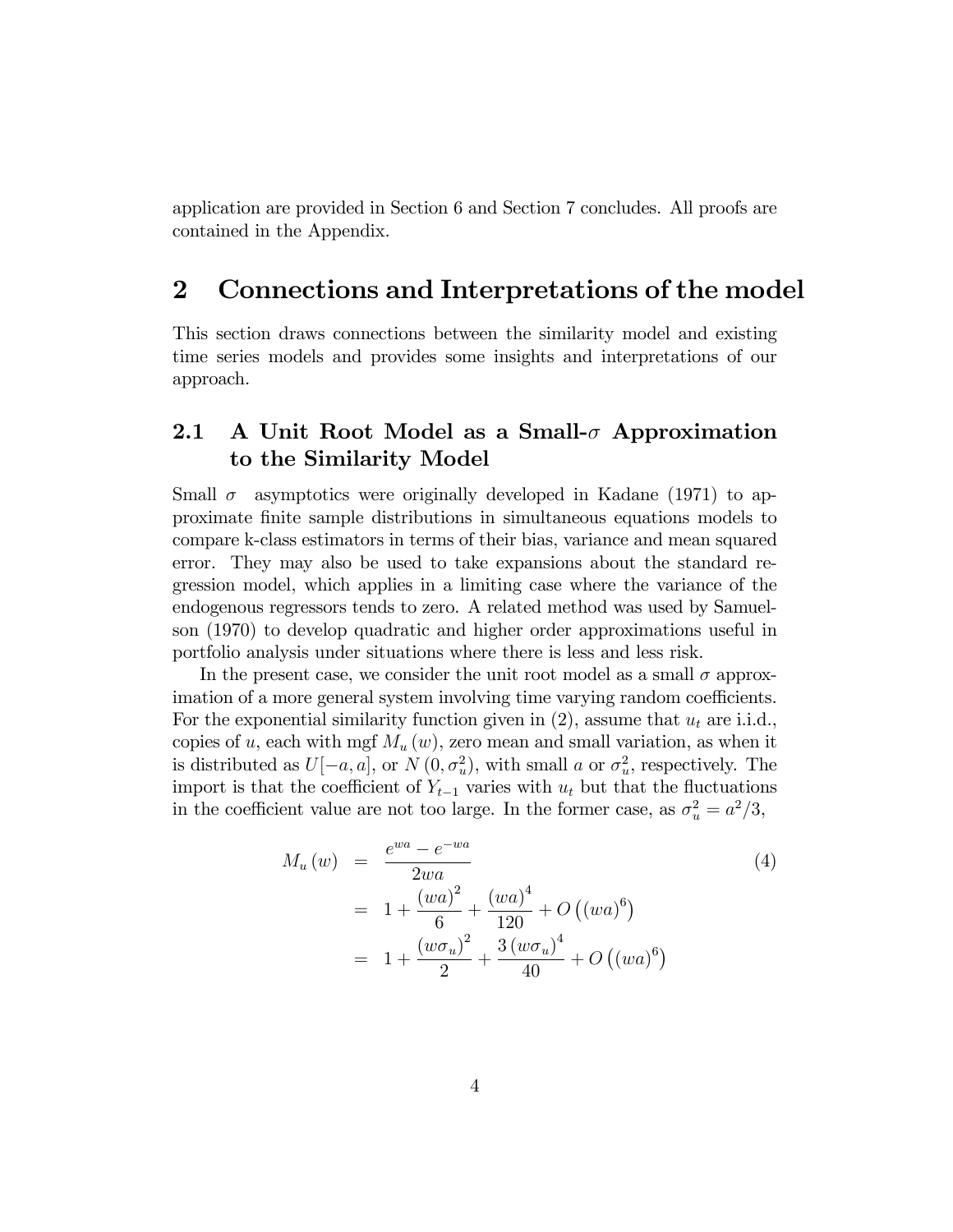and the property of the limit shown in (3) follows. In the second case,

$$
M_u(w) = e^{(w\sigma_u)^2/2}
$$
  
=  $1 + \frac{(w\sigma_u)^2}{2} + \frac{(w\sigma_u)^4}{8} + O((w\sigma_u)^6)$ 

so that (3) again holds. Of course, in both cases we can reparameterize with  $wu_t = u_t^* \sim U[-w^*, w^*], w^* = wa \text{ or } u_t^* \sim N(0, w^*), w^* = w\sigma_u.$  These choices of  $\beta_t$  are natural and reflect the principle that the average  $Y_{t-1}$ coefficient value may be close to unity across the sample but will deviate from unity at any point on the trajectory. In fact, the sample path of the coefficient  $\beta_t(w)$  in this setting has an average that converges pointwise in probability to  $M_u(w)$ . Figure 1 illustrates this point showing the QMLE of  $\beta_t$  for data on an Australian Exchange Traded Fund (ETF). We emphasize that a limiting case occurs when  $x_t = c$ , a.s. for all t, so that  $u_t = 0$ , a.s., so that there is no random variation in the AR coefficient and the model reduces to a random walk. The unit root model can thus be viewed as a small- $\sigma$  approximation to a flexible similarity model.

#### 2.2 CAPM

The capital asset pricing model (CAPM) has long been central to finance and provides a working foundation for more sophisticated models. Let  $\Delta \log Y_t$ be the expected excess return of a certain capital asset and  $\Delta \log Z_t$  be the market premium, both at time  $t$ . Without the error term, the CAPM model relates these quantities through the equation

$$
\Delta \log Y_t = \beta \Delta \log Z_t. \tag{5}
$$

Upon rearrangement, the model is

$$
Y_t = \exp\left(\beta \Delta x_t\right) Y_{t-1},
$$

where, in line with our notation so far,  $x_t = X_{1t} = \log Z_t$ . Thus, the CAPM model is just a similarity model with an exponential similarity function in which the value of  $Y_t$  is determined by its similarity to  $Y_{t-1}$  through the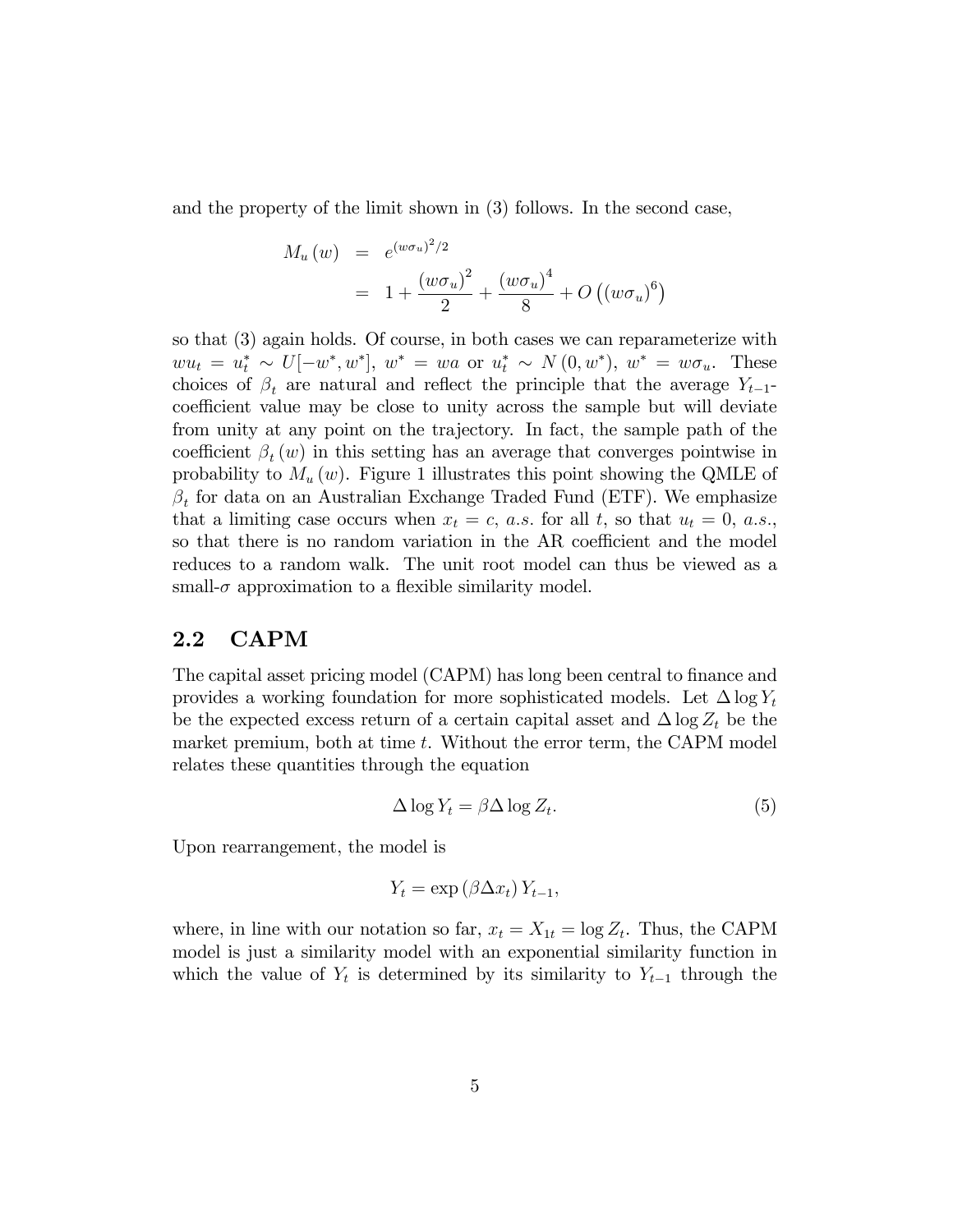closeness of  $X_t$  to  $X_{t-1}$ <sup>1</sup>.

#### 2.3 Threshold Autoregression

The threshold case

$$
\beta_t(x_t, x_{t-1}; w) = 1\left\{ \|\Delta x_t\| < w_1 \right\} + w_2 1\left\{ \|\Delta x_t\| \geq w_1 \right\},\
$$

where  $\|\cdot\|$  is the Euclidean norm, is of particular interest. Here,  $Y_{t-1}$  receives a unit weight in the response only if its characteristics,  $x_{t-1}$ , are within  $w_1$ -Euclidean distance from  $x_t$ , the characteristics of  $Y_t$ . Otherwise,  $Y_{t-1}$ is considered to be too 'far' from  $Y_t$  and receives only a  $w_2$ -weight, where  $|w_2|$  < 1. This model essentially has the form of a threshold autoregression, see for instance, Tong (2011) and the references therein.

### 3 Notation and Main Results

This section contains the main theoretical results of the paper. Assumptions and proofs for what follows are given in the Appendix.

Let  $C = C(w)$  be an  $n \times n$  matrix with entries  $[C(w)]_{t,t-1} = \beta_t(x_t, x_{t-1}; w)$ ,  $t = 2, ..., n$  and  $[C(w)]_{i,j} = 0$ , otherwise,  $x_t = (X_{1t}, ..., X_{mt})'$  is an m-vector of explanatory variables,  $I_n$  be the identity matrix of order n,  $S = I_n - C$ ,  $\theta_1 = \sigma^2, \theta'_2 = (w_1, \ldots, w_m), \theta = (\theta_1, \theta'_2)', y = (Y_1, \ldots, Y_n)' \text{ and } \varepsilon = (\varepsilon_1, \ldots, \varepsilon_n)'$ . For brevity, we shall write  $\beta_t(w)$  in place of  $\beta_t(x_t, x_{t-1}; w)$ , or simply  $\beta_t$ . Following convention, the true values of  $\theta$ , w, and  $\mu$  are denoted  $\theta_0$ ,  $w_0$  and  $\mu_0$ , respectively. Similarly, we set  $C_0 = C(w_0)$  and  $S_0 = I_n - C_0$ .

For the  $\mu_0 = 0$  case, model (1) can be rewritten as  $y = S^{-1} \varepsilon$  and as  $\det(S) = 1$ , the quasi-log-likelihood function is given by

$$
l_n(\theta) = -\frac{n}{2}\log\left(2\pi\sigma^2\right) - \frac{y'S'Sy}{2\sigma^2}.\tag{6}
$$

For the  $\mu_0 \neq 0$  case, we concentrate the quasi-log-likelihood function by using  $\hat{\mu}_n(\theta) = 1'S(\theta) y/n$  in place of  $\mu$ , which leads to

$$
(Sy - \hat{\mu}_n(\theta) 1)'(Sy - \hat{\mu}_n(\theta) 1) = y'S'MSy
$$

<sup>&</sup>lt;sup>1</sup>Strictly speaking, the inclusion of an additive error term in  $(5)$  results in the model  $Y_t = \exp(\beta \Delta X_t) Y_{t-1} \exp(\varepsilon_t)$  - a similarity model with a multiplicative error term.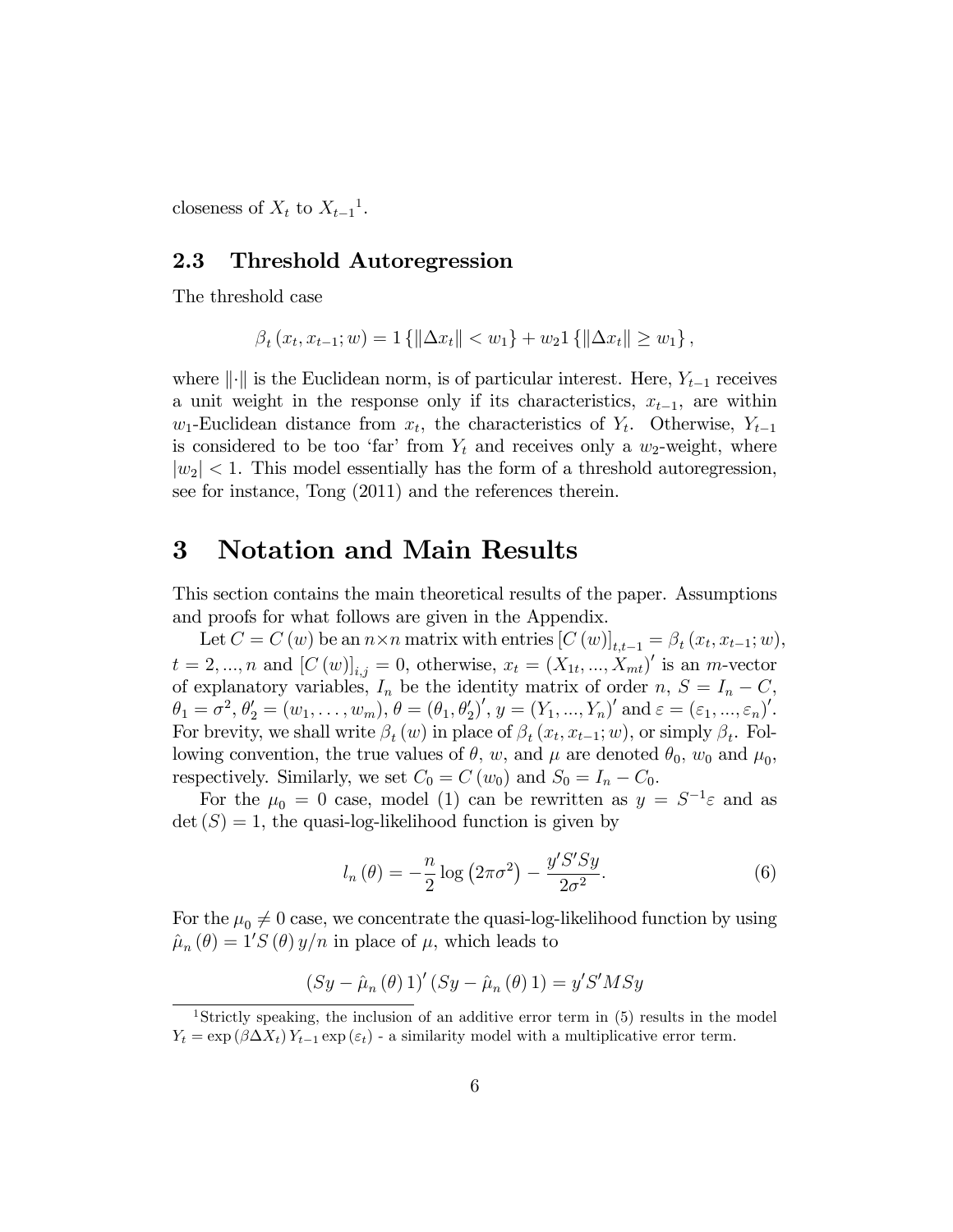and therefore,

$$
l_n^c(\theta) = -\frac{n}{2}\log\left(2\pi\sigma^2\right) - \frac{y'S'MSy}{2\sigma^2},\tag{7}
$$

where  $M = I_n - P$ ,  $P = 11'/n$  and 1' is an  $n \times 1$  (row) vector of 1's. For brevity,  $\hat{\theta}_n$  will denote the QMLE of  $\theta$  using either (6), for the case  $\mu_0 = 0$ , or (7), for the case  $\mu_0 \neq 0$ .

We use the  $l_1$ -, spectral- and Frobenius norms of an  $n \times n$  matrix  $A$ , denoted by  $||A||_1$ ,  $||A||_2$  and  $||A||_F$ , and given by  $||A||_1 = \sum_{i,j=1}^n$  $\left[ [A]_{i,j} \right]$  $\Big|,$  $||A||_2 = (\sup_{|x|=1} x' A' A x)^{1/2}$  and  $||A||_F = (tr (A'A))^{1/2}$ . Finally, by  $O_e(\cdot)$ and  $O_{p,e}(\cdot)$  we denote the exact order and exact order in probability, respectively.

The quantity

$$
\rho_n = \frac{\left\|S_0^{-1}\right\|_F^2}{\left\|S_0^{-1}/S_0^{-1}\right\|_1}
$$

turns out to be central to the asymptotic analysis. Terms in the expansions of  $l_n(\theta)$ ,  $l_n^c(\theta)$ , the score and Hessian functions based on them, can be conveniently grouped according to orders of magnitude of powers of  $\rho_n$ . As  $C_0$ is nonnegative and nilpotent by Assumption A2,

$$
S_0^{-1} = I_n + C_0 + \dots + C_0^{n-1},
$$

so that all the elements of  $S_0^{-1}$  are nonnegative. It follows that

$$
\left\|S_0^{-1}\right\|_F^2 = \sum_{i=1}^n \left[S_0^{-1}S_0^{-1}\right]_{i,i} \le \sum_{i,j=1}^n \left[S_0^{-1}S_0^{-1}\right]_{i,j} = \left\|S^{-1}S^{-1}\right\|_1,\tag{8}
$$

implying that

$$
\rho_n \le 1. \tag{9}
$$

The behavior of  $\rho_n$  has been analyzed by Lieberman (2012, lemma 1) in some leading special cases. In particular, for fixed coefficient stable or explosive autoregressions  $\rho_n$  is bounded from below, whereas for the unit root model,  $\rho_n = o(1)$ .

Consistency of the QMLE is given in Theorem 1.

**Theorem 1** Under Assumptions  $A_0A_3$ ,  $\hat{\theta}_n \rightarrow_p \theta_0$ .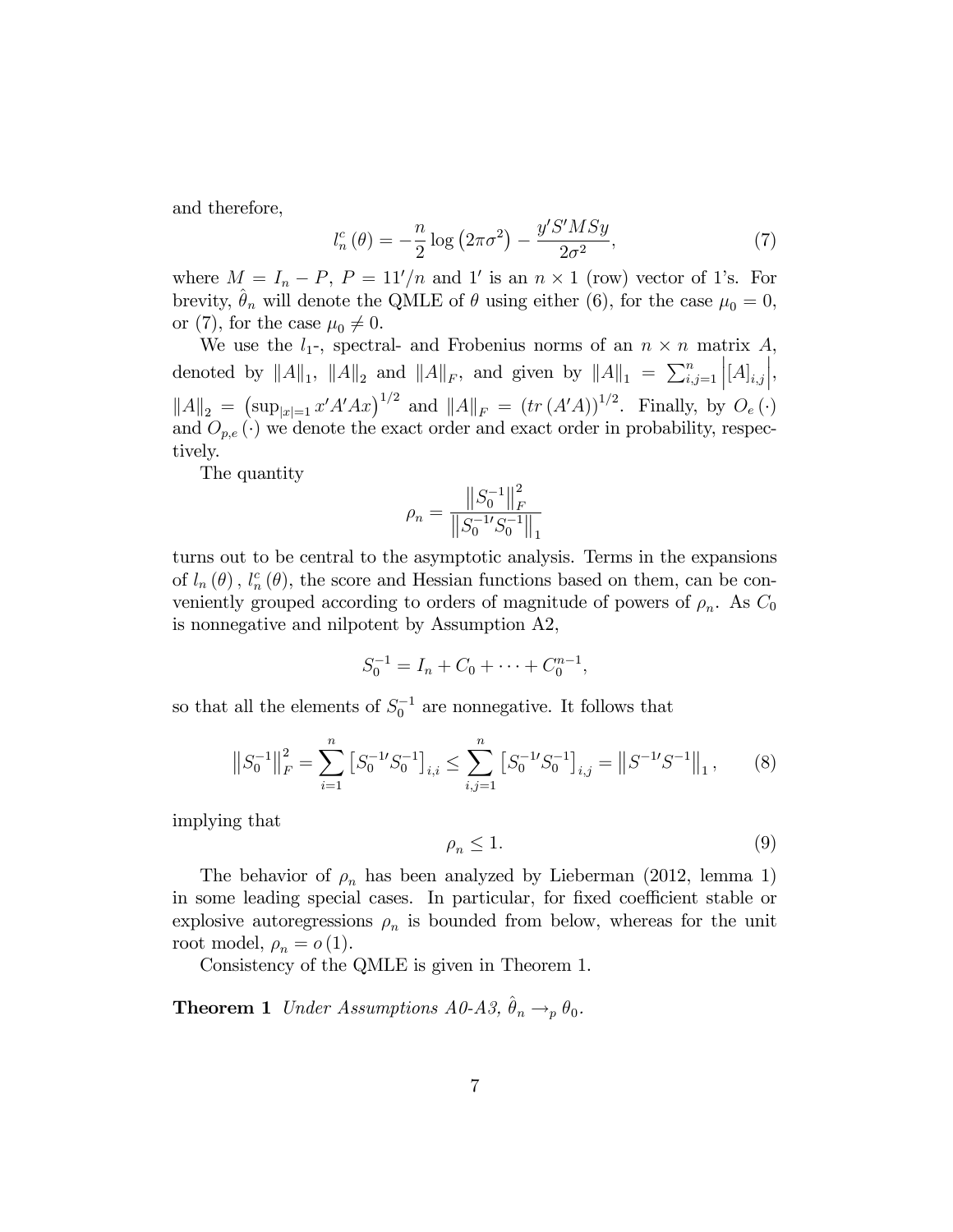The requirements for consistency seem quite weak. To establish the asymptotic distribution of the score and the Hessian behavior, we let  $D_n$  and  $D_n^c$  be  $n \times n$  normalizing matrices corresponding to the  $\mu_0 = 0$  and  $\mu_0 \neq 0$ cases, respectively, such that,

$$
D_n = \begin{pmatrix} \frac{1}{\sqrt{n}} & 0 & \cdots & 0 \\ 0 & \frac{1}{\|S_0^{-1}\|_F} & & \\ \cdots & & \cdots & \\ 0 & & & \frac{1}{\|S_0^{-1}\|_F} \end{pmatrix}
$$

and

$$
D_n^c = \begin{pmatrix} \frac{1}{\sqrt{n}} & 0 & \cdots & 0 \\ 0 & \frac{1}{\left\|S_0^{-1}S_0^{-1}\right\|_1^{1/2}} & & \\ \cdots & & \cdots & \\ 0 & & & \frac{1}{\left\|S_0^{-1}S_0^{-1}\right\|_1^{1/2}} \end{pmatrix}.
$$

The normalized concentrated score is

$$
z_n(\theta) = D_n z_n^*(\theta), z_n^*(\theta) = \frac{\partial l_n(\theta)}{\partial \theta}, \text{ if } \mu_0 = 0,
$$
  

$$
z_n^c(\theta) = D_n^c \frac{\partial l_n^c(\theta)}{\partial \theta}, z_n^{c*}(\theta) = \frac{\partial l_n^c(\theta)}{\partial \theta}, \text{ if } \mu_0 \neq 0,
$$

with components  $z_{nr}(\theta)$  and  $z_{nr}^c(\theta)$ ,  $r = 1, ..., m + 1$ . We have,

$$
z_{n1}(\theta_0) = -\frac{\sqrt{n}}{2\sigma_0^2} + \frac{y'S_0'S_0y}{2\sigma_0^4\sqrt{n}}, \mu_0 = 0,
$$

and

$$
z_{n1}^c(\theta_0) = -\frac{\sqrt{n}}{2\sigma_0^2} + \frac{y'S_0'MS_0y}{2\sigma_0^4\sqrt{n}}, \mu_0 \neq 0.
$$
 (10)

For  $r = 2, ..., m + 1$ , let  $\dot{S}_{0r} = \partial S_0 / \partial \theta_r$ ,

$$
\Lambda_{0r} = \dot{S}_{0r} S_0^{-1} + S_0^{-1} \dot{S}_{0r}' ,\qquad (11)
$$

$$
\Gamma_{0r} = M\dot{S}_{0r}S_0^{-1} + S_0^{-1}\dot{S}_{0r}'M,\tag{12}
$$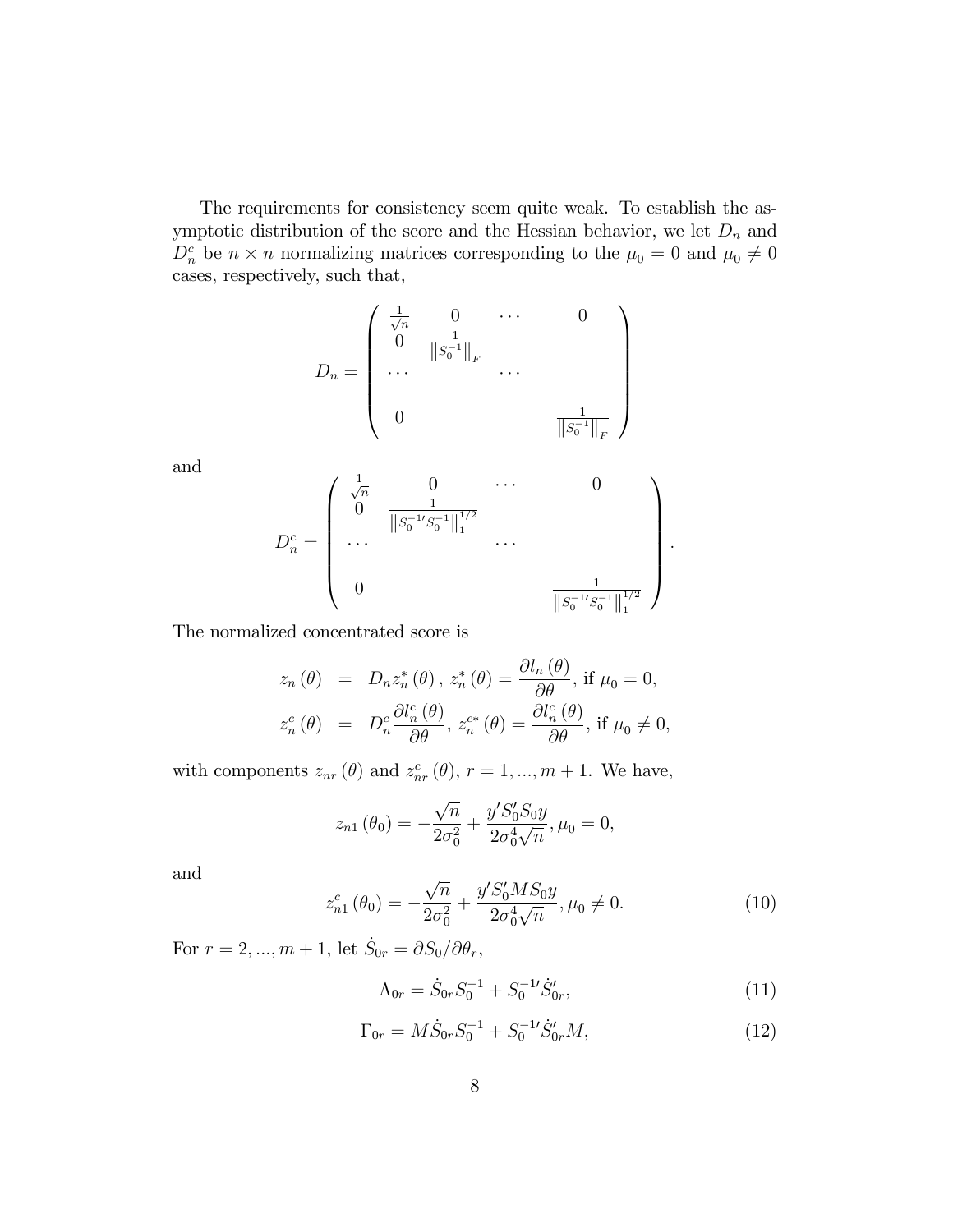$$
QF_{nr} = \varepsilon' \Lambda_{0r} \varepsilon,\tag{13}
$$

$$
QF_{nr}^c = \varepsilon' \Gamma_{0r} \varepsilon,\tag{14}
$$

and

$$
LF_{nr}^{c} = 1'S_{0}^{-1}'S_{0r}^{t}M\varepsilon.
$$
 (15)

The notations  $QF_{nr}$  and  $LF_{nr}$  stands for quadratic form and linear form, respectively and when the superscript  $c$  is used, it indicates that the score is based on  $l_n^c(\theta)$ . For  $r = 2, ..., m + 1$  then, we have

$$
z_{nr}(\theta_0) = -\frac{QF_{nr}}{2\sigma_0^2 \|S_0^{-1}\|_F}, \mu_0 = 0,
$$
\n(16)

$$
z_{nr}^{c}(\theta_{0}) = -\frac{QF_{nr}^{c} + 2\mu_{0}LF_{nr}^{c}}{2\sigma_{0}^{2} \|S_{0}^{-1}S_{0}^{-1}\|_{1}^{1/2}}, \mu_{0} \neq 0, \text{ if } \rho_{n} = O_{e}(1)
$$
 (17)

and

$$
z_{nr}^{c}(\theta_{0}) = -\frac{\mu_{0}LF_{nr}^{c}}{\sigma_{0}^{2}||S_{0}^{-1}S_{0}^{-1}||_{1}^{1/2}} + o_{p}(1), \mu_{0} \neq 0, \text{ if } \rho_{n} = o(1). \tag{18}
$$

As is evident from (16)-(18), the leading terms of  $z_{nr}(\theta)$  and  $z_{nr}^c(\theta)$  depend on both the value of  $\mu_0$  and on the order of magnitude of  $\rho_n$ . In particular, in the  $\mu_0 \neq 0$  case with  $\rho_n = o(1)$ , the leading term in (18) is linear in  $\varepsilon$ . This case corresponds, for instance, to a unit root with a drift process. On the other hand, in the  $\mu_0 \neq 0$  with  $\rho_n = O_e (1)$  case,  $z_{nr}^c (\theta)$  $(r = 2, ..., m + 1)$  involves both a linear and a quadratic form in  $\varepsilon$ , so the asymptotic distributions of the score in the two cases are very different.

#### Theorem 2 Under Assumptions A0-A3:

- 1.  $z_{n1}(\theta_0)$  and  $z_{n1}^c(\theta_0)$  converge in distribution to  $N\left(0, \frac{1}{2\sigma}\right)$  $\overline{2\sigma_0^4}$  $\left(1+\frac{\kappa_4}{2\sigma_0^4}\right)\right).$
- 2.  $z_{nr}(\theta_0)$  and  $z_{nr}^c(\theta_0)$  are non-negligible,  $r = 2, ..., m + 1$ .
- 3. In the case  $\mu_0 \neq 0$ ,  $\rho_n = o(1)$  and a Gaussian  $\varepsilon$ ,  $z_{nr}^c(\theta_0)$  is asymptotically normal. In all other cases  $z_{nr}(\theta)$  and  $z_{nr}^c(\theta)$  involve quadratic forms in  $\varepsilon$ .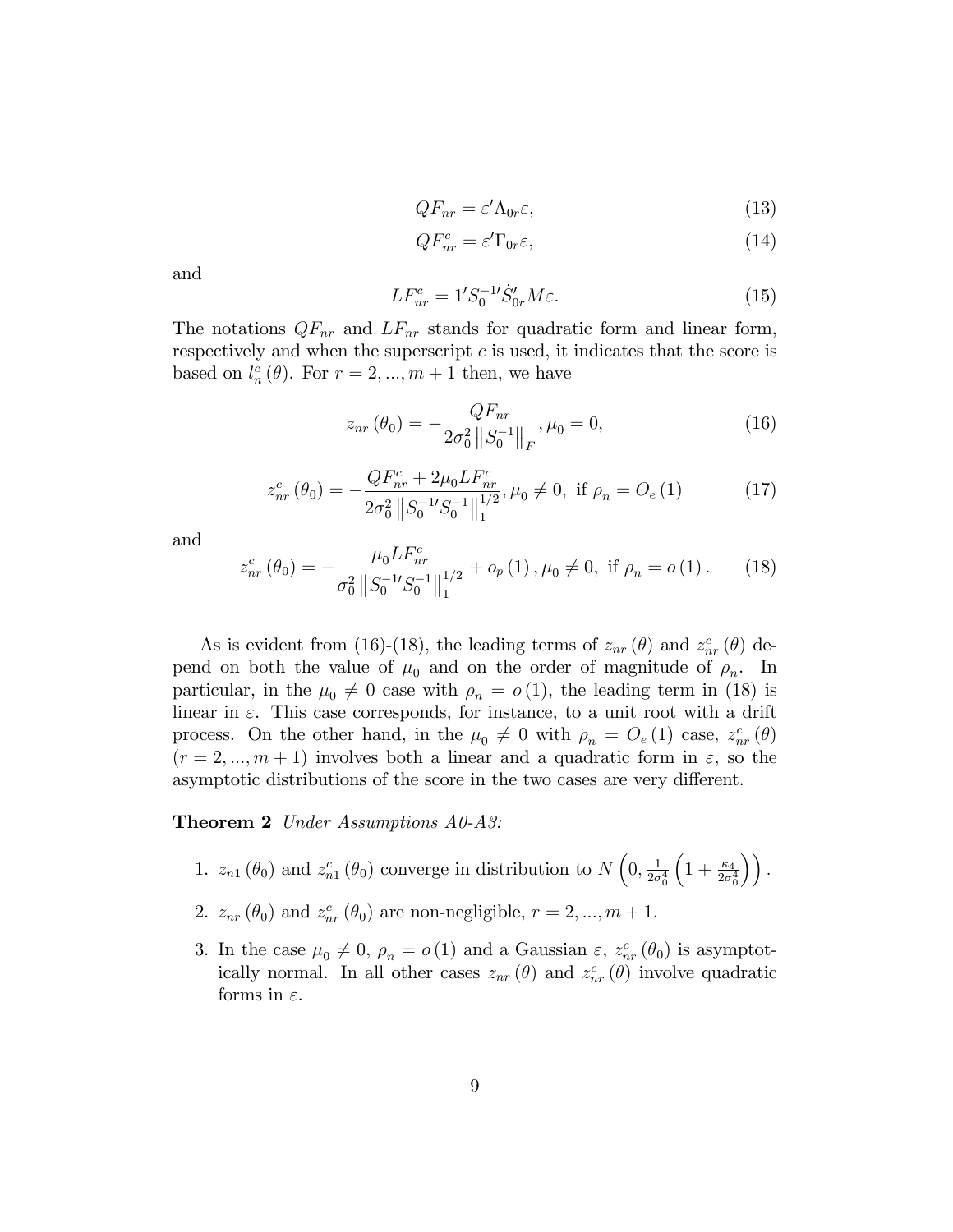Since, in general,  $z_{nr}(\theta)$  and  $z_{nr}^c(\theta)$  involve quadratic forms, their asymptotic distributions cannot be determined without additional structure on the model. See Theorem 2 of Lieberman (2012).

Continuing, the normalized Hessian is given by

$$
H_n(\theta) = D_n H_n^*(\theta) D_n, H_n^*(\theta) = \frac{\partial^2 l_n(\theta)}{\partial \theta \partial \theta'}, \text{ if } \mu_0 = 0,
$$

and

$$
H_n^c(\theta) = D_n^c H_n^{c*}(\theta) D_n^c, H_n^{c*}(\theta) = \frac{\partial^2 l_n^c(\theta)}{\partial \theta \partial \theta'}, \text{ if } \mu_0 \neq 0,
$$

with components  $H_{nr,s}(\theta)$  and  $H_{nr,s}^c(\theta)$ ,  $r, s = 1, ..., m + 1$ . Let

$$
H_{n1,1}(\theta_0) = \frac{1}{2\sigma_0^4} - \frac{y'S_0'S_0y}{n\sigma_0^6},
$$

$$
H_{n1,r}(\theta_0) = \frac{\varepsilon' \Lambda_{0r} \varepsilon}{2\sigma_0^4 \sqrt{n} ||S_0^{-1}||_F}, r = 2, ..., m + 1,
$$

$$
H^L_{nr,s}\left(\theta_0\right) = -\frac{\varepsilon' S_0^{-1} \dot{S}_{0s}' \dot{S}_{0r} S_0^{-1} \varepsilon}{\sigma_0^2 \left\|S_0^{-1}\right\|_F^2}, r, s = 2, ..., m + 1,
$$

$$
H_{n1,1}^c(\theta_0) = \frac{1}{2\sigma_0^4} - \frac{y'S_0'MS_0y}{n\sigma_0^6},
$$

$$
H_{n1,r}^c = \frac{\varepsilon' \Gamma_{0r} \varepsilon}{2\sigma_0^4 \sqrt{n} \|S_0^{-1} S_0^{-1}\|_1^{1/2}}, \ r = 2, ..., m + 1,
$$

$$
H_{nr,s}^{c,L_1}(\theta_0) = -\frac{\mu_0^2 1' S_0^{-1} \dot{S}_{0s}' M \dot{S}_{0r} S_0^{-1} 1}{\sigma_0^2 \|S_0^{-1} S_0^{-1}\|_1}, \ r, s = 2, ..., m+1,
$$

$$
H_{nr,s}^{c,L_{2}}\left(\theta_{0}\right)=-\frac{2\mu_{0}1'S_{0}^{-1}S_{0s}^{\prime}M\dot{S}_{0r}S_{0}^{-1}\varepsilon}{\sigma_{0}^{2}\left\Vert S_{0}^{-1}S_{0}^{-1}\right\Vert _{1}},\,r,s=2,...,m+1,
$$

and

$$
H_{nr,s}^{c,L_3}(\theta_0) = -\frac{\varepsilon' S_0^{-1} \dot{S}_{0s}' M \dot{S}_{0r} S_0^{-1} \varepsilon}{\sigma_0^2 \|S_0^{-1} S_0^{-1}\|_1}, r, s = 2, ..., m + 1.
$$

Theorem 3 Under Assumptions A0-A4,

1.  $H_{n1,1}(\theta_0)$  and  $H_{n1,1}^c(\theta_0)$  converge in probability to  $-(2\sigma_0^2)^{-1}$ ,  $\forall \mu \in \mathbb{R}$ .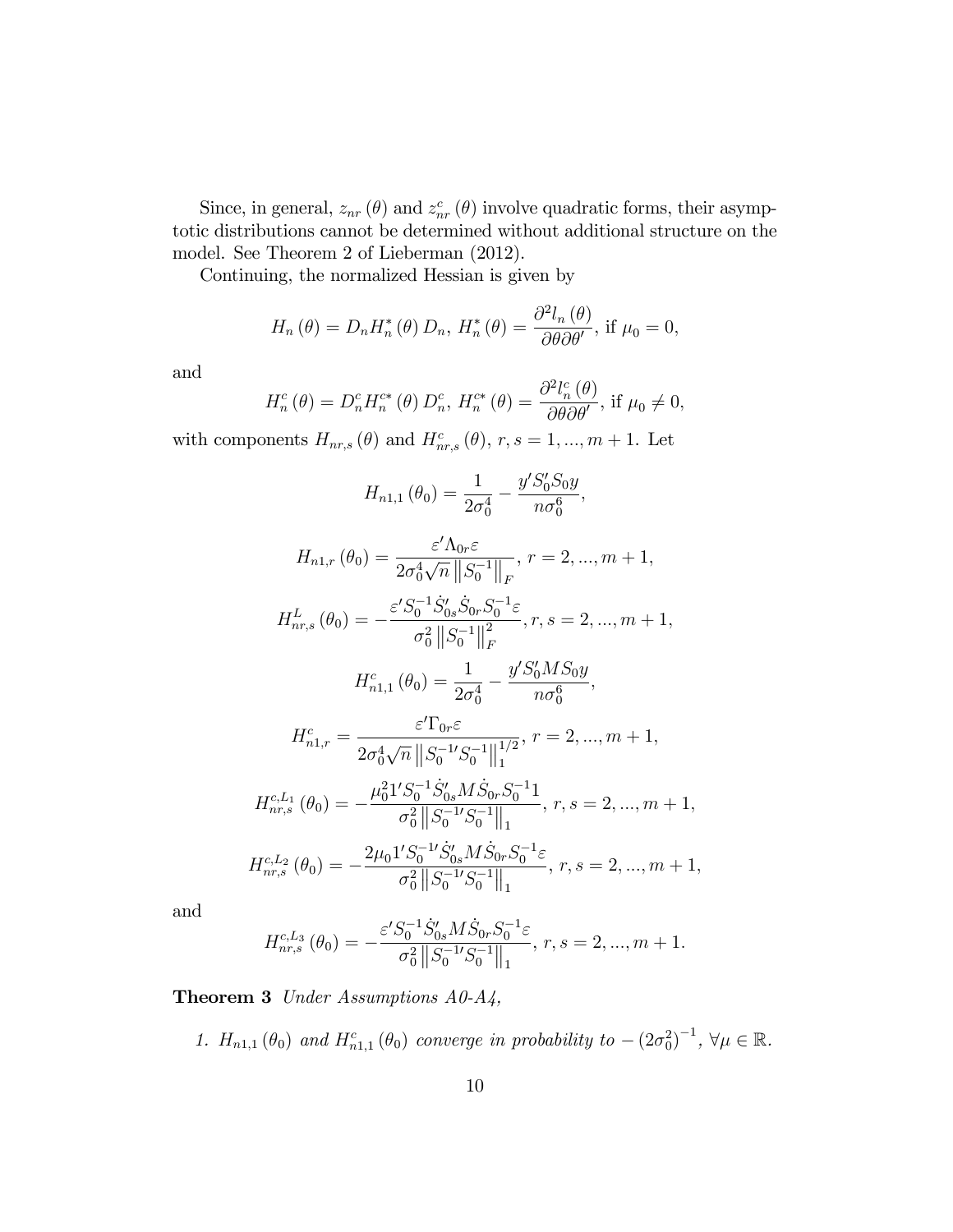For  $r = 2, ..., m + 1$ :

- 2.  $H_{n1,r}(\theta_0)$  and  $H_{n1,r}^c(\theta_0)$  converge in probability to  $0, \forall \mu \in \mathbb{R}$ .
- 3.  $H_{nr,s}(\theta_0) = H_{nr,s}^L(\theta_0) + o_p(1)$ , with  $H_{nr,s}^L(\theta_0) = O_{p,e}(1)$ , if  $\mu_0 = 0$ .
- 4.  $H_{nr,s}^c(\theta_0) = H_{nr,s}^{c,L_1}(\theta_0) + H_{nr,s}^{c,L_2}(\theta_0) + H_{nr,s}^{c,L_3}(\theta_0) + o_p(1)$ , with  $H_{nr,s}^{c,L_1}(\theta_0) =$  $O_{p,e}(1)$ ,  $H_{nr,s}^{c,L_1}(\theta_0) = O_p(\sqrt{\rho_n})$  and  $H_{nr,s}^{c,L_3}(\theta_0) = O_{p,e}(\rho_n)$ , if  $\mu_0 \neq 0$ and  $\rho_n = O_e(1)$ .
- 5.  $H^c_{nr,s}(\theta_0) = H^{c,L_1}_{nr,s}(\theta_0) + o_p(1)$ , with  $H^{c,L_1}_{nr,s}(\theta_0) = O_{p,e}(1)$ , if  $\mu_0 \neq 0$  and  $\rho_n = o(1)$ .

We remark that unlike the stationary fixed coefficient case,  $H_n (\theta_0)$  may not converge to a fixed matrix. For example, in the  $\mu_0 = 0$  and  $\beta_t(w) =$ 1,  $\forall t$  case,  $-H_n(\theta_0)$  converges to the random variable  $2 \int_0^1 W(r)^2 dr$ , see Phillips (1987, Theorem 3.1). Nevertheless, we may still use Theorems 1-3 to construct hypothesis tests of the form  $H_0$ :  $\theta = \theta_0$  by adopting random norming, see, among others, Heyde (1975), Feigin (1976) and Lieberman (2010). To do so, we recall that by the mean value theorem

$$
z_n(\theta_0) = -H_n(\bar{\theta}_n) D_n^{-1}(\hat{\theta}_n - \theta_0), \text{ if } \mu_0 = 0,
$$
\n(19)

where  $\bar{\theta}_n$  satisfies  $\left\|\bar{\theta}_n - \hat{\theta}_n\right\| \leq$  $\left\| \hat{\theta}_n - \theta_0 \right\|.$  Let

$$
A_n^*\left(\theta_0\right) = E_{\theta_0}\left(\frac{\partial l_n\left(\theta_0\right)}{\partial \theta} \frac{\partial l_n\left(\theta_0\right)}{\partial \theta'}\right),\,
$$

and

$$
A_n(\theta_0) = D_n A_n^* (\theta_0) D_n.
$$

Multiplying both sides of (19) by  $A_n^{-1/2}(\theta_0)$  we obtain

$$
A_n^{-1/2}(\theta_0) z_n(\theta_0) = -A_n^{-1/2}(\theta_0) H_n(\bar{\theta}_n) D_n^{-1}(\hat{\theta}_n - \theta_0), \text{ if } \mu_0 = 0,
$$
 (20)

or simply,

$$
A_n^{*-1/2}(\theta_0) z_n^*(\theta_0) = -A_n^{*-1/2}(\theta_0) H_n^*(\bar{\theta}_n) (\hat{\theta}_n - \theta_0), \text{ if } \mu_0 = 0,
$$
 (21)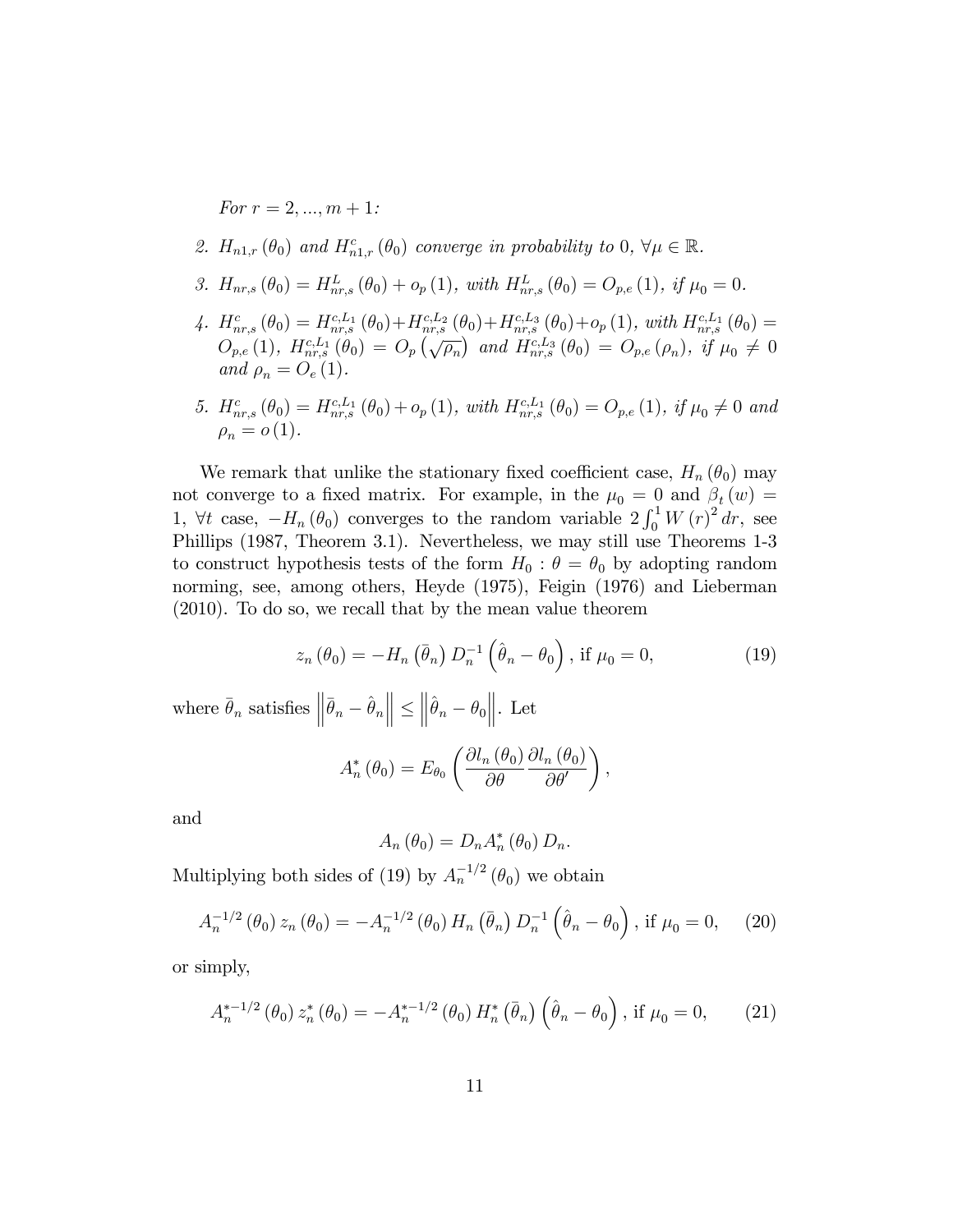the difference between  $(20)$  and  $(21)$  being the cancellation of the normalization matrix,  $D_n$ . The last equation forms the basis of our test statistic for the hypothesis  $H_0$ :  $\theta = \theta_0$ . The suggested test is

$$
T_n = \left(\hat{\theta}_n - \theta_0\right)' H_n^* \left(\theta_0\right) \left(A_n^* \left(\theta_0\right)\right)^{-1} H_n^* \left(\theta_0\right) \left(\hat{\theta}_n - \theta_0\right), \text{ if } \mu_0 = 0.
$$

Similarly, for the  $\mu \neq 0$  case, the suggested test statistic is

$$
T_n^c = \left(\hat{\theta}_n - \theta_0\right)' H_n^{c*} \left(\theta_0\right) \left(A_n^{c*} \left(\theta_0\right)\right)^{-1} H_n^{c*} \left(\theta_0\right) \left(\hat{\theta}_n - \theta_0\right),
$$

where  $H_n^{c*}(\theta_0)$  and  $A_n^{c*}$  are analogous to  $H_n^{*}(\theta_0)$  and  $A_n^{*}$ , respectively, except that the former are based on  $l_n^c(\theta_0)$  in place of  $l_n(\theta_0)$  everywhere.

The statistics in (20) and (21) are vectors of normalized quadratic forms with mean zero and unit covariance matrix. In some special cases, such as in the stationary fixed coefficient setting, they are asymptotically  $N(0, I_{m+1})$ . Note that in the construction of  $T_n$  and  $T_n^c$  we have replaced  $H_n^*(\bar{\theta}_n)$  and  $H_n^{c*}(\bar{\theta}_n)$  by  $H_n^{*}(\theta_0)$  and  $H_n^{c*}(\theta_0)$ . The validity of this step requires uniform boundedness of the normalized third-order log-likelihood derivatives, which is given in Lemma 7 of the Appendix. Formally, denote by  $F_q$ ,  $F_q^c$  be the asymptotic distributions of the quadratic forms

$$
q_{n}(\theta) = z_{n}^{*}(\theta_{0})' (A_{n}^{*}(\theta_{0}))^{-1} z_{n}^{*}(\theta_{0})
$$

and

$$
q_n^c(\theta) = z_n^{c*} (\theta_0)' (A_n^{c*} (\theta_0))^{-1} z_n^{c*} (\theta_0),
$$

respectively. Let

$$
b'_{0r} = M\dot{S}_{0r}S_0^{-1}1.
$$

We have:

Lemma 4 Under Assumptions A0-A3:

1. 
$$
[A_n]_{1,1} = \frac{1}{2\sigma_0^4} \left( 1 + \frac{\kappa_4}{2\sigma_0^4} \right)
$$
 and  $[A_n^c]_{1,1} = [A_n]_{1,1} + o(1)$ .  
\n2.  $[A_n]_{1,r} = 0$  and  $[A_n^c]_{1,r} = o(1), r = 2, ..., m + 1$ .  
\nFor  $r, s = 2, ..., m + 1$ :  
\n3.  $[A_n]_{r,s} = \frac{1}{2} \left( tr \left( \Lambda_{0r} \Lambda_{0s} \right) \right), \text{ if } \mu_0 = 0$ .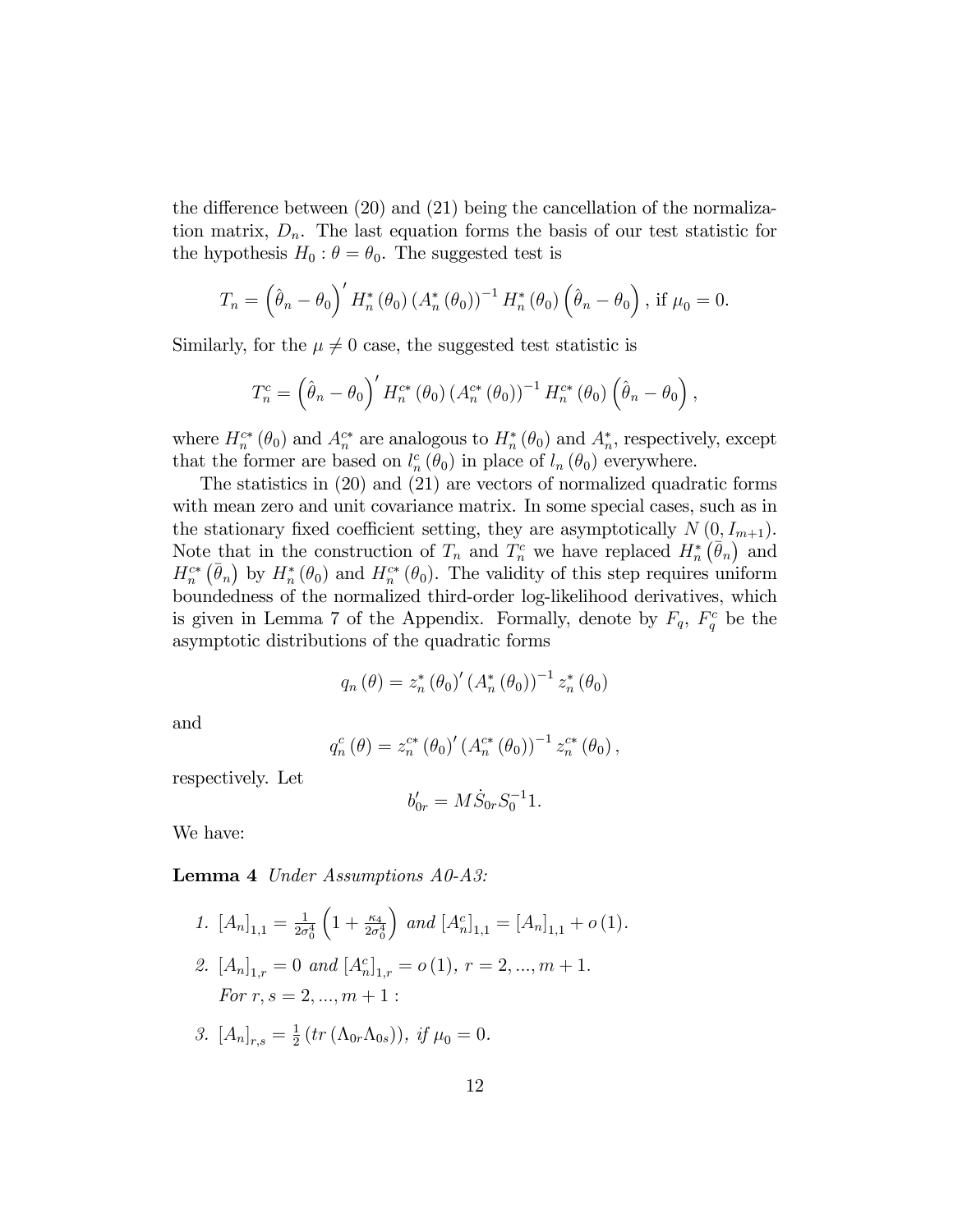4. If  $\mu_0 \neq 0$  and  $\rho_n = O_e (1)$ ,

$$
[A_n^c]_{r,s} = \frac{1}{4\sigma_0^4} \{ 2\sigma_0^4 tr (\Lambda_{0r}\Lambda_{0s}) + \kappa_4 \sum_{i=1}^n [\Gamma_{0r}]_{i,i} [\Gamma_{0s}]_{i,i} + 4\mu_0^2 \sigma_0^2 b'_{0r} b_{0s} + 2\mu_0 \kappa_3 \sum_{i=1}^n ([\Gamma_{0r}]_{i,i} [b_{0s}]_i + [\Gamma_{0s}]_{i,i} [b_{0r}]_i) \} + o(1).
$$

5. 
$$
[A_n^c]_{r,s} = \frac{\mu_0^2}{\sigma_0^2} b_{0r}' b_{0s}
$$
, *If*  $\mu_0 \neq 0$  *and*  $\rho_n = o(1)$ .

**Theorem 5** Under Assumptions A0-A4, the statistics  $T_n$  and  $T_n^c$  are asymptotically distributed  $F_q$  and  $F_q^c$ , respectively.

To construct a simple test of the form  $H_0$ :  $\theta_r = \theta_{0r}$ , we may use

$$
T_n = \left(\hat{\theta}_{nr} - \theta_{0r}\right)^2 \left[H_n^*(\theta_0) \left(A_n^*(\theta_0)\right)^{-1} H_n^*(\theta_0)\right]_{r,r}, \text{ if } \mu_0 = 0,
$$

or

$$
T_n^c = \left(\hat{\theta}_{nr} - \theta_{0r}\right)^2 \left[H_n^{*c}(\theta_0) \left(A_n^{c*}(\theta_0)\right)^{-1} H_n^{c*}(\theta_0)\right]_{r,r}, \text{ if } \mu_0 \neq 0.
$$

The tests can be applied in principle by comparing the calculated  $T_n$  or  $T_n^c$ values to the simulated p-values of  $q_n(\theta_0)$  or  $q_n^c(\theta_0)$ , respectively.

To complete the limit theory, we provide a consistency theorem for  $\hat{\mu}_n$ and discuss its asymptotic distribution.

**Theorem 6** Under Assumptions A0-A3,  $\hat{\mu}_n \rightarrow_p \mu_0$ .

As is clear from the proof of Theorem 6,

$$
\sqrt{n} \left( \hat{\mu}_n - \mu_0 \right) = \frac{1' \left( C_0 - C \left( \hat{\theta}_n \right) \right) y}{\sqrt{n}} + \sqrt{n} \bar{\varepsilon}_n.
$$
 (22)

Therefore, the asymptotic distribution of  $\hat{\mu}_n$  depends critically on the behaviour of the first term on the rhs of  $(22)$  and may therefore be non-normal. To illustrate, consider the case where  $u_t$  is stochastic,  $\beta_t(x_t, x_{t-1}; w)$  is given by (2),  $\eta_t = (u_t, \varepsilon_t) \sim \text{iid}(0, \Sigma)$  with finite fourth moments,  $\text{vech}(\Sigma) =$  $(\sigma_u^2, \sigma_{u\varepsilon}, \sigma_{\varepsilon}^2), n^{-1/2} \sum_{t=1}^{\lfloor nr \rfloor} \eta_t \Rightarrow B(r) \equiv BM(\Sigma)$ , where  $B = (B_u, B_{\varepsilon})'$ ,  $\mu_0 = 0$ ,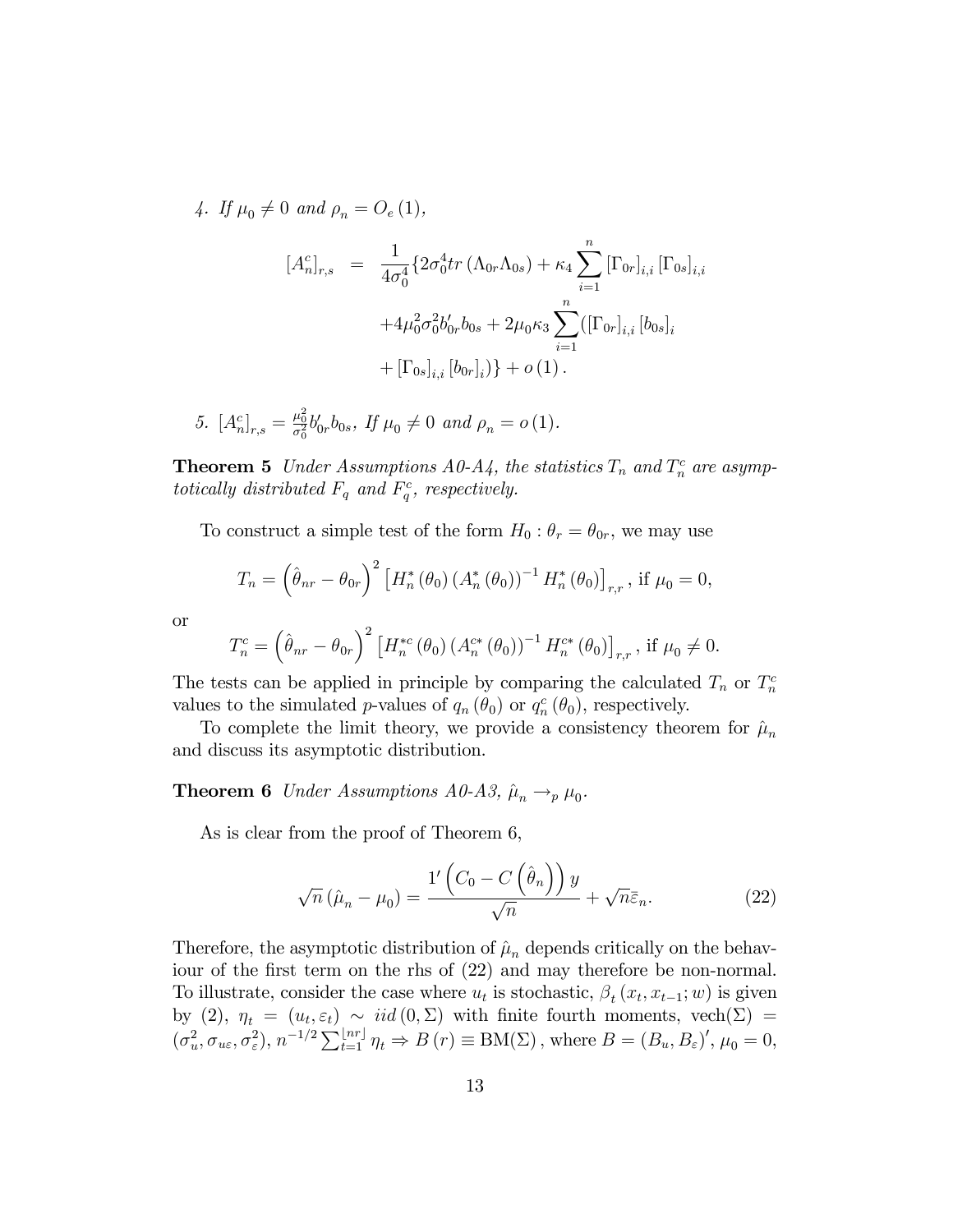and  $w_0 = 0$ . In this example and in what follows in Section 5 it is convenient to use the notation  $\sigma_{\varepsilon}^2$  in place of  $\sigma^2$  for  $\mathbb{E}(\varepsilon_t^2)$ . In this case, some detailed but standard weak convergence arguments reveal the following explicit limit theory for  $\hat{w}_n$ 

$$
\sqrt{n}\hat{w}_n \Rightarrow \xi := \frac{\sigma_{\varepsilon u} \int \tilde{B}_{\varepsilon}}{\{\sigma_u^2 + \mathbb{E}\left(\varepsilon_t u_t^2\right)\} \int \tilde{B}_{\varepsilon}^2},\tag{23}
$$

where  $\tilde{B}_{\varepsilon}(r) = B_{\varepsilon}(r) - \int B_{\varepsilon}$  and all integrals are taken over the unit interval  $[0, 1]$ . Then

$$
n^{-1/2} 1' \left( C_0 - C \left( \hat{\theta}_n \right) \right) y = n^{-1/2} \sum_{t=1}^{n-1} \left( \beta_{t+1} (w_0) - \beta_{t+1} (\hat{w}_n) \right) Y_t
$$
  
\n
$$
= n^{-1/2} \sum_{t=1}^{n-1} \left( 1 - e^{\hat{w}_n u_{t+1}} \right) Y_t
$$
  
\n
$$
= - \left( \sqrt{n} \hat{w}_n \right) \left( \frac{1}{n} \sum_{t=1}^{n-1} u_{t+1} Y_t \right) - \frac{\sigma_u^2 \left( \sqrt{n} \hat{w}_n \right)^2}{2} \left( \frac{1}{n^{3/2}} \sum_{t=1}^{n-1} Y_t \right)
$$
  
\n
$$
- \frac{\left( \sqrt{n} \hat{w}_n \right)^2}{2} \left( \frac{1}{n^{3/2}} \sum_{t=1}^{n-1} \left( u_{t+1}^2 - \sigma_u^2 \right) Y_t \right) + o_p(1)
$$
  
\n
$$
\sim -\xi \int B_{\varepsilon} d B_u - \frac{\sigma_u^2 \xi^2}{2} \int B_{\varepsilon} + o_p(1),
$$

showing nonnormality in the limit theory and leading in this case to

$$
\sqrt{n} \left( \hat{\mu}_n - \mu_0 \right) \Rightarrow -\xi \int B_{\varepsilon} dB_u - \frac{\sigma_u^2 \xi^2}{2} \int B_{\varepsilon} + B_{\varepsilon} (1) \, .
$$

This example illustrates how the asymptotic distribution of  $\sqrt{n} (\hat{\mu}_n - \mu_0)$ generally depends intimately on that of  $\hat{\theta}_n$  when  $\sigma_{u\epsilon} \neq 0$ . When  $\sigma_{u\epsilon} = 0$ ,  $\overline{n}(\hat{\mu}_n - \mu_0) \Rightarrow B_{\varepsilon}(1)$  and the limit theory does not depend on that of  $\hat{\theta}_n$ .

In the nonstochastic case where  $u_t = \frac{t}{n}$  we find in place of (23) the limit theory

$$
n\hat{w}_n \Rightarrow \xi := \frac{\int r B_\varepsilon(r) \, d\mathcal{B}_\varepsilon}{\int r^2 B_\varepsilon^2(r)}.\tag{24}
$$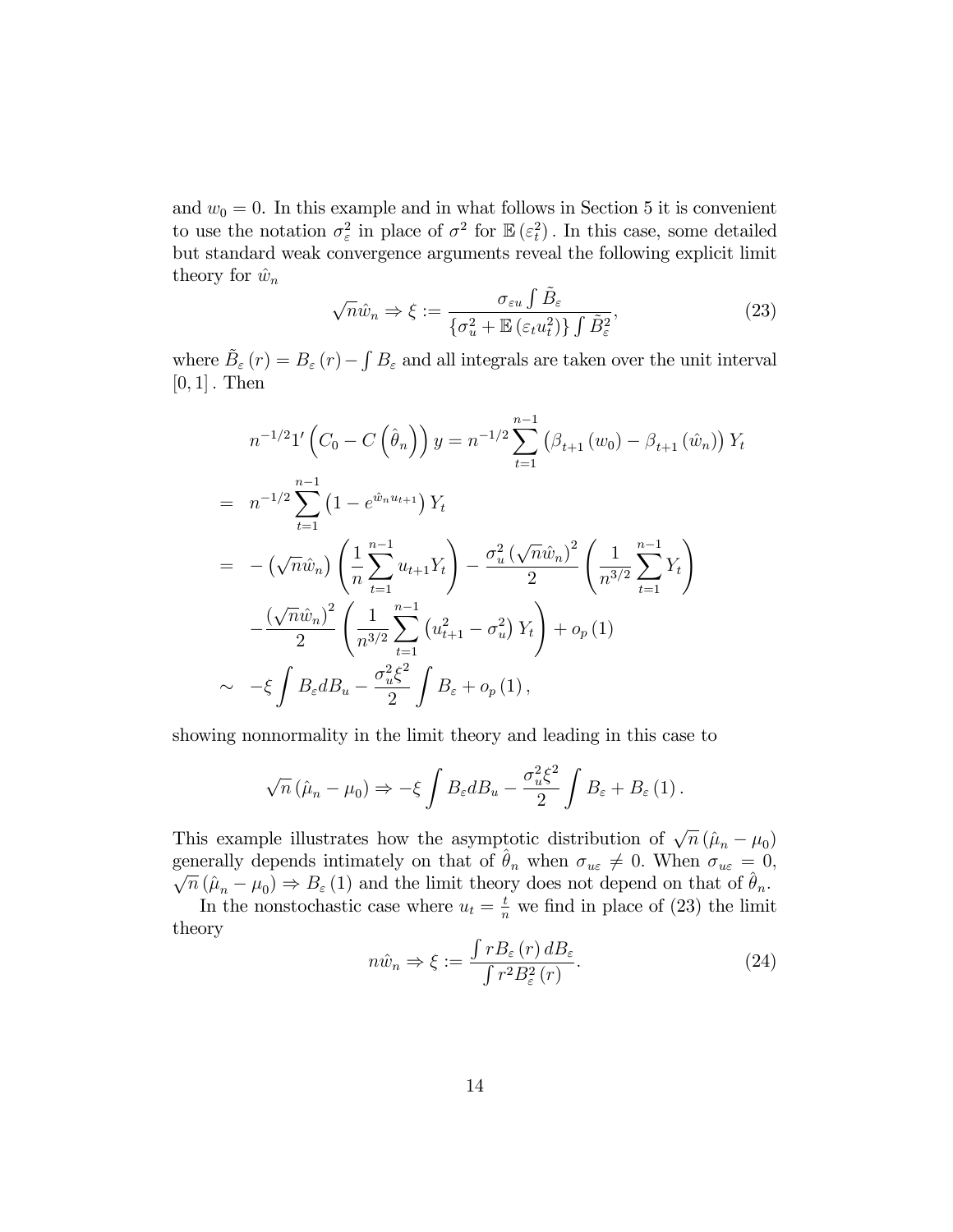Then

$$
n^{-1/2}1'\left(C_0 - C\left(\hat{\theta}_n\right)\right)y = n^{-1/2}\sum_{t=1}^{n-1} \left(1 - e^{\hat{w}_n \frac{t+1}{n}}\right)Y_t
$$
  
=  $-(n\hat{w}_n)\left(\frac{1}{n^{3/2}}\sum_{t=1}^{n-1} \frac{t+1}{n}Y_t\right) - \frac{(n\hat{w}_n)^2}{2}\left(\frac{1}{n^{5/2}}\sum_{t=1}^{n-1} \left(\frac{t+1}{n}\right)^2 Y_t\right)$   
 $\Rightarrow -\xi \int r B_{\varepsilon}(r).$ 

So  $\sqrt{n} (\hat{\mu}_n - \mu_0) \Rightarrow B_{\varepsilon}(1) - \xi \int r B_{\varepsilon}(r)$  and the limit distribution is again non-normal and depends on that of  $\hat{\theta}_n$ .

### 4 Discussion

Some of the implications of these findings are as follows.

- 1. The normalization rates required for  $l_n(\theta)$  and  $l_n^c(\theta)$  in the proof of Theorem 1 are detailed in Table 1. For the case  $\mu_0 = 0$ , we require an  $||S_0^{-1}||_F^{-2}$  $\int_{F_{\circ}}^{-2}$ - or an  $||S_0^{-1}S_0^{-1}||_1^{-1}$  $\frac{1}{1}$ - normalization when  $\rho_n = O_e(1)$  and an  $\left\|S_0^{-1}\right\|_F^{-2}$  $\mu_F$ -normalization when  $\rho_n = o(1)$ . In terms of the fixed coefficient framework, as the unit root model is characterized by the condition  $\rho_n = o(1)$ , an  $||S_0^{-1}||_F^{-2}$  $\frac{-2}{F}$ -normalization corresponds to an  $n^{-2}$ -normalization. For the fixed coefficient stable or explosive AR(1) model, both which are characterized by  $\rho_n = O_e(1)$ , an  $||S_0^{-1}||_F^{-2}$  $\frac{1}{F}$ - or an  $||S_0^{-1}S_0^{-1}||_1^{-1}$ <sup>-1</sup>- normalization corresponds to an  $n^{-1}$ - and a  $\beta^{-2n}$ - normalization in the stable- and explosive cases, respectively. These rate results are well known  $-$  see Evans and Savin (1984), Phillips (1987) and Lemma 1 of Lieberman (2012).
- 2. In the  $\mu_0 \neq 0$  case, an  $||S_0^{-1}S_0^{-1}||_1^{-1}$  $\frac{1}{1}$ - normalization is required for the consistency proof based on  $l_n^c(\theta)$ , regardless of the order of magnitude of  $\rho_n$ . This corresponds to an  $n^{-1}$ - and a  $\beta^{-2n}$ - normalization in the stable- and explosive cases, respectively and an  $n^{-3}$ -normalization for the unit root model. Thus, unlike the stable and explosive cases in which the normalization is uniform in  $\mu_0$ , different normalizations are required for the  $\mu_0 = 0$  and  $\mu_0 \neq 0$  cases in the unit root case.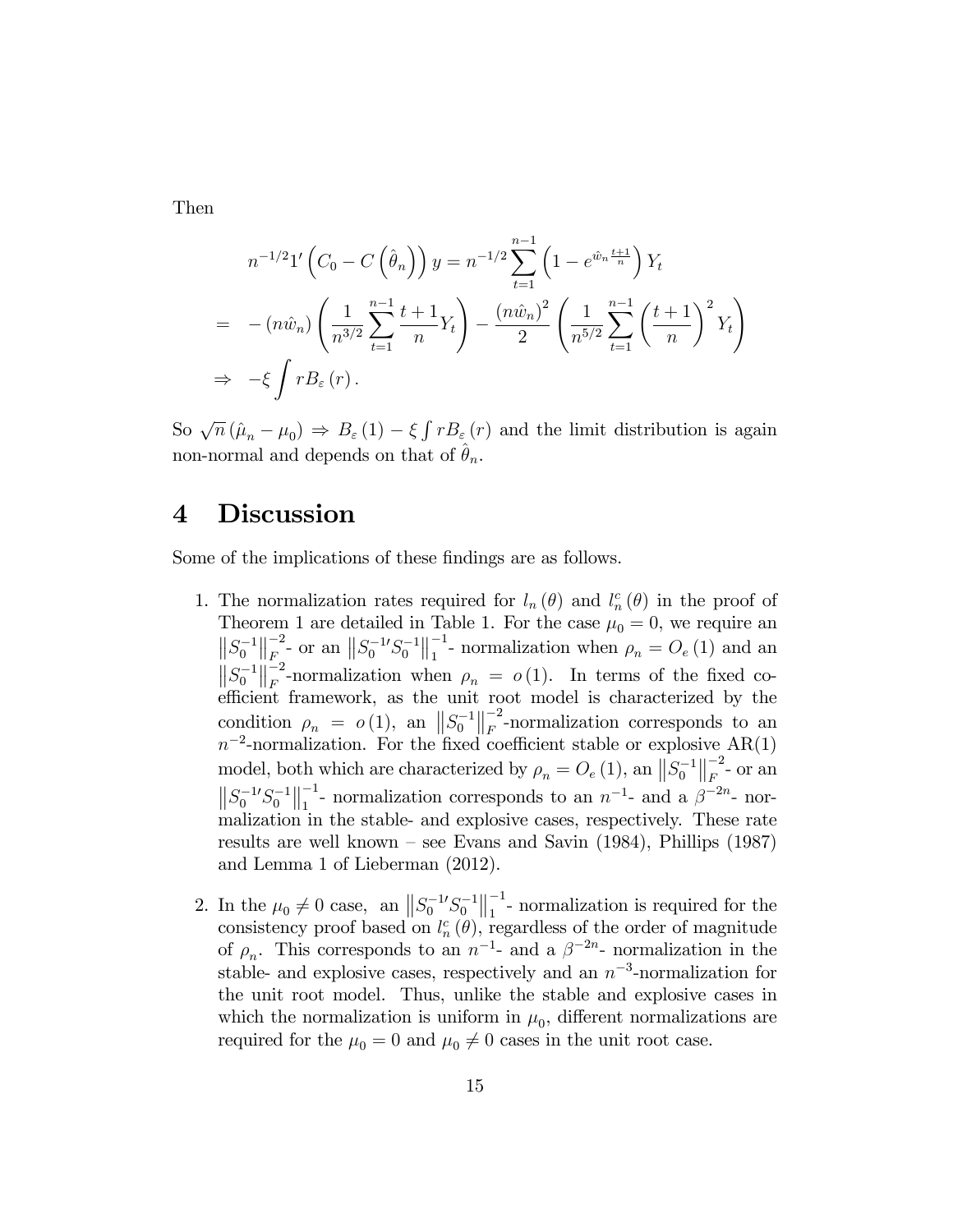- 3. To establish the behavior of the score, we use the normalizations summarized in Table 2. In the  $\mu_0 = 0$  case, the score is a scalar multiple of  $QF_n$  and needs to be normalized by  $||S_0^{-1}||_F^{-1}$  $\mu_0^{\text{-1}}$ . In the  $\mu_0 \neq 0$  and  $\rho_n = O_e(1)$  case, both  $QF_n^c$  and  $LF_n^c$  are of the same order of magnitude whereas in the  $\mu_0 \neq 0$  and  $\rho_n = o(1)$  case the term  $QF_n / ||S^{-1}S^{-1}||_1^{1/2}$ 1 is negligible. As the condition  $\rho_n = o(1)$  characterizes a unit root type process, the vanishing of the latter term is indicative that the process is unit root and not a stable or an explosive process. Moreover, since  $LF_n$  is the dominant term in the  $\mu_0 \neq 0$  and  $\rho_n = o(1)$ , case, if  $\varepsilon$ is Gaussian, the normalized score, being linear in  $\varepsilon$ , is also Gaussian. This is the case discussed in Lieberman (2012). For all other cases, the normalized score involves a quadratic form in  $\varepsilon$  and therefore is not asymptotically Gaussian. It is clear that in general it is not possible to determine the asymptotic distribution of the normalized score without additional structure on the model.
- 4. In the special case  $\mu_0 = 0$  and a (fixed coefficient)unit root model, the normalized score given by  $QF_n / ||S_0^{-1}||_F$  is easily seen to converge to a  $(\chi^2(1)-1)/2$  variate, which agrees with the result of Phillips (1987). See also Lieberman (2010).
- 5. The present setting assumes exogenous regressors  $Z_t$ . This assumption is common in time series regression where additional regressors are introduced and occurs in models such as the CAPM, ARMAX, and error correction models. In the following section, we consider a stochastic unit root model where the regressors may be dependent.
- 6. We have given two examples that show the asymptotic distribution of  $\sqrt{n} (\hat{\mu}_n - \mu_0)$  may be non-normal. Furthermore, in sufficient generality the asymptotic distributions of  $T_n$  and  $T_n^c$  are non-normal. In both cases, simulation based approaches, such as the bootstrap, can be applied to generate p-values for hypothesis testing.

## 5 A Similarity STUR Model

As a further example of a similarity autoregression we consider a model that belongs to a class most closely related to the stochastic unit root (STUR)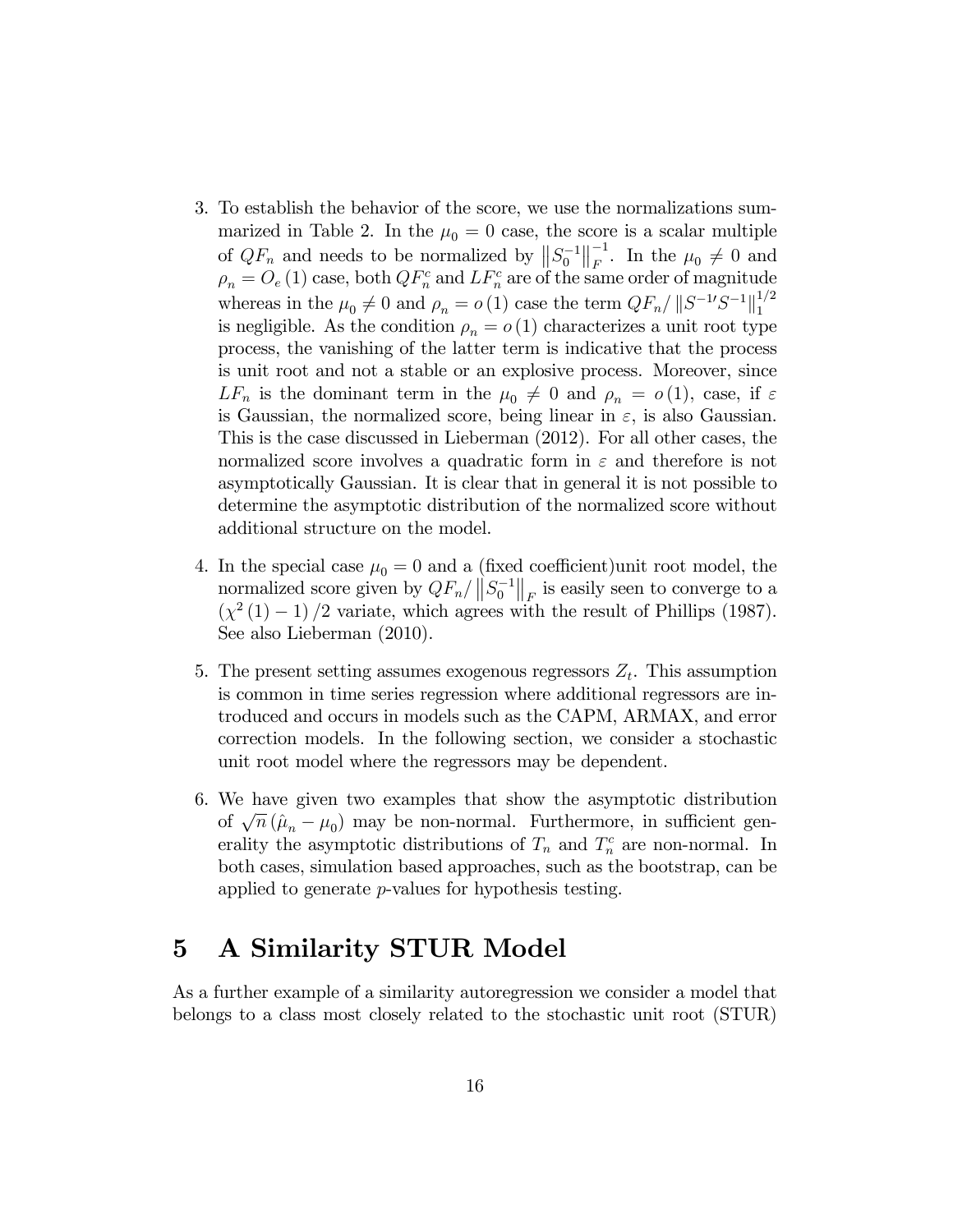model studied in Granger and Swanson (1997). We use the no-intercept similarity autoregression

$$
Y_1 = \varepsilon_1,
$$
  
\n
$$
Y_t = \beta_t (w_n) Y_{t-1} + \varepsilon_t, t = 2, ..., n,
$$
\n(25)

with an exponential similarity function  $\beta_t(x_t, x_{t-1}; w_n) = e^{w_n u_t}$ , where in line with the notation following eq'n (2),  $u_t = \Delta x_t$  is the source of the variation in the autoregressive coefficient. In this formulation,  $w_n = \frac{a}{\sqrt{n}}$  is local to zero, so that

$$
\beta_t = \exp\left(\frac{a}{\sqrt{n}}u_t\right) = 1 + \frac{a}{\sqrt{n}}u_t + O_p\left(\frac{1}{n}\right) \to 1,\tag{26}
$$

is local to unity as  $n \to \infty$ . However, unlike the usual constant coefficient local to unity model where  $\beta = \exp\left(\frac{a}{n}\right)$  $\frac{a}{n}$   $\big) \sim 1 + \frac{a}{n}$ , the coefficient is stochastic and may therefore lie in the stationary or the explosive region, depending on the realization of  $u_t$ . Deviations from unity are  $O_p(n^{-1/2})$  in this model rather than deterministic and  $O(n^{-1})$ . The model (25) and (26) is closely related to the STUR model of Granger and Swanson (1997) in which the autoregressive coefficient took the form  $\beta_t = e^{\alpha_t}$  where  $\alpha_t$  is generated independently of  $y_t$  by a stationary autoregression. Some of the properties of that model were studied in Granger and Swanson but no limit theory was provided.

With the localizing coefficient  $w_n = \frac{a}{\sqrt{n}}$  in the time-varying representation  $\beta_t = \exp(w_n \Delta x_t)$ , the behavior of the model is autoregressive in the vicinity of unity and is amenable to functional limit theory, as we show below. This behavior may be directly analyzed as a stochastic alternative to either a unit root model or a constant local to unity model. As we will see, the limit behavior of the system is a nonlinear diffusion process rather than a linear diffusion process.

We shall assume that the moment generating function  $M_u(s) = \mathbb{E}\left(e^{su_t}\right)$ of  $u_t$  is finite over some interval  $s \in (-\delta, \delta)$  of the origin for  $\delta > 0$ . Solving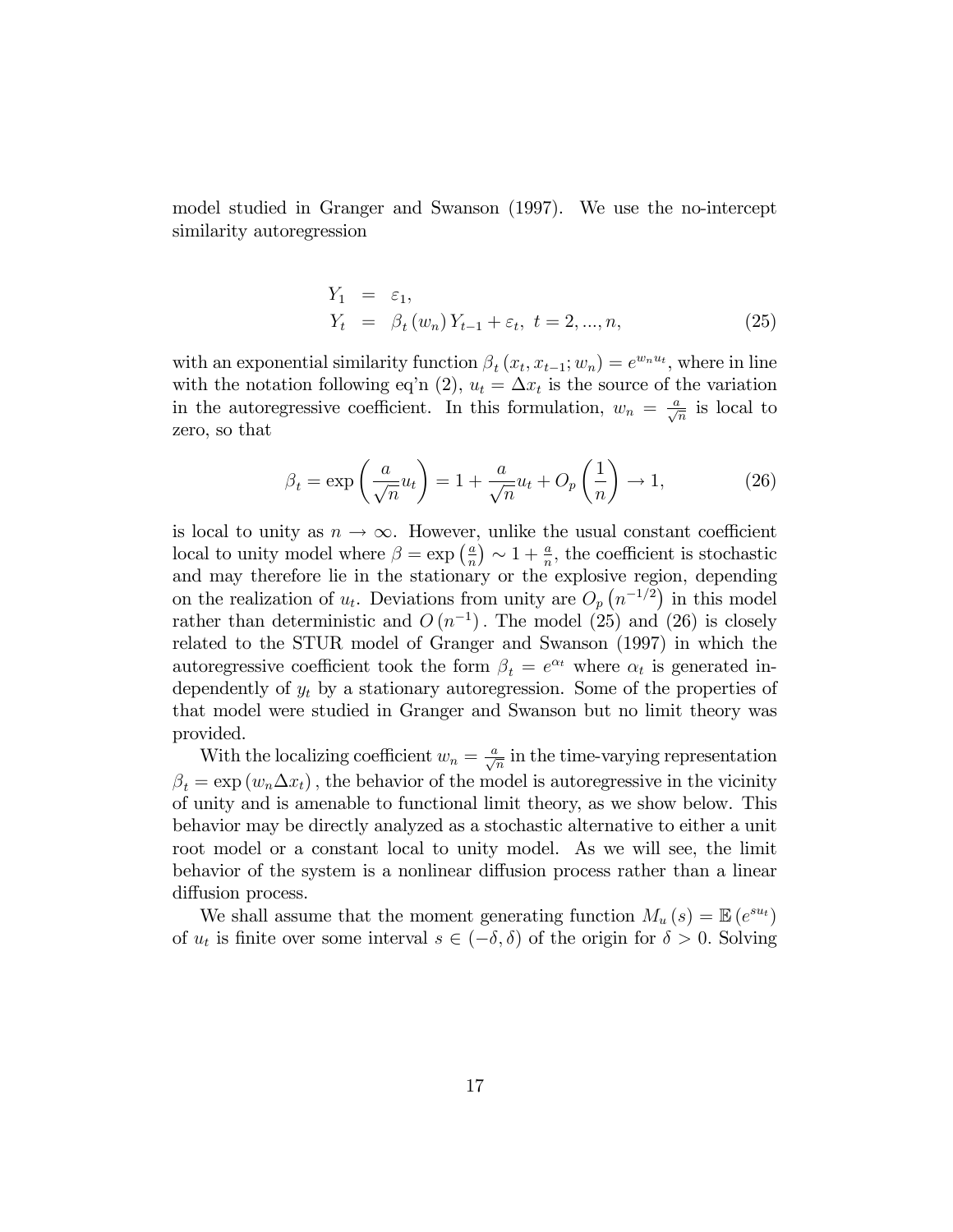(25) we have

$$
Y_t = \varepsilon_t + \sum_{j=1}^{t-1} \left\{ \prod_{k=0}^j \beta_{t-k} \right\} \varepsilon_{t-j} = \varepsilon_t + \sum_{j=1}^{t-1} \left\{ \prod_{k=0}^j e^{\frac{a}{\sqrt{n}} u_{t-k}} \right\} \varepsilon_{t-j}
$$
  

$$
= \varepsilon_t + \sum_{j=1}^{t-1} \left\{ e^{\frac{a}{\sqrt{n}} \sum_{k=0}^j u_{t-k}} \right\} \varepsilon_{t-j} = \varepsilon_t + \sum_{s=1}^{t-1} \left\{ e^{\frac{a}{\sqrt{n}} \sum_{\ell=0}^{t-s} u_{s+\ell}} \right\} \varepsilon_s.
$$

Observe that the impulse responses in this system are

$$
\frac{\partial Y_t}{\partial \varepsilon_{t-j}} = \prod_{k=0}^j \beta_{t-k} = e^{\frac{a}{\sqrt{n}} \sum_{k=0}^j u_{t-k}} = e^{a X_{nj}^u},\tag{27}
$$

where  $X_{nj}^u = n^{-1/2} \sum_{k=0}^j u_{t-k}$  is stochastic and a normalized partial sum process which wanders over  $\mathbb{R}$ . Hence, the impulse response function  $\frac{\partial Y_t}{\partial \varepsilon_{t-j}} \in$  $\mathbb{R}^+$  and may be arbitrarily small or arbitrarily large, the values being driven by the partial sum process  $X_{nj}^u$ .

As in the example following Theorem 6, we assume that partial sums of  $\eta_t = (u_t, \varepsilon_t)'$  satisfy the invariance principle  $n^{-1/2} \sum_{t=1}^{\lfloor nr \rfloor} \eta_t \Rightarrow B(r) \equiv$  $BM(\Sigma)$ , where  $B = (B_u, B_{\varepsilon})'$  is vector Brownian motion (BM) with positive definite variance matrix  $\text{vech}(\Sigma) = (\sigma_u^2, \sigma_{u\epsilon}, \sigma_{\epsilon}^2)$ . Then, the asymptotic behavior of the time series  $Y_t$  in (25) has the following form

$$
n^{-1/2}Y_{\lfloor nr \rfloor} = n^{-1/2} \sum_{j=1}^{\lfloor nr \rfloor - 1} \left\{ e^{\frac{a}{\sqrt{n}} \sum_{k=0}^{j} u_{\lfloor nr \rfloor - k}} \right\} \varepsilon_{\lfloor nr \rfloor - j} + O_p(n^{-1/2})
$$
  
\n
$$
= n^{-1/2} \sum_{s=1}^{\lfloor nr \rfloor - 1} \left\{ e^{\frac{a}{\sqrt{n}} \sum_{\ell=0}^{\lfloor nr \rfloor - s} u_{s+\ell}} \right\} \varepsilon_s + O_p(n^{-1/2})
$$
  
\n
$$
= n^{-1/2} \sum_{s=1}^{\lfloor nr \rfloor - 1} \left\{ e^{\frac{a}{\sqrt{n}} \sum_{j=s}^{\lfloor nr \rfloor} u_j} \right\} \varepsilon_s + O_p(n^{-1/2})
$$
  
\n
$$
\Rightarrow \int_0^r e^{a \int_p^r dB_u(q)} d B_\varepsilon(p)
$$
  
\n
$$
= e^{a B_u(r)} \int_0^r e^{-a B_u(p)} d B_\varepsilon(p) =: G_a(r).
$$
 (28)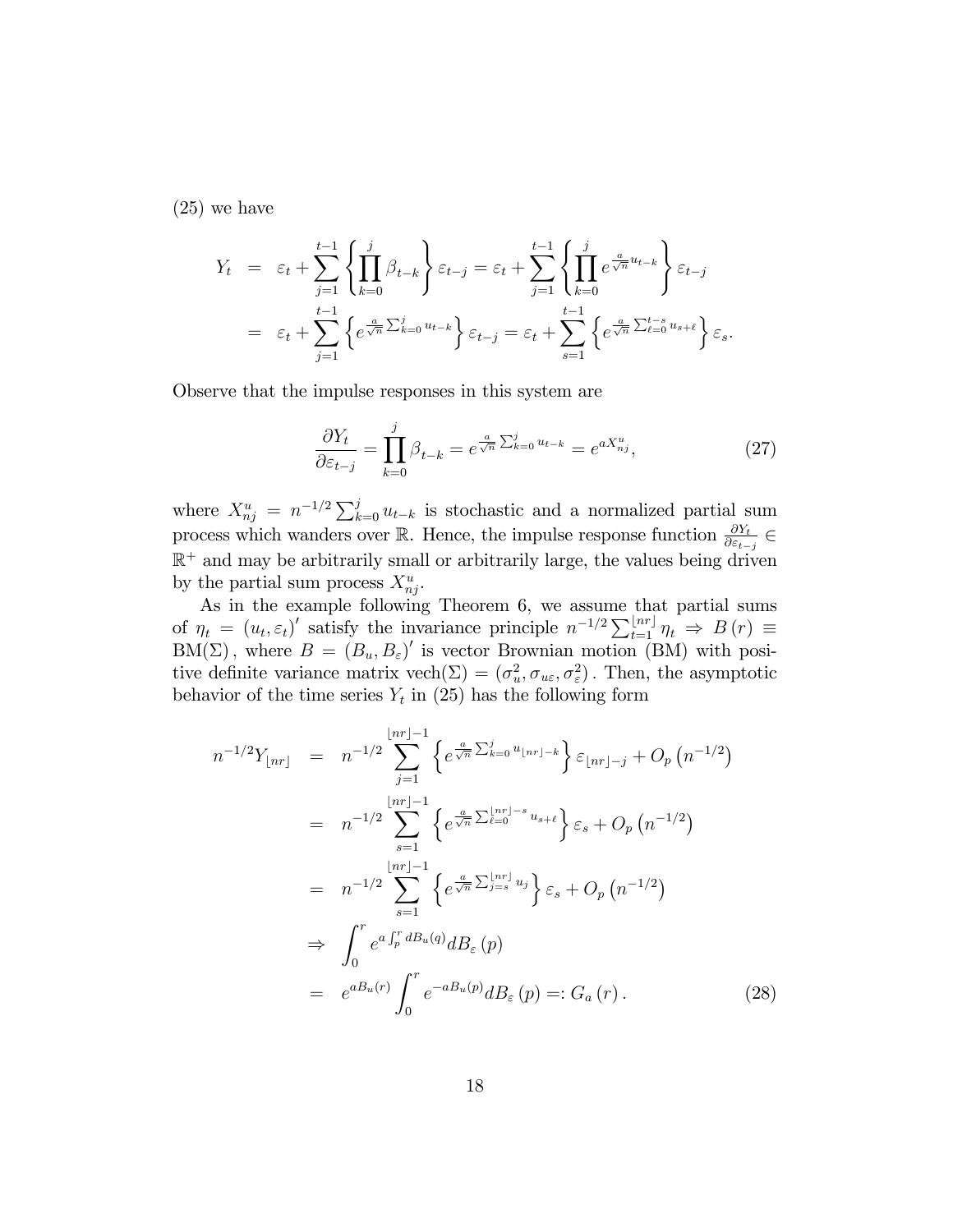The limit process  $G_a(r)$  is a nonlinear Itō diffusion and satisfies the stochastic differential equation

$$
dG_a(r) = aG_a(r) dB_u(r) + \frac{a^2 \sigma_u^2}{2} G_a(r) dr + dB_{\varepsilon}(r),
$$

showing the form of the drift and conditional volatility in the process that are induced by the similarity function  $\beta_t(w_n) = \exp(w_n u_t)$  in (25). The quadratic variation of  $G_a(r)$  is

$$
[G_a]_r = \sigma_\varepsilon^2 r + a^2 \sigma_u^2 \int_0^r G_a(s)^2 ds + 2a \sigma_{u\varepsilon} \int_0^r G_a(s) ds
$$
  
= 
$$
\int_0^r e_a(s)' \Sigma e_a(s) ds,
$$

where  $e_a(s)' = (aG_a(s), 1)$ . Evidently, realized and integrated volatility depend on the past history of the state variable  $\{G_a(s), s \leq r\}$ .

If  $\sigma_{u\epsilon} = 0$ ,  $B_u$  is independent of  $B_{\epsilon}$  and the limit process  $G_a(r)$  is mixed Gaussian with the following covariance kernel conditional on  $\mathcal{F}_u = \sigma \{B_u(s) : s \in [0, 1]\}$ 

$$
\gamma_{\mathcal{F}_u}(r,s) = \mathbb{E}\left\{G_a(r) G_a(s) |_{\mathcal{F}_u}\right\}
$$
  
\n
$$
= e^{a B_u(r)} e^{a B_u(s)} \int_0^r \int_0^s e^{-a B_u(p_1)} e^{-a B_u(p_2)} \mathbb{E}\left\{d B_{\varepsilon}(p_1) d B_{\varepsilon}(p_2)\right\}
$$
  
\n
$$
= \sigma_{\varepsilon}^2 e^{a B_u(r)} e^{a B_u(s)} \int_0^{r \wedge s} e^{-2a B_u(p)} dp,
$$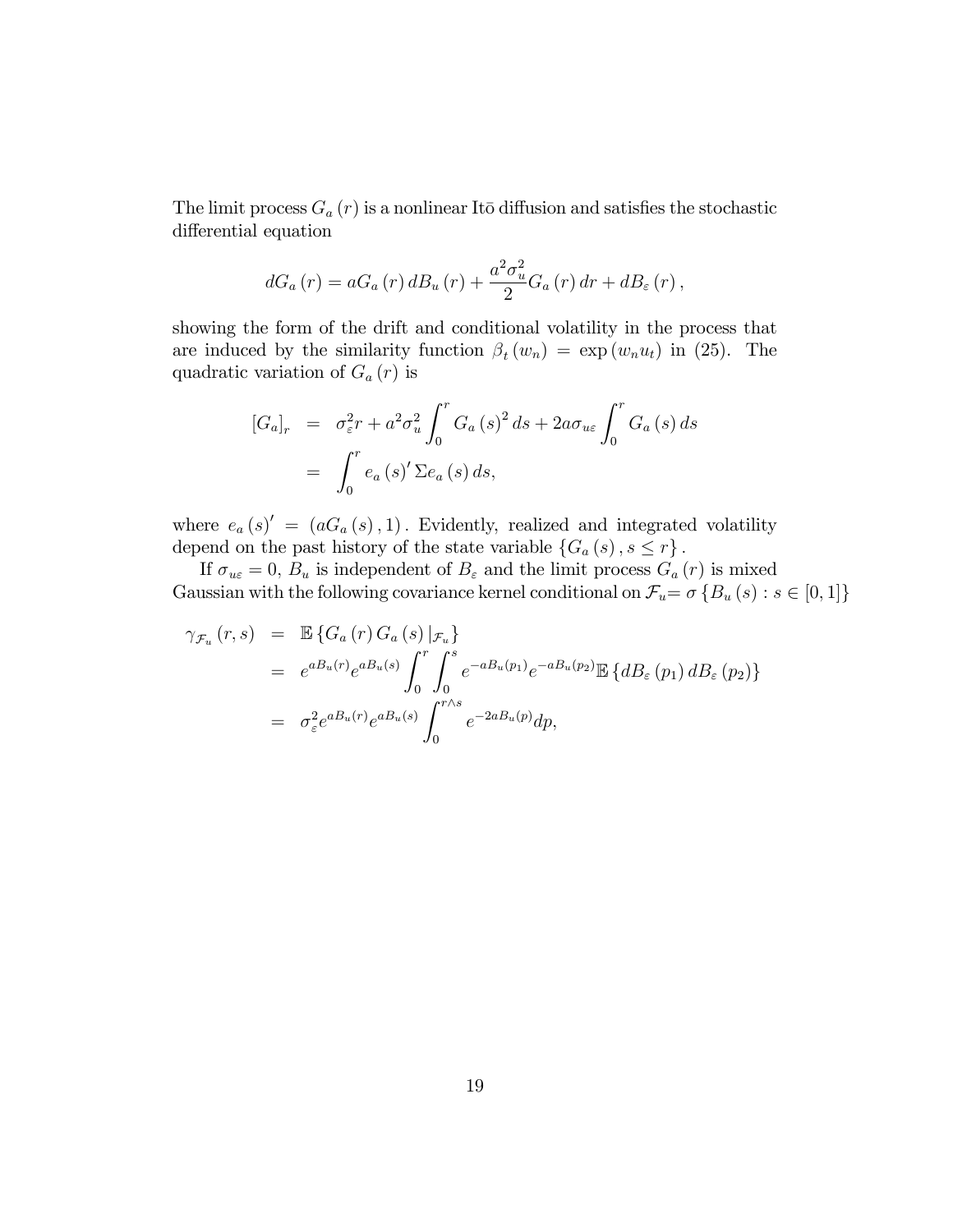and unconditional covariance kernel

$$
\gamma(r,s) = \mathbb{E}\left\{\gamma_{\mathcal{F}_u}(r,s)\right\} = \sigma_{\varepsilon}^2 \mathbb{E}\left\{e^{aB_u(r) + aB_u(s)} \int_0^{r\wedge s} e^{-2aB_u(p)} dp\right\}
$$
  
\n
$$
= \sigma_{\varepsilon}^2 \int_0^{r\wedge s} \mathbb{E}\left\{e^{a[B_u(r) - B_u(p)] + a[B_u(s) - B_u(p)]}\right\} dp
$$
  
\n
$$
= \sigma_{\varepsilon}^2 \mathbb{E}\left\{e^{a[B_u(r\vee s) - B_u(r\wedge s)]}\right\} \int_0^{r\wedge s} \mathbb{E}\left\{e^{2a[B_u(r\wedge s) - B_u(p)]}\right\} dp
$$
  
\n
$$
= \sigma_{\varepsilon}^2 e^{\frac{1}{2}a^2(r\vee s - r\wedge s)\sigma_u^2} \int_0^{r\wedge s} e^{2a^2[r\wedge s - p]\sigma_u^2} dp = \sigma_{\varepsilon}^2 e^{\frac{1}{2}a^2(r\vee s - r\wedge s)\sigma_u^2} \left[-\frac{e^{2a^2[r\wedge s - p]\sigma_u^2}}{2a^2\sigma_u^2}\right]_0^{r\wedge s}
$$
  
\n
$$
= \sigma_{\varepsilon}^2 \frac{e^{2a^2\sigma_u^2r\wedge s} - 1}{2a^2\sigma_u^2} e^{\frac{1}{2}a^2\sigma_u^2(r\vee s - r\wedge s)}.
$$

Observe that when  $a^2 \sigma_u^2 \to 0$ ,  $\gamma(r, s) \to \sigma_{\varepsilon}^2 r \wedge s$ , the covariance kernel of the Brownian motion  $B_{\varepsilon}$ , corresponding to the case where  $\beta_t = 1$ ,  $G_a(r) \rightarrow$  $B_{\varepsilon}(r)$ , and (25) is a random walk. Thus, for small |a| or  $\sigma_u^2$ , the model is local to a simple unit root model. When  $a \to \pm \infty$ , the limit behavior of  $Y_{\lfloor nr\rfloor}$  is more complex. In particular, the rates of convergence change, and the limit results become path dependent. This case deserves further study and will be investigated in later work.

If  $\sigma_{u\epsilon} \neq 0$ ,  $B_u$  and  $B_{\epsilon}$  are dependent, and the limit process  $G_a(r)$  is no longer conditionally Gaussian. Instead, we have

$$
G_a(r) = e^{aB_u(r)} \int_0^r e^{-aB_u(p)} dB_\varepsilon(p) = e^{aB_u(r)} \int_0^r e^{-aB_u(p)} dB_\varepsilon(p)
$$
  
=  $e^{aB_u(r)} \int_0^r e^{-aB_u(p)} dB_{\varepsilon,u}(p) + \frac{\sigma_{uc}}{\sigma_u^2} e^{aB_u(r)} \int_0^r e^{-aB_u(p)} dB_u(p)$   
=:  $G_{a,\varepsilon,u}(r) + \frac{\sigma_{uc}}{\sigma_u^2} G_{a,u}(r)$ ,

Here  $B_{\varepsilon,u}(r) = B_{\varepsilon}(r) - \frac{\sigma_{ue}}{\sigma_u^2}$  $\frac{\sigma_{ue}}{\sigma_u^2} B_u$  is  $BM(\sigma_{\varepsilon,u}^2)$  with  $\sigma_{\varepsilon,u}^2 = \sigma_{\varepsilon}^2 - \sigma_{ue}^2/\sigma_u^2$ , and  $G_{a,\varepsilon,u}(r)$  is a conditional Gaussian (Itō diffusion) process with conditional covariance kernel

$$
\gamma_{\varepsilon.u,\mathcal{F}_u}(r,s) = \mathbb{E}\left\{G_{a,\varepsilon.u}(r) \,G_{a,\varepsilon.u}(s)\,|_{\mathcal{F}_u}\right\} = \sigma_{\varepsilon.u}^2 e^{a(u_r)} e^{a(u_r)} e^{a(u_r)} \int_0^{r\wedge s} e^{-2a(u_r)} d\rho,
$$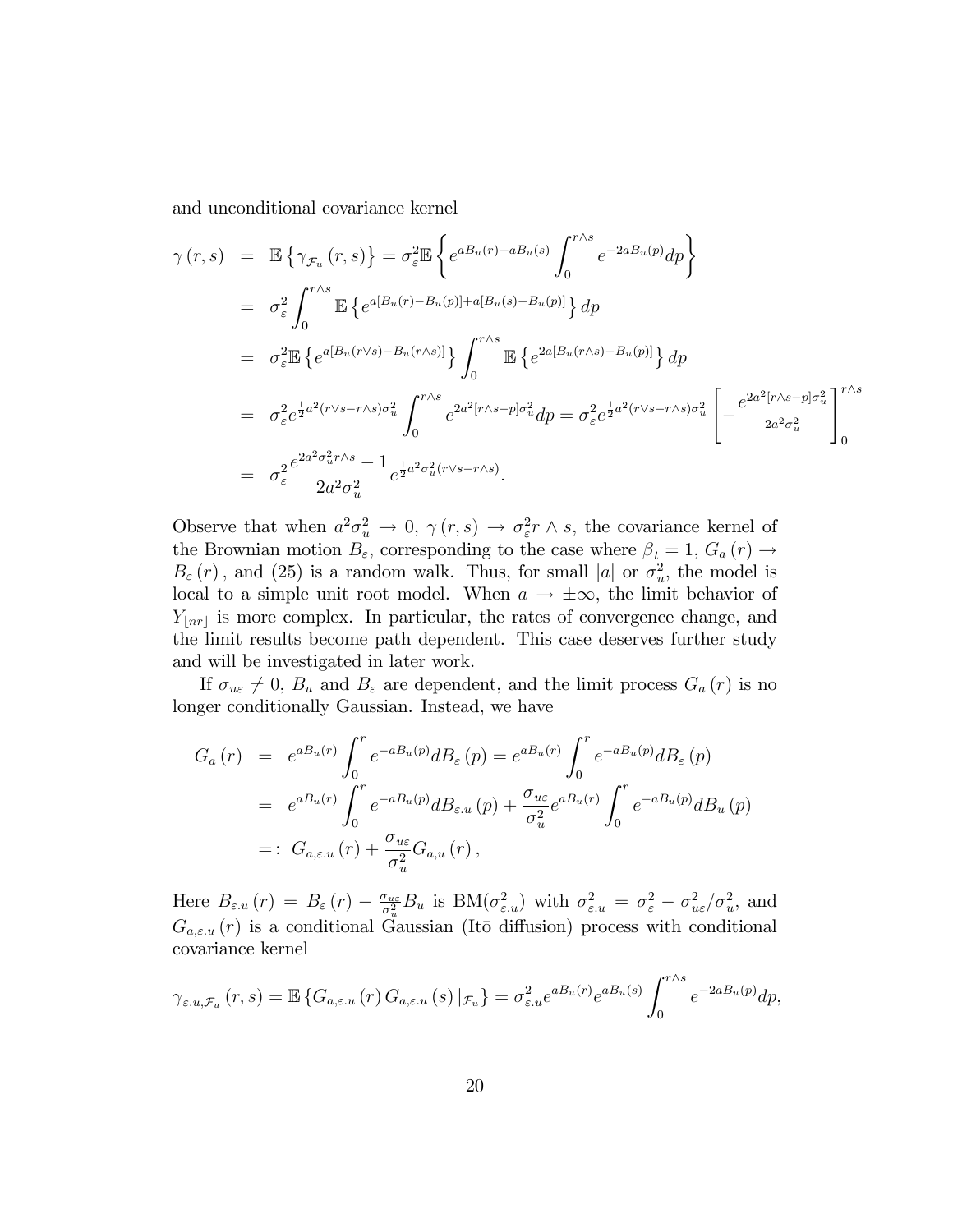and unconditional covariance kernel

$$
\gamma_{\varepsilon,u}(r,s) = \mathbb{E}\left\{G_{a,\varepsilon,u}(r) \, G_{a,\varepsilon,u}(s)\right\} = \sigma_{\varepsilon,u}^2 \frac{e^{2a^2 \sigma_u^2 r \wedge s} - 1}{2a^2 \sigma_u^2} e^{\frac{1}{2}a^2 (r \vee s - r \wedge s) \sigma_u^2}.
$$

The process  $G_{a,u}(r) = e^{a B_u(r)} \int_0^r e^{-a B_u(p)} d B_u(p)$  is a nonlinear stochastic integral of  $B_u$  and obviously non Gaussian when  $a \neq 0$ .

For  $t = |n r|$  for some  $r \in (0, 1]$  and large  $j = |n \kappa|, \kappa > 0$ , the impulse responses (27) have the form

$$
\frac{\partial Y_{\lfloor nr \rfloor}}{\partial \varepsilon_{\lfloor nr \rfloor - \lfloor n\kappa \rfloor}} = \prod_{k=0}^{\lfloor n\kappa \rfloor} \beta_{t-k} = e^{\frac{a}{\sqrt{n}} \sum_{k=0}^{\lfloor n\kappa \rfloor} u_{\lfloor nr \rfloor - k}} \Rightarrow e^{a \int_{r-\kappa}^r dB_u(s)} = e^{a[B_u(r) - B_u(r-\kappa)]},
$$

which may be arbitrarily small, close to unity, or arbitrarily large depending on the historical trajectory of the process  $B_u$  over the past interval  $[r - \kappa, r]$ .

The functional law (28) enables us to derive the limit behavior of statistics arising from the model (25) and (26). For example, we may consider conventional unit root tests applied to model (25) and (26). Observe that least squares applied to (25) gives

$$
\hat{\beta} = \frac{\sum_{t=1}^{n} Y_t Y_{t-1}}{\sum_{t=1}^{n} Y_{t-1}^2} = \frac{\sum_{t=1}^{n} e^{\frac{a}{\sqrt{n}} u_t} Y_{t-1}^2}{\sum_{t=1}^{n} Y_{t-1}^2} + \frac{\sum_{t=1}^{n} Y_{t-1} \varepsilon_t}{\sum_{t=1}^{n} Y_{t-1}^2}
$$
\n
$$
= \frac{\sum_{t=1}^{n} \mathbb{E} \left[ e^{\frac{a}{\sqrt{n}} u_t} \right] Y_{t-1}^2}{\sum_{t=1}^{n} Y_{t-1}^2} + \frac{\sum_{t=1}^{n} Y_{t-1} \varepsilon_t}{\sum_{t=1}^{n} Y_{t-1}^2} + \frac{\sum_{t=1}^{n} \left\{ e^{\frac{a}{\sqrt{n}} u_t} - \mathbb{E} \left[ e^{\frac{a}{\sqrt{n}} u_t} \right] \right\} Y_{t-1}^2}{\sum_{t=1}^{n} Y_{t-1}^2}
$$
\n
$$
= M \left( \frac{a}{\sqrt{n}} \right) + \frac{\sum_{t=1}^{n} Y_{t-1} \varepsilon_t}{\sum_{t=1}^{n} Y_{t-1}^2} + \frac{\sum_{t=1}^{n} \left\{ e^{\frac{a}{\sqrt{n}} u_t} - M \left( \frac{a}{\sqrt{n}} \right) \right\} Y_{t-1}^2}{\sum_{t=1}^{n} Y_{t-1}^2}
$$

so that

$$
n\left[\hat{\beta} - M\left(\frac{a}{\sqrt{n}}\right)\right] = \frac{n^{-1}\sum_{t=1}^{n} Y_{t-1}\varepsilon_t}{n^{-2}\sum_{t=1}^{n} Y_{t-1}^2} + \frac{n^{-1}\sum_{t=1}^{n} \left\{e^{\frac{a}{\sqrt{n}}u_t} - M\left(\frac{a}{\sqrt{n}}\right)\right\} Y_{t-1}^2}{n^{-2}\sum_{t=1}^{n} Y_{t-1}^2}
$$

By standard weak convergence arguments we have

$$
\frac{n^{-1}\sum_{t=1}^{n}Y_{t-1}\varepsilon_{t}}{n^{-2}\sum_{t=1}^{n}Y_{t-1}^{2}} \Rightarrow \frac{\int_{0}^{1}G_{a}(r) dB_{\varepsilon}(r)}{\int_{0}^{1}G_{a}(r)^{2} dr}.
$$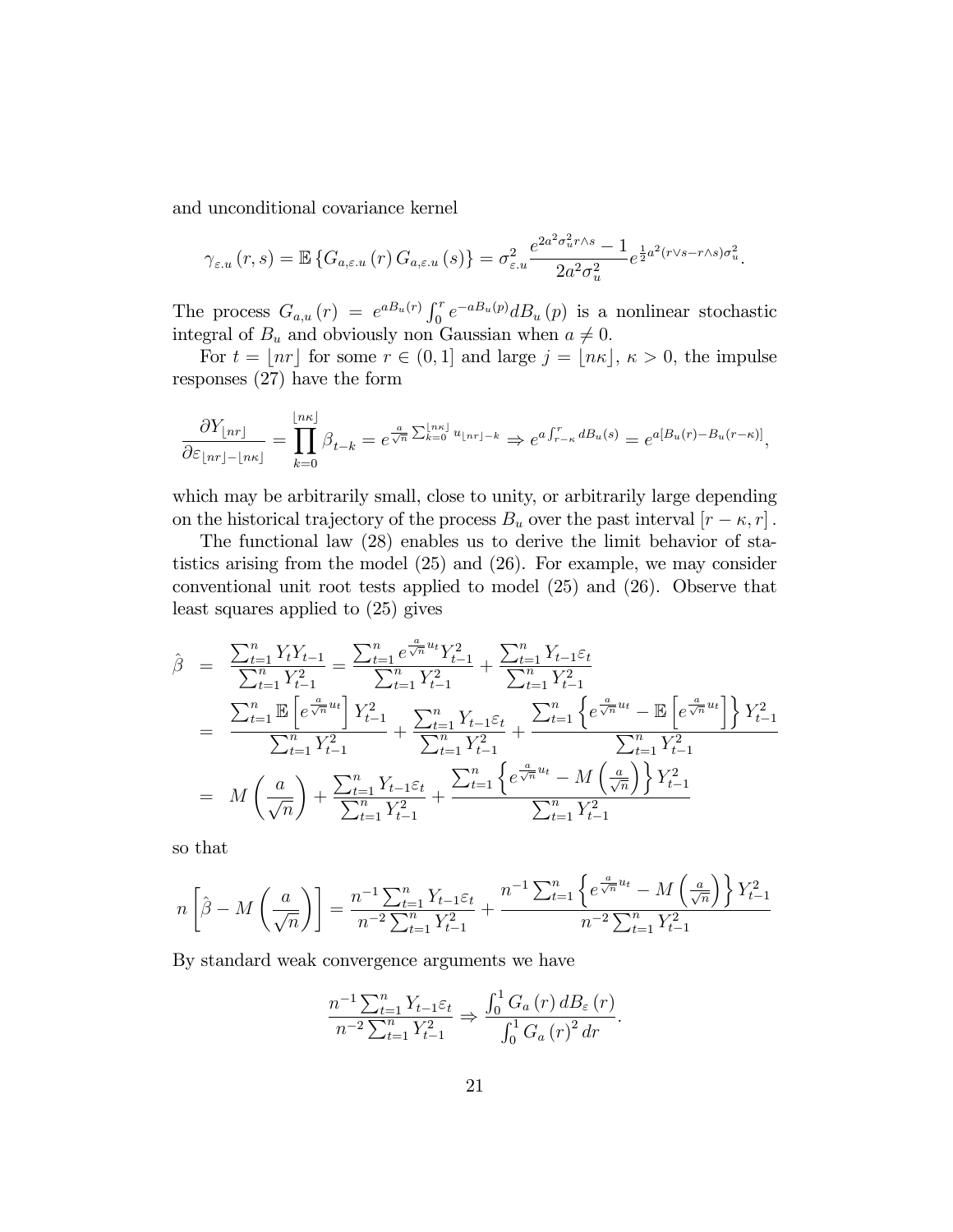Expanding the moment generating function we have

$$
\eta_{n,t}(a) = e^{\frac{a}{\sqrt{n}}u_t} - M\left(\frac{a}{\sqrt{n}}\right)
$$
  
=  $\left\{1 + \frac{a}{\sqrt{n}}u_t + \frac{1}{2}\left(\frac{a}{\sqrt{n}}\right)^2 u_t^2\right\} - \left\{1 + \frac{1}{2}\left(\frac{a}{\sqrt{n}}\right)^2 \sigma_u^2\right\} + o_p(n^{-1})$   
=  $\frac{a}{\sqrt{n}}u_t + \frac{a^2}{2n}(u_t^2 - \sigma_u^2) + o_p(n^{-1}),$ 

so that by standard arguments

$$
\frac{n^{-1} \sum_{t=1}^{n} Y_{t-1}^{2} \eta_{n,t}(a)}{n^{-2} \sum_{t=1}^{n} Y_{t-1}^{2}} \sim a \frac{\sum_{t=1}^{n} \left(\frac{Y_{t-1}}{\sqrt{n}}\right)^{2} \frac{u_{t}}{\sqrt{n}}}{n^{-1} \sum_{t=1}^{n} \left(\frac{Y_{t-1}}{\sqrt{n}}\right)^{2}} + O_{p}\left(n^{-1/2}\right)
$$

$$
\Rightarrow a \frac{\int_{0}^{1} G_{a}(r)^{2} dB_{u}(r)}{\int_{0}^{1} G_{a}(r)^{2} dr},
$$

which leads to the limit theory

$$
n\left[\hat{\beta} - M\left(\frac{a}{\sqrt{n}}\right)\right] \Rightarrow \frac{\int_0^1 G_a(r) \, dB_\varepsilon(r)}{\int_0^1 G_a(r)^2 \, dr} + a \frac{\int_0^1 G_a(r)^2 \, dB_u(r)}{\int_0^1 G_a(r)^2 \, dr}.
$$

Correspondingly, with a unit root centering, we have

$$
n\left[\hat{\beta} - 1\right] \Rightarrow \frac{1}{2}a^2\sigma_u^2 + \frac{\int_0^1 G_a(r) \, dB_\varepsilon(r)}{\int_0^1 G_a(r)^2 \, dr} + a\frac{\int_0^1 G_a(r)^2 \, dB_u(r)}{\int_0^1 G_a(r)^2 \, dr} \tag{29}
$$

It follows that standard coefficient based UR tests have only local discriminatory power against a stochastic UR of the form (25). Similar results apply for t-ratio based and other UR tests.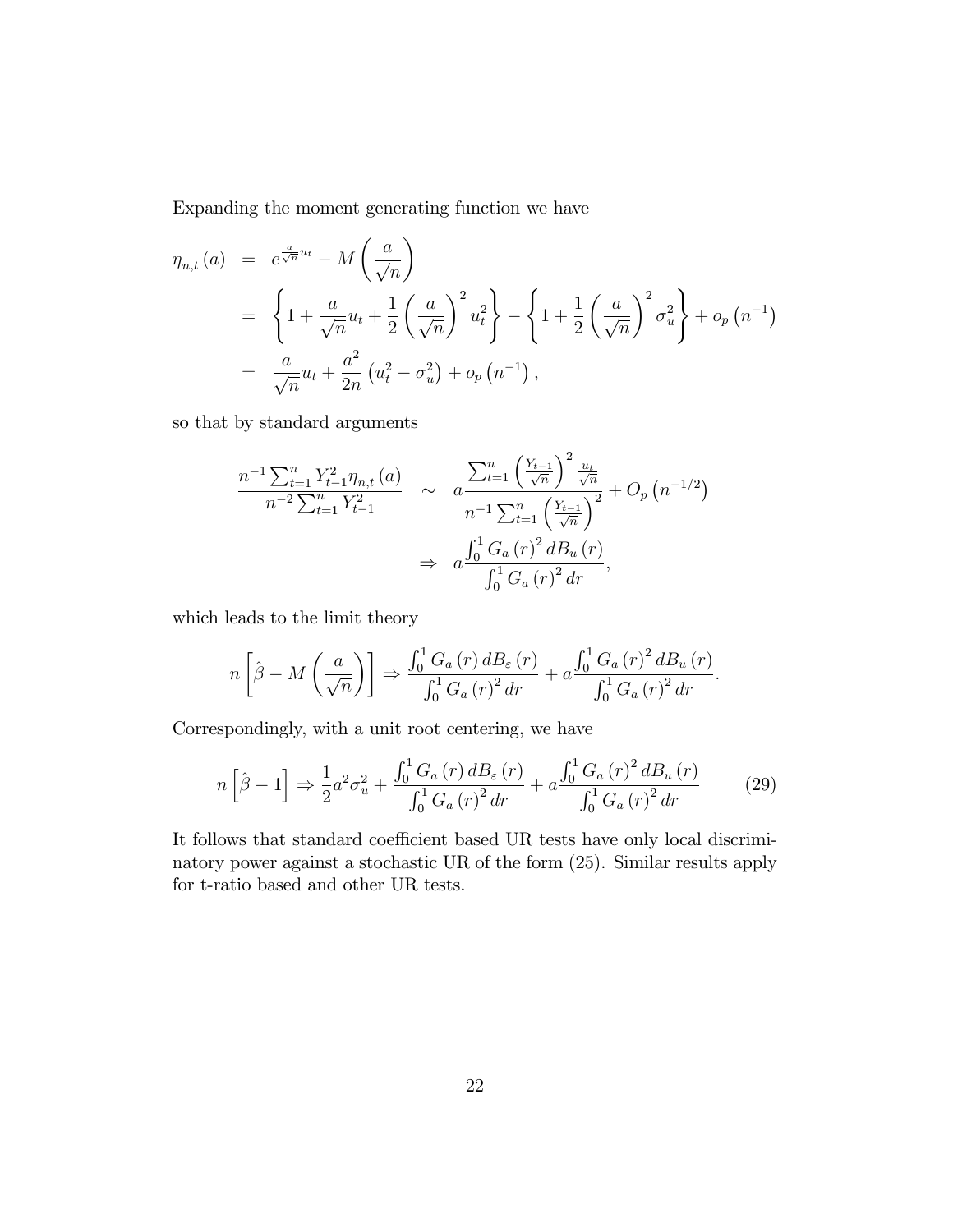# 6 Simulations and Empirics

#### 6.1 Simulations

To evaluate the behavior of the estimators, simulations were conducted on the model (1) with  $\beta_t = \exp(wZ_t)$  for  $n = 250, 500, 1000, \mu = 0, 0.25, \text{ and}$  $w = 0.07, 0.2$ , with 2000 replications per experiment. In one setting we took  $Z_t \sim NID(-w/2, 1)$  and in the other  $Z_t \sim U[-1, 1] + b_w$ ,  $b_w = -0.0116648$ if  $w = 0.07$  and  $b_w = -0.033289$  if  $w = 0.2$ . With these choices  $\mathbb{E}_Z(\beta_t) = 1$ ,  $\forall t$ , but for each t,  $\beta_t$  can be greater than-equal to- or less than unity. Means and standard deviations of  $\hat{w}_n$ ,  $\hat{\mu}_n$  and  $\hat{\beta}_t$  for all the scenarios considered here are summarized in Tables 3 and 4.

Overall, with no noticeable differences between the cases, the means are very close to the true values and the estimated standard deviations decline with *n*, as is expected, corroborating consistency.

#### 6.2 Financial Data Application

We consider eight country Exchange Traded Funds (ETFs), denoted by  $P_t$ , traded in the U.S. and measured in 15-minutes intervals. The model is

$$
P_t = \exp\{\Delta N A V_t (w_1 + w_2 D_t) + \Delta S P_t (w_3 + w_4 D_t) + E C T_{t-1} (w_5 + w_6 D_t) \} P_{t-1} + \varepsilon_t,
$$
\n(30)

where  $NAV_t$  is the net asset value,  $SP_t$  is the S&P500 index,  $ECT_t$  is an error correction term, equal to  $P_t - NAV_t$ ,  $D_t$  is a dummy variable, taking the value of unity if t is the U.S. market-open time and zero otherwise, and all variables (apart from  $D_t$ ) were transformed by a natural logarithm. The data are available for Australia, Hong Kong, Japan, Malaysia, Singapore, Taiwan, South Korea and China. The tickers for these countries are given by EWA, EWH, EWJ, EWM, EWS, EWT, EWY and FXI, respectively. The sample range is  $12/15/2000-12/13/2010$ , apart for China, where it is available for 10/8/2004-12/13/2010. The data is discussed in detail in Levy and Lieberman (2012).

The exponential similarity function in (30) satisfies Assumptions A0-A4 of the Appendix. Unit root tests for  $P_t$  with and without a constant are reported in Table 5. As expected, the p-values in all cases are very high and they are generally higher for the version of the ADF test which does not include a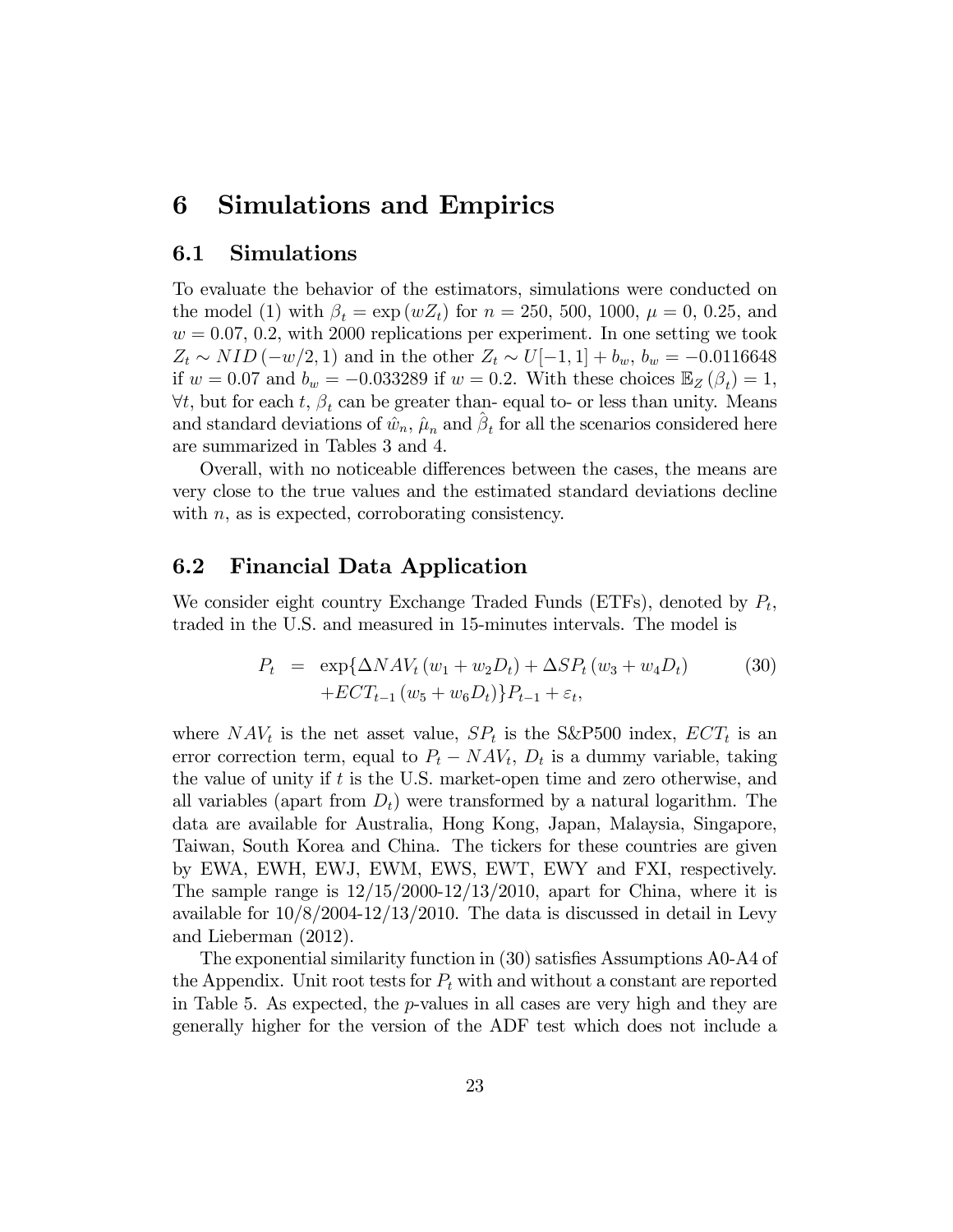constant. Thus, the (fixed coefficient) unit root null hypothesis cannot be rejected, although the underlying process may well include a volatile lag dependent variable coefficient.

The estimated model results are given in Table 6, with M1 and M2 denoting the unit root with a drift model and model (30), respectively. For the former, the slope coefficient equals unity to the third decimal place throughout, whereas the drift parameter is very small with large standard errors. Thus, a driftless unit root model seems to be a reasonable approximation to the dgp. Nevertheless, the average AIC criterion for M1 equals  $-7.949$ , whereas for  $M_2$ , it is  $-9.618$ . To the third decimal place the SC averages are almost identical to the AIC averages and are therefore omitted.

Across all cases, the error correction coefficient estimates  $\hat{w}_5$  and  $\hat{w}_6$  are negative, with cross country sample averages equal to  $-0.004$  and  $-0.230$ , respectively. These results imply that, ceteris paribus, when the error correction term is positive so that  $P_{t-1} > NAV_{t-1}$ , there will be a downward correction to  $P_t$ . The model thus has a time varying coefficient together with an embedded error correction mechanism that is a nonlinear driver of the coefficient of the lagged dependent variable.

The graph of  $\hat{\beta}_t$  for EWA is displayed in Figure 1, exhibiting volatility and fluctuating around unity, as expected. Other cases look very similar. Finally, the standard errors are based on Eviews' calculation of the outer products of the score and are only indicative for this application. In principle, the suggested test procedure can be applied and compared to bootstrapped p-values. Overall, the random walk model appears to be a reasonable approximation to (30) but it does not reflect any of the period by period variation captured in Figure 1 or potential drivers of that variation.

## 7 Conclusions

We investigated time varying autoregressions in which variation in the coefficient of the lag dependent variable is driven by a similarity function. A key feature of this model is that the slope coefficient can be equal to, less than, or greater than unity at any point in time, giving the model a high degree of áexibility in the autoregressive response. Consistency of the QMLE of the parameter vector was established together with a complete taxonomy of the required norming rates and standardization of the score and Hessian functions for the different cases. A local to zero similarity-based STUR system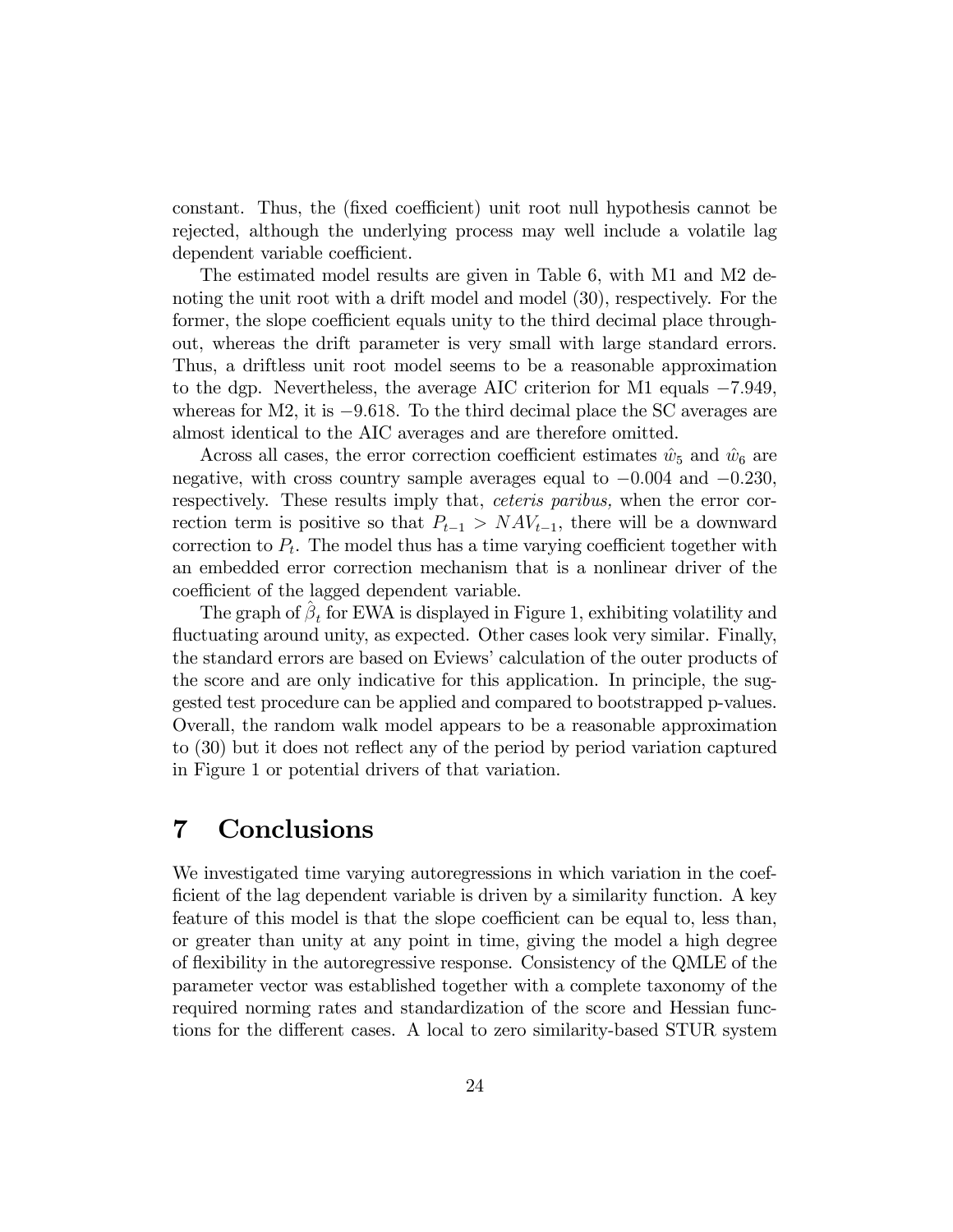was introduced and a new limit theory was established in which the limit process,  $G_a(r)$ , is a nonlinear Itō diffusion process. The similarity function impacts this model by inducing drift and conditional volatility in the limit process, showing how the áexible autoregressive response in a STUR system can be the source of both drift and volatility.

Our simulations show that the QMLE performs well for sample sizes ranging from 250 to 1000. The model is illustrated empirically in an application to international ETF data. While a unit root model is not rejected, the time varying coefficient characteristics of the autoregressive responses are vividly apparent in the sample data, showing both mildly explosive and mildly integrated realizations.

### Appendix

The parameter space is given by  $\Theta = \Theta_1 \times \Theta_2$ , where  $\Theta_1$ ,  $\Theta_2$  are the spaces in which  $\sigma^2$  and w are assumed to lie, respectively. By K we denote a generic bounding constant, independent of  $n$ , which may vary from step to step. In the following we enlist the assumptions used for our model.

**Assumption A0:**  $\{\varepsilon_t\}_{t=1}^n$  is a sequence of iid continuous random variables, each with a zero mean, variance  $\sigma^2$ , cumulants  $\kappa_r$ ,  $r \geq 3$  and moment generating function which converges in a narrow strip containing the origin. If  $w \neq w'$ ,  $\beta_t(w) \neq \beta_t(w')$ ,  $\forall t$ . The matrix  $X = (X_{it})_{1 \leq i \leq m, 1 \leq t \leq n}$  is nonstochastic, real and finite.

**Assumption A1:** There exist  $\sigma_L^2$ ,  $\sigma_H^2$ ,  $w_L$  and  $w_H$ , such that  $\sigma_0^2 \in$  $[\sigma_L^2, \sigma_H^2]$ , with  $0 < \sigma_L^2 < \sigma_H^2 < \infty$  and for each  $i = 1, ..., m$ ,  $w_{i,0} \in [w_L, w_H]$ , with  $-\infty < w_L < w_H < \infty$ . In addition,  $\mu_0 \in R$ .

**Assumption A2:** For all  $1 < t \leq n$ , the function  $\beta_t(w)$  is non-negative, continuous and is three times continuously differentiable.

Let  $C_0 = C(w_0)$ , so that  $S_0 = I_n - C_0$ . For  $r, s, t = 2, ..., m + 1$ , set

$$
\dot{C}_r(w) = \partial C(w) / \partial \theta_r, \, \ddot{C}_{r,s}(w) = \partial^2 C(w) / \partial \theta_r \partial \theta_s
$$

and

$$
\dddot{C}_{r,s,t}(w) = \partial^3 C(w) / \partial \theta_r \partial \theta_s \partial \theta_t.
$$

Assumption A3: For all  $2 \le r \le m + 1, 1 \le i, j \le n, w \in \Theta_2 \subset R^m$ , there exists a  $0 < K_L < \infty$ , such that

$$
[C]_{i,j} \leq K [C_0]_{i,j},
$$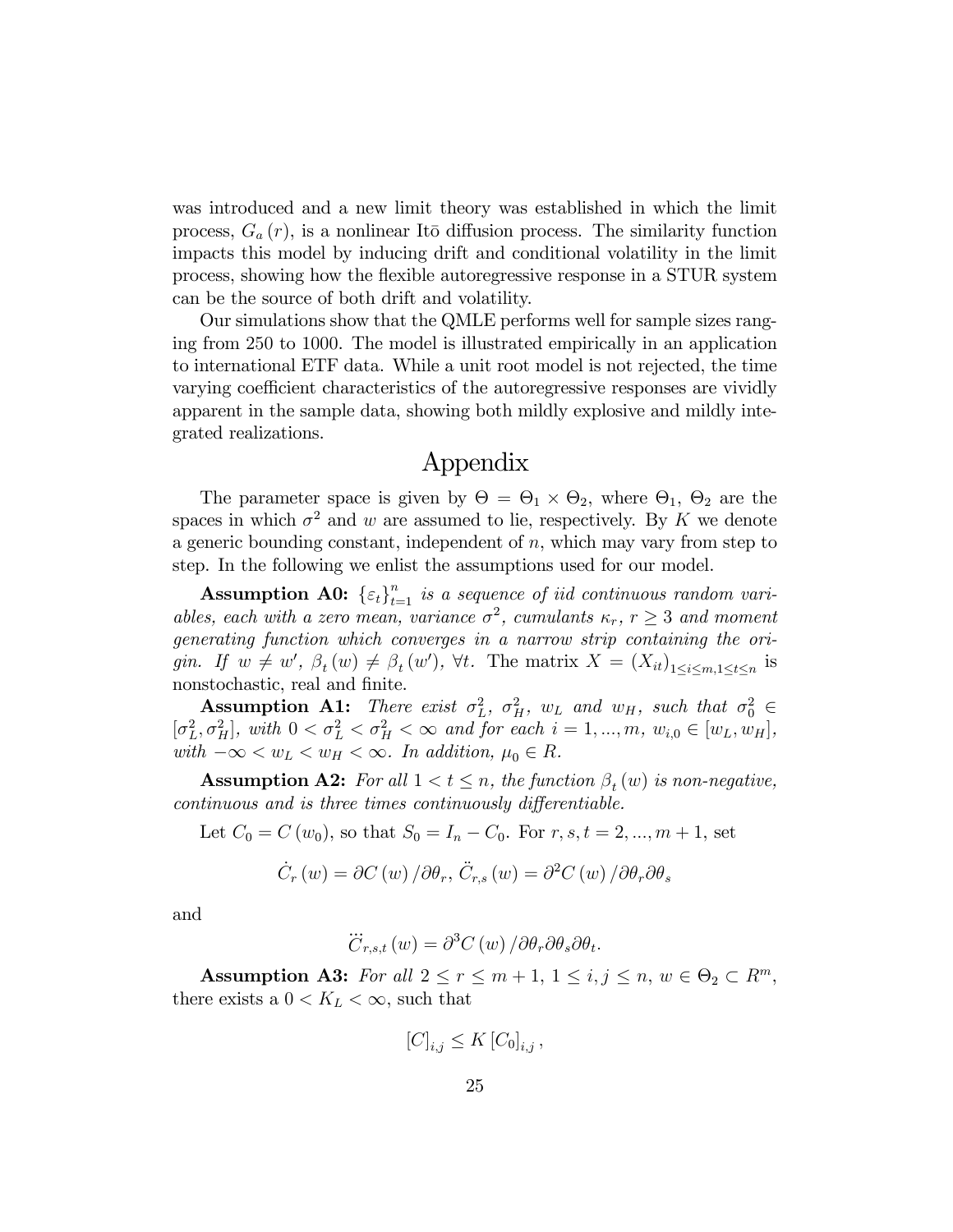$$
K_L[C_0]_{i,j} \leq \left| \left[ \dot{C}_r(w) \right]_{i,j} \right| \leq K[C_0]_{i,j}.
$$

Assumption A4: For all  $2 \le r, s, t \le m+1, 1 \le i, j \le n, w \in \Theta_2 \subset R^m$ , there exists a  $0 < K_L < \infty$ , such that

$$
K_L[C_0]_{i,j} \le \left| \left[ \ddot{C}_{r,s} \left( w \right) \right]_{i,j} \right| \le K \left[ C_0 \right]_{i,j}
$$

and

$$
K_L[C_0]_{i,j} \leq \left| [\dddot{C}_{r,s,t}(w)]_{i,j} \right| \leq K[C_0]_{i,j}.
$$

Assumption A0 includes an identification condition. If  $\beta_t = \beta$ ,  $\forall t$ , then this condition trivially holds. Assumptions  $A0-A4$  are similar to those of Lieberman (2012), the key difference being that  $\mu_0$  is allowed to be zero here. It is trivial to verify that all the assumptions hold for the exponential similarity function, because, if  $\beta_t(w) = \exp\left(\sum_{j=1}^m w_j \Delta X_{tj}\right)$ , then  $\partial \beta_t \left( w \right) / \partial w_j^r = \left( \Delta X_{tj} \right)^r \beta_t \left( w \right).$ 

The following inequalities will be used throughout (see, among others, Graybill (1983)).

$$
\|A\|_{2} \leq \|A\|_{F} \leq \sqrt{n} \|A\|_{2},
$$
  
\n
$$
x'Ax \leq x'x \|A\|_{2}, \text{ for } A > 0, |tr(AB)| \leq \|A\|_{F} \|B\|_{F},
$$
  
\n
$$
\|AB\|_{F} \leq \|A\|_{2} \|B\|_{F}, \|AB\|_{F} \leq \|A\|_{F} \|B\|_{2}.
$$
\n(31)

**Proof of Theorem 1:** The proof for the case  $\mu_0 \neq 0$  was given by Lieberman (2012). The case  $\mu_0 = 0$  requires a different normalization and we deal with it here. For any  $\delta_1 > 0$ , denote by  $B_{\delta_1}(\theta_0)$  the ball  $\{\theta \in \Theta : ||\theta - \theta_0|| \leq \delta_1\}$ and by  $B_{\delta_1}^c(\theta_0)$  the complement of  $B_{\delta_1}(\theta_0)$  in  $\Theta$ . Using Wu's (1981) criterion, it is sufficient to show that  $\forall \delta_1 > 0$ ,

$$
\liminf_{n \to \infty} \inf_{B_{\delta_1}^c(\theta_0)} n^{-1} \left( l_n \left( \sigma_0^2, \theta_{20}' \right) - l_n \left( \sigma^2, \theta_{20}' \right) \right), \tag{32}
$$

and

$$
\lim_{n \to \infty} \inf_{B_{\delta_1}^c(\theta_0)} \|S_0^{-1}\|_F^{-2} \left( l_n\left(\sigma_0^2, \theta'_{20}\right) - l_n\left(\sigma_0^2, \theta'_2\right) \right) \tag{33}
$$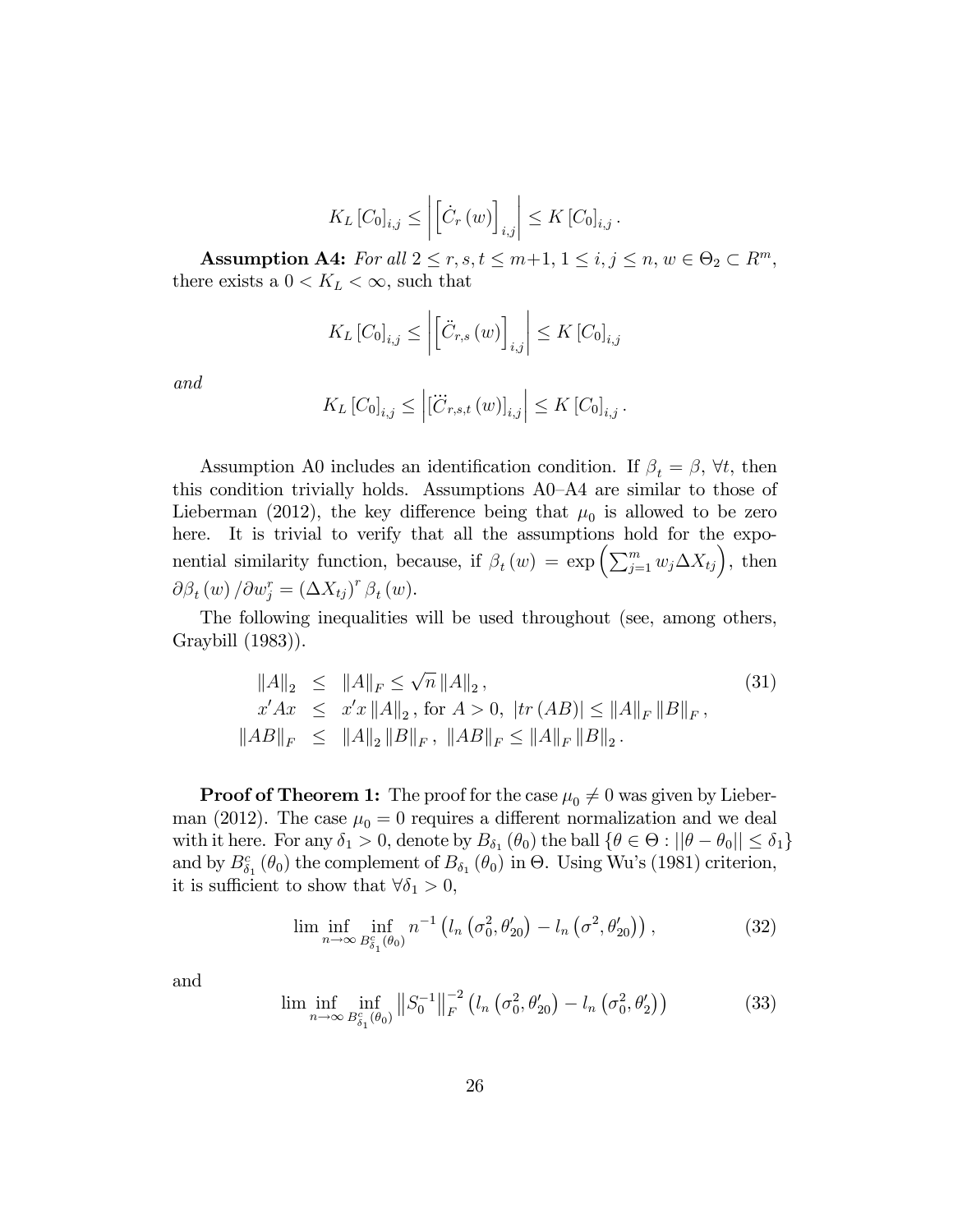are strictly positive in probability. Now,

$$
\mathbb{E}_{\theta_0} \left( n^{-1} l_n \left( \sigma^2, \theta'_{20} \right) \right) = -\frac{1}{2} \log \left( 2\pi \sigma^2 \right) - \frac{\sigma_0^2}{2\sigma^2},
$$

and

$$
Var_{\theta_0} (n^{-1}l_n (\sigma^2, \theta'_{20})) = \frac{1}{2\sigma^4 n} (\sigma_0^4 + \frac{\kappa_4}{2}).
$$

Hence,

$$
n^{-1}\left(l_n\left(\sigma_0^2, \theta_{20}\right) - l_n\left(\sigma^2, \theta'_{20}\right)\right) \to_p \frac{1}{2}\left(\frac{\sigma_0^2}{\sigma^2} - 1 - \log\left(\frac{\sigma_0^2}{\sigma^2}\right)\right) \ge 0,
$$

with equality iff  $\sigma^2 = \sigma_0^2$ .

To establish (33), we use the decomposition

$$
(l_n \left(\sigma_0^2, \theta'_{20}\right) - l_n \left(\sigma_0^2, \theta'_2\right)) = \frac{1}{2\sigma_0^2} \left(y'S'Sy - y'S_0S_0y\right)
$$

$$
= \frac{1}{2\sigma_0^2} y'S_0' \left( S_0^{-1'} G' + G S_0^{-1} \right) S_0 y + \frac{1}{2\sigma_0^2} y' G' G y, = Q_{1n} + Q_{2n},
$$
 (34)

say, where  $G = S - S_0$ . We have,

$$
Q_{1n} = O_p \left( \left\| S_0^{-1} \right\|_F \right). \tag{35}
$$

Considering  $Q_{2n}$ , we have

$$
\mathbb{E}_{\theta_0} \left( y' G' G y \right) = \mathbb{E}_{\theta_0} \left( \varepsilon' S_0^{-1} G' G S_0^{-1} \varepsilon \right) \leq K \left\| S_0^{-1} \right\|_F^2,
$$

and

$$
Var_{\theta_0} (y'G'Gy) \leq K \left\| S_0^{-1} \right\|_F^4
$$

so that

$$
Q_{2n} = O_p \left( \left\| S_0^{-1} \right\|_F^2 \right).
$$

To complete the proof, we see that  $Q_{2n} \geq 0$ , because  $G'G$  is positive semi-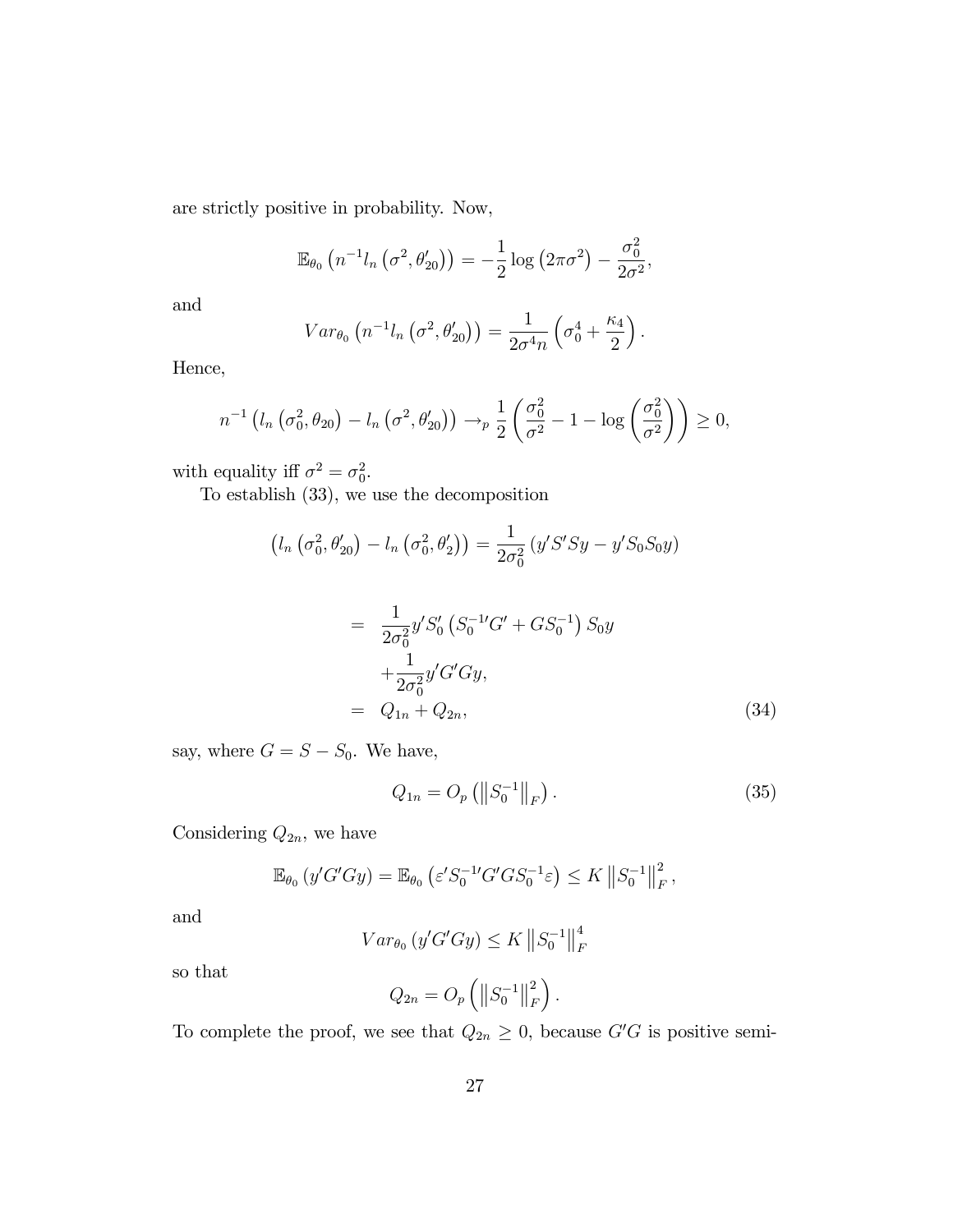definite. Now, with  $g_{\min} = \min_{2 \leq i \leq n} [G]_{i,i-1}$ ,

$$
\frac{\mathbb{E}_{\theta_0} \left( \varepsilon' S_0^{-1} G' G S_0^{-1} \varepsilon \right)}{\| S_0^{-1} \|^2_F} = \frac{\sigma_0^2 tr \left( S_0^{-1} G' G S_0^{-1} \right)}{\| S_0^{-1} \|^2_F}
$$

$$
= \frac{\sigma_0^2 \left\| G S_0^{-1} \right\|_F^2}{\| S_0^{-1} \|^2_F}
$$

$$
\geq \sigma_0^2 g_{\min}^2 \frac{\sum_{i,j=1}^{n-1} \left[ S_0^{-1} \right]_{i,j}^2}{\sum_{i,j=1}^n \left[ S_0^{-1} \right]_{i,j}^2}
$$

for some  $K_L > 0$  which is independent of n. As  $||S_0^{-1}||_F^2$  $\sum_{F}^{2} \geq n$ ,  $Q_{2n}$  strictly dominates  $Q_{1n}$  and because y is continuous,  $Q_{2n} \geq 0$  and  $\mathbb{E}_{\theta_0} \left( Q_{2n}/\left\|S_0^{-1}\right\|_{F}^2 \right)$ F  $)$  >  $0, Q_{2n}/ \|S_0^{-1}\|_F^2$  $\frac{2}{F}$  is strictly positive in probability uniformly in  $B_{\delta_1}^c(\theta_0)$ , as required.

#### Proof of Theorem 2:

**Case 1:**  $\mu_0 = 0$ . The score with respect to  $\sigma^2$  is given by

 $\geq$   $K_L$ ,

$$
z_{n1}(\theta_0) = -\frac{\sqrt{n}}{2\sigma_0^2} + \frac{y'S_0'S_0y}{2\sigma_0^4\sqrt{n}}.\tag{36}
$$

Hence,

$$
\mathbb{E}_{\theta_0}\left(z_{n1}\left(\theta_0\right)\right)=0
$$

and

$$
Var_{\theta_0} (z_{n1} (\theta_0)) = \frac{1}{2\sigma_0^4} \left( 1 + \frac{\kappa_4}{2\sigma_0^4} \right).
$$
 (37)

Higher order cumulants of  $z_{n1}(\theta_0)$  tend to zero, so part 1 of the Theorem is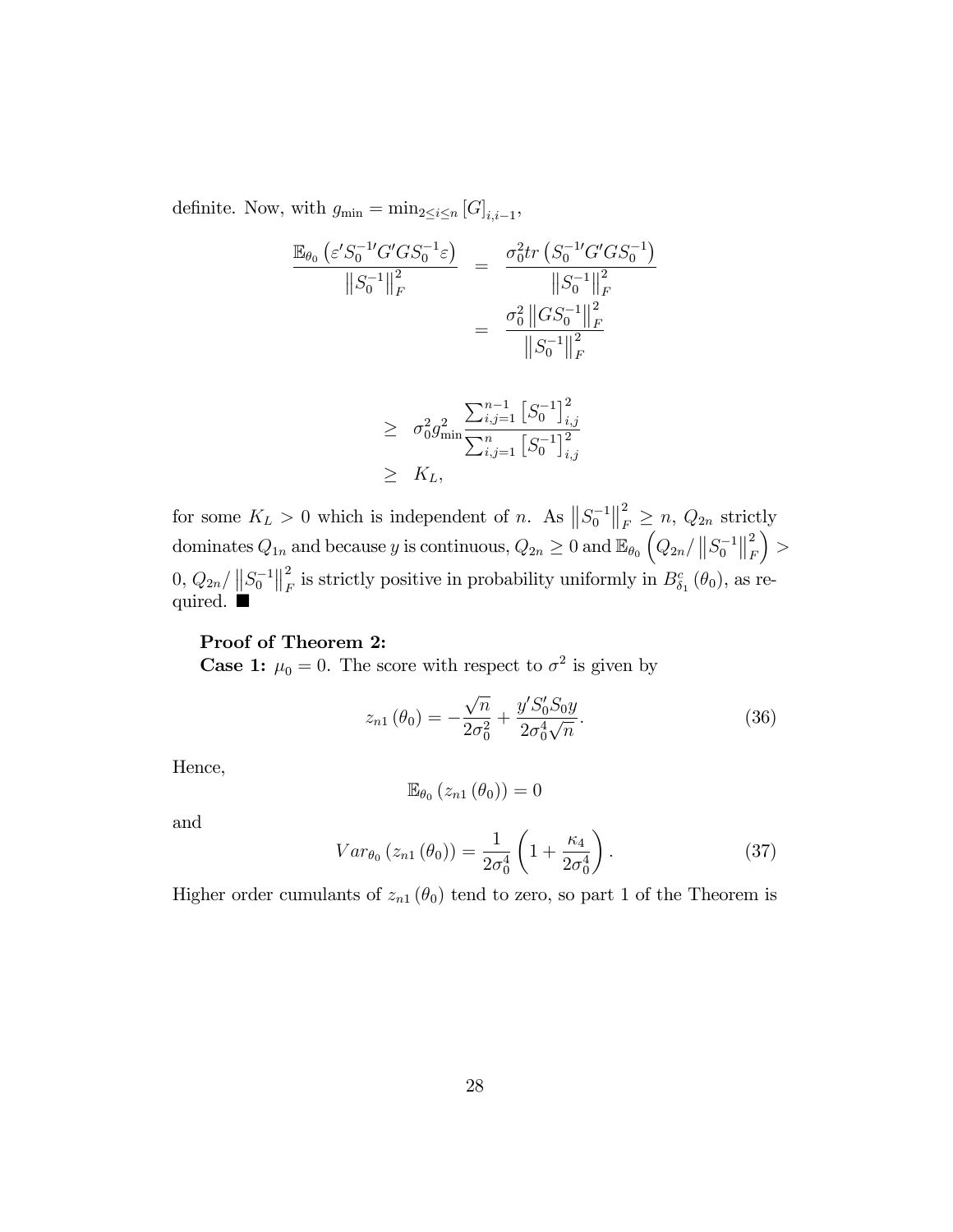done. For  $r=2,...,m+1,$ 

$$
\frac{\partial l_n(\theta_0)}{\partial \theta_r} = -\frac{y'\left(\dot{S}_{0r}'S_0 + S_0'\dot{S}_{0r}\right)y}{2\sigma_0^2}
$$

$$
= -\frac{\varepsilon'\left(\dot{S}_{0r}S_0^{-1} + S_0^{-1'}\dot{S}_{0r}'\right)\varepsilon}{2\sigma_0^2}.
$$
(38)

It follows that

$$
\varepsilon' \left( \dot{S}_{0r} S_0^{-1} + S_0^{-1'} \dot{S}_{0r}' \right) \varepsilon = O_p \left( \left\| S_0^{-1} \right\|_F \right). \tag{39}
$$

By Assumption A3,

$$
\left\| \dot{C}_{0r} S_0^{-1} \right\|_F \geq K_L \left\| S_0^{-1} - I_n \right\|_F.
$$

Hence,

$$
\frac{\|S_0^{-1}\|_F^2}{\operatorname{tr}\left(S_0^{-1}\dot{S}_{0r}'\dot{S}_{0r}S_0^{-1}\right)} = \frac{\|S_0^{-1}\|_F^2}{\left\|\dot{S}_{0r}S_0^{-1}\right\|_F^2}
$$
  

$$
\leq K_L \frac{\|S_0^{-1}\|_F^2}{\|S_0^{-1} - I\|_F^2}
$$
  

$$
= K_L \frac{\sum_{i,j=1}^n \left[C_0 + \dots + C_0^{n-1}\right]_{i,j}^2 + n}{\sum_{i,j=1}^n \left[C_0 + \dots + C_0^{n-1}\right]_{i,j}^2 + n}
$$

$$
= \Lambda_L \frac{\sum_{i,j=1}^n [C_0 + \dots + C_0^{n-1}]_{i,j}^2}{\sum_{i,j=1}^n [C_0]_{i,j}^2}
$$
  
 
$$
\leq K_L \left(1 + \frac{n}{\sum_{i,j=1}^n [C_0]_{i,j}^2}\right)
$$
  
 
$$
\leq K.
$$

Therefore, there exists a  $c$ , such that,

$$
\frac{1}{\left\|S_0^{-1}\right\|_F^2} Var_{\theta_0}\left(\varepsilon'\left(\dot{S}_{0r}S_0^{-1} + S_0^{-1'}\dot{S}_{0r}'\right)\varepsilon\right) > c > 0,
$$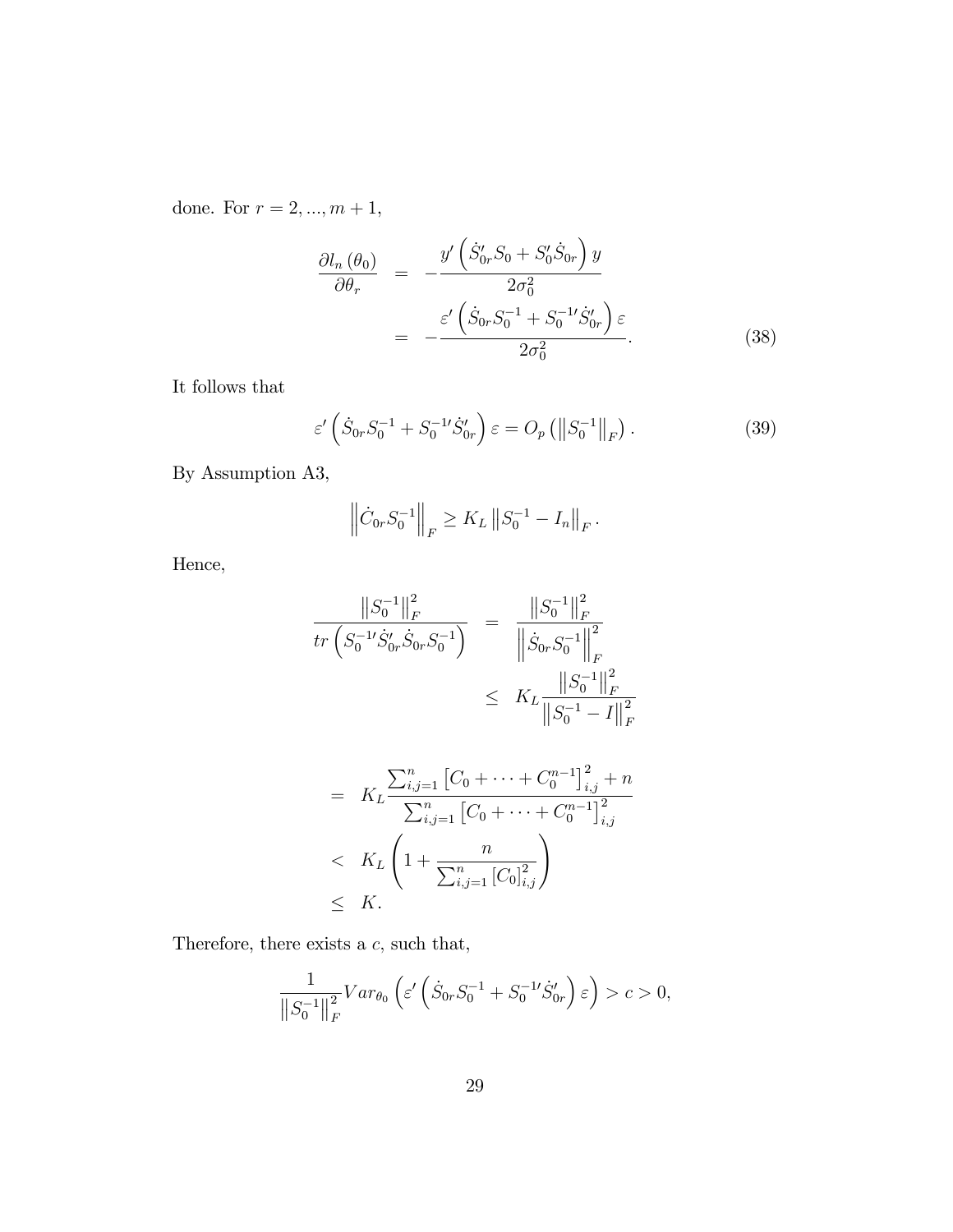implying that the required normalization for  $\partial l_n (\theta_0) / \partial \theta_r$ ,  $r = 2, ..., m + 1$ , is  $||S_0^{-1}||_F^{-1}$  $\frac{-1}{F}$ .

**Case 2:**  $\mu_0 \neq 0$ . The score wrt  $\sigma^2$  has been dealt with by Lieberman (2012). The concentrated score wrt  $\theta_r$ ,  $r = 2, ..., m + 1$ , is given by

$$
\frac{\partial l_n^c(\theta_0)}{\partial \theta_r} = -\frac{1}{2\sigma_0^2} \left( Q F_n^c + 2\mu_0 L F_n^c \right),\tag{40}
$$

where  $QF_n^c$  and  $LF_n^c$  are given by (14) and (15). We know from Lieberman (2012) that

$$
QF_{nr}^{c} = O_{p} \left( \left\| S_{0}^{-1} \right\|_{F} \right)
$$
 (41)

and that

$$
LF_{nr}^{c} = O_p\left(\left\|S_0^{-1}S_0^{-1}\right\|_1^{1/2}\right). \tag{42}
$$

Therefore, we need to distinguish between two subcases.

**Subcase 2(i):**  $\rho_n = O_e(1)$ . In this subcase, we can normalize the score by  $||S_0^{-1}S_0^{-1}||_1^{-1/2}$  $\frac{-1}{1}$  to obtain

$$
z_{nr}^{c}(\theta_{0})=O_{p}(1)+O_{p}(\sqrt{\rho_{n}}).
$$

But in this case,  $O_{p,e}(\sqrt{\rho_n}) = O_{p,e}(1)$ , and because  $||S_0^{-1}||_F \geq K_L ||S_0^{-1}S_0^{-1}||_1^{1/2}$  $\frac{1}{1}$ , for some  $1 > K_L > 0$ , obtaining the lower bound on the variance of  $QF_n^c / ||S_0^{-1}S_0^{-1}||_1^{1/2}$ 1 is similar to the derivation of the lower bound in the  $\mu_0 = 0$  case and therefore, this subcase is done.

**Subcase 2(ii):**  $\rho_n = o(1)$ . By (40)-(42), in this subcase

$$
z_{nr}^{c}(\theta_0) = \frac{LF_n^c}{\left\|S_0^{-1}S_0^{-1}\right\|_1^{1/2}} + o_p(1).
$$

The lower bound on  $LF_{n}^{c}/||S_{0}^{-1}S_{0}^{-1}||_{1}^{1/2}$  $\int_{1}^{1/2}$  was established in Lieberman (2012) and therefore the proof of Theorem 2 is completed.

#### Proof of Theorem 3:

**Case 1:**  $\mu_0 = 0$ . It is straightforward to verify part (1) of the Theorem for this case. Part (2) is established on the observation that

$$
E_{\theta_0} \left( \varepsilon' \left( \dot{S}_{0r} S_0^{-1} + S_0^{-1} \dot{S}_{0r}' \right) \varepsilon \right) = 0
$$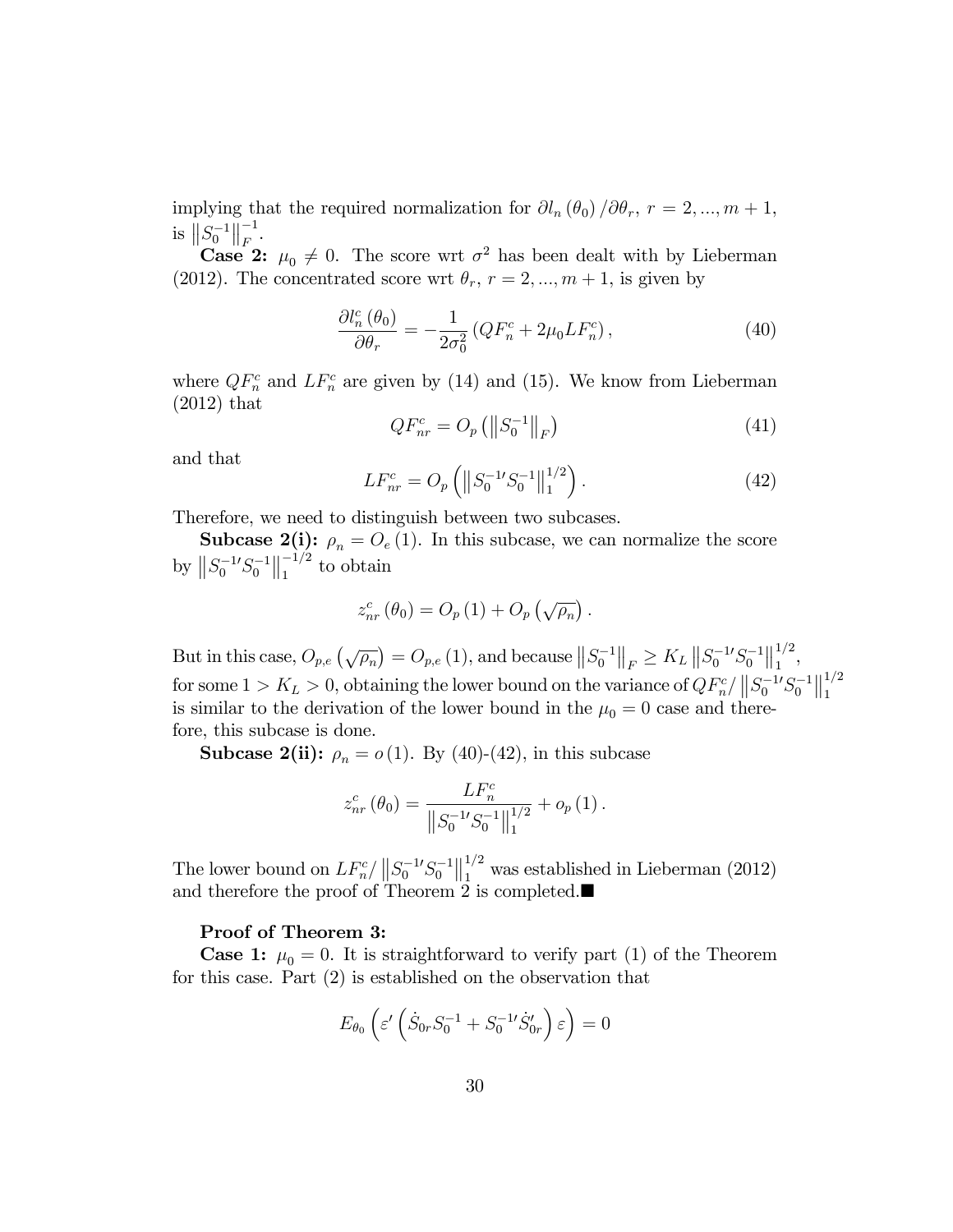and

$$
Var_{\theta_0} \left( \varepsilon' \left( \dot{S}_{0r} S_0^{-1} + S_0^{-1} \dot{S}_{0r}' \right) \varepsilon \right) = 4\sigma_0^4 tr \left( S_0^{-1} \dot{S}_{0r}' \dot{S}_{0r} S_0^{-1} \right) + \kappa_4 \sum \left[ \dot{S}_{0r} S_0^{-1} + S_0^{-1} \dot{S}_{0r}' \right]_{i,i}^2 \leq 4\sigma_0^4 \left\| S_0^{-1} \right\|_F^2 \sup_t \dot{\beta}_{0t}^2 \leq K \left\| S_0^{-1} \right\|_F^2.
$$

because  $\dot{S}_{0r}S_0^{-1}$  has zero diagonal elements. For  $2 \le r, s \le m + 1$ ,

$$
H_{nr,s}(\theta_0) = -\frac{y' \left( \ddot{S}_{0r,s}' S_0 + \dot{S}_{0r}' \dot{S}_{0s} + \dot{S}_{0s}' \dot{S}_{0r} + S_0' \ddot{S}_{0r,s} \right) y}{2\sigma_0^2 ||S_0^{-1}||_F^2}
$$
  
= 
$$
-\frac{1}{2\sigma_0^2 ||S_0^{-1}||_F^2} \{ \varepsilon' \left( S_0^{-1} \ddot{S}_{0r,s}' + \ddot{S}_{0r,s} S_0^{-1} \right) \varepsilon \qquad (43)
$$

$$
+2\varepsilon' S_0^{-1} \dot{S}_{0s}' \dot{S}_{0r} S_0^{-1} \varepsilon \}.
$$

The first term in  $(43)$  has

$$
E_{\theta_0} \left( \varepsilon \left( S_0^{-1} \ddot{S}_{0r,s}' + \ddot{S}_{0r,s} S_0^{-1} \right) \varepsilon \right) = 0
$$

and

$$
Var_{\theta_0} \left( \varepsilon \left( S_0^{-1} \ddot{S}_{0r,s}^{\prime} + \ddot{S}_{0r,s} S_0^{-1} \right) \varepsilon \right) = 2\sigma_0^4 tr \left( S_0^{-1} \ddot{S}_{0r,s}^{\prime} + \ddot{S}_{0r,s} S_0^{-1} \right)^2 (44) + \kappa_4 \sum_{i=1}^n \left[ S_0^{-1} \ddot{S}_{0r,s}^{\prime} + \ddot{S}_{0r,s} S_0^{-1} \right]_{i,i}^2.
$$

The matrix  $\ddot{S}_{0r,s} S_0^{-1}$  is lower triangular with zero diagonal elements and therefore the lhs of (44) is bounded by

$$
4\sigma_0^4 tr\left(S_0^{-1} S'_{0r,s} S_{0r,s} S_0^{-1}\right) = 4\sigma_0^4 \left\| \ddot{S}_{0r,s} S_0^{-1} \right\|_F^2 \leq K \left\| \ddot{S}_{0r,s} \right\|_2^2 \left\| S_0^{-1} \right\|_F^2.
$$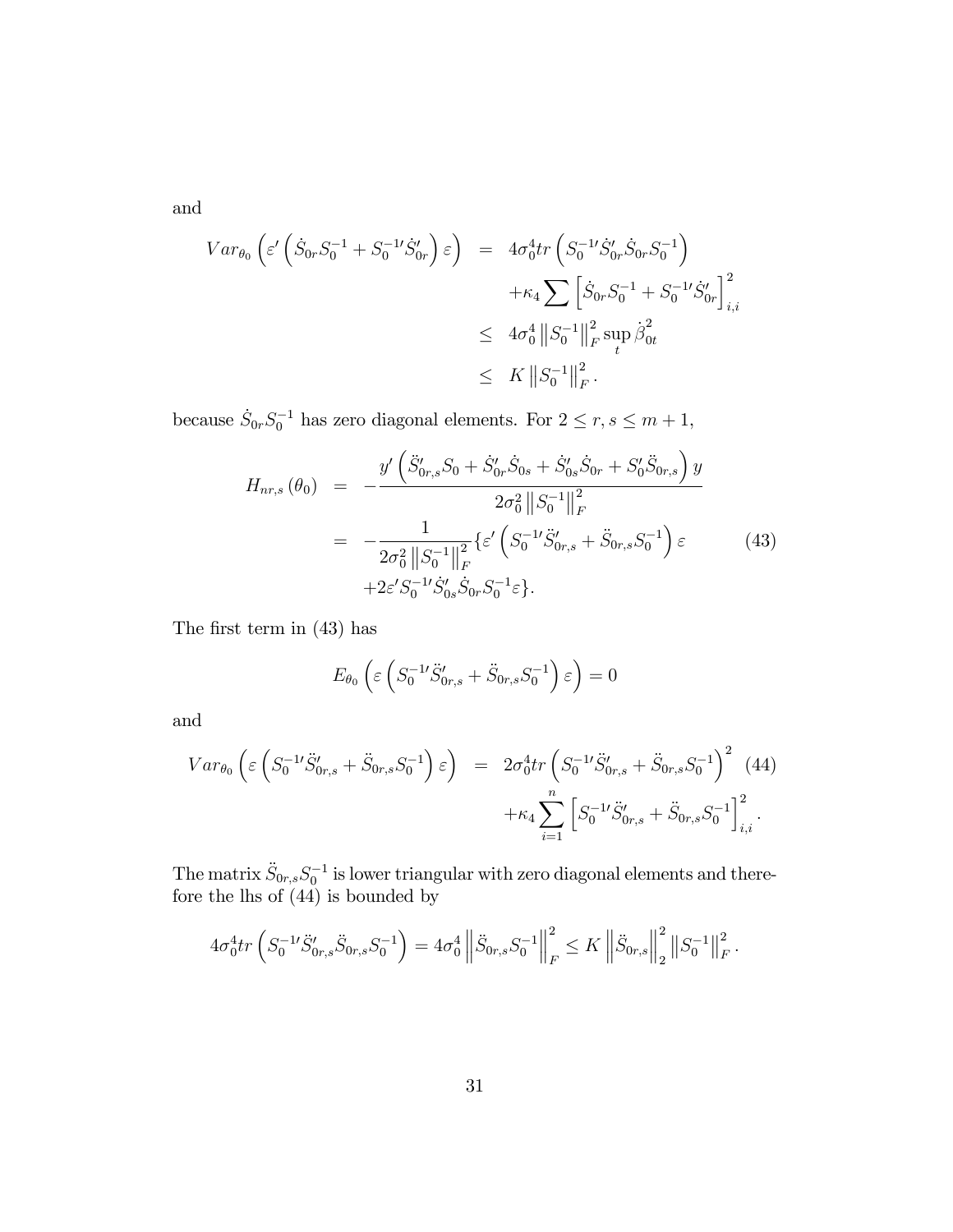Under Assumption A4,

$$
\left\|\ddot{S}_{0r,s}\right\|_{2}^{2} = \sup_{|x|=1} x'\ddot{S}_{0r,s}'\ddot{S}_{0r,s}Ax = \sup_{|x|=1} x'\ddot{C}_{0r,s}'\ddot{C}_{0r,s}Ax \le \sup_{t} \ddot{\beta}_{tr,s} \le K \quad (45)
$$

and therefore

$$
\frac{\varepsilon'\left(S_0^{-1}\ddot{S}_{0r,s}' + \ddot{S}_{0r,s}S_0^{-1}\right)\varepsilon}{2\sigma_0^2 \left\|S_0^{-1}\right\|_F^2} = O_p\left(\left\|S_0^{-1}\right\|_F^{-1}\right). \tag{46}
$$

The second term on the rhs of (43) has

$$
\begin{split}\n\left| E_{\theta_0} \left( 2\varepsilon' S_0^{-1} \dot{S}_{0s}' \dot{S}_{0r} S_0^{-1} \varepsilon \right) \right| &= \sigma_0^2 \left| tr \left( S_0^{-1} \left( \dot{S}_{0s}' \dot{S}_{0r} + \dot{S}_{0r}' \dot{S}_{0s} \right) S_0^{-1} \right) \right| \\
&= \sigma_0^2 \left\| \left( \dot{S}_{0s}' \dot{S}_{0r} + \dot{S}_{0r}' \dot{S}_{0s} \right)^{1/2} S_0^{-1} \right\|_F^2 \\
&\leq \sigma_0^2 \left\| \left( \dot{S}_{0s}' \dot{S}_{0r} + \dot{S}_{0r}' \dot{S}_{0s} \right)^{1/2} \right\|_2^2 \left\| S_0^{-1} \right\|_F^2.\n\end{split}
$$

Under Assumption A3,

$$
\left\| \left( \dot{S}_{0s}' \dot{S}_{0r} + \dot{S}_{0r}' \dot{S}_{0s} \right)^{1/2} \right\|_2^2 = \sup_{|x|=1} x' \left( \dot{S}_{0s}' \dot{S}_{0r} + \dot{S}_{0r}' \dot{S}_{0s} \right) x \le \sup_t \left| \dot{\beta}_{0t,r} \dot{\beta}_{0t,s} \right| \le K
$$

by similar reasoning to (45). On the other hand,

$$
E_{\theta_0} \left( 2\varepsilon' S_0^{-1} \dot{S}_{0s}' \dot{S}_{0r} S_0^{-1} \varepsilon \right) \geq K_L tr \left( S_0^{-1} S_0^{-1} \right) \inf_t \left( \dot{\beta}_{0t,r} \dot{\beta}_{0t,s} \right)
$$
  
=  $K_L ||S_0^{-1}||_F^2 \inf_t \left( \dot{\beta}_{0t,r} \dot{\beta}_{0t,s} \right).$  (47)

Under Assumption A3,  $\left| \inf_t \left( \dot{\beta}_{0t,r} \dot{\beta}_{0t,s} \right) \right| < \infty$  and we conclude that

$$
-\frac{\varepsilon' S_0^{-1} \dot{S}_{0s}' \dot{S}_{0r} S_0^{-1} \varepsilon}{\sigma_0^2 \|S_0^{-1}\|_F^2} = O_{p,e}(1),\tag{48}
$$

establishing part (1) of the theorem.

**Case 2:**  $\mu_0 \neq 0$ . Showing parts (1) and (2) of the Theorem is very similar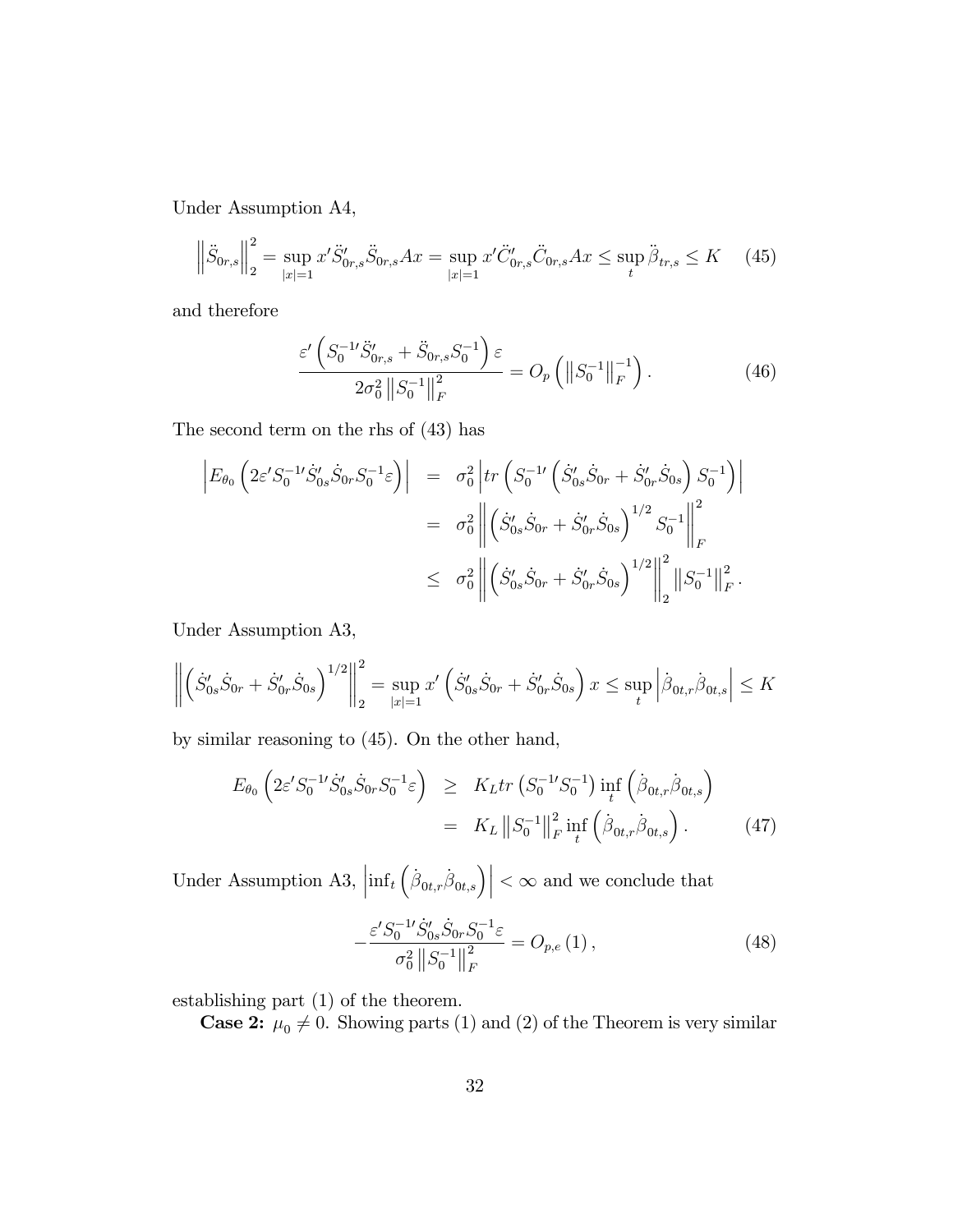to the case  $\mu_0 = 0.$  For  $2 \leq r,s \leq m+1,$ 

$$
H_{nr,s}^{c}(\theta_{0}) = -\frac{y' \left( \ddot{S}_{0r,s}^{\prime} M S_{0} + \dot{S}_{0r}^{\prime} M \dot{S}_{0s} + \dot{S}_{0s}^{\prime} M \dot{S}_{0r} + S_{0}^{\prime} M \ddot{S}_{0r,s} \right) y}{2\sigma_{0}^{2} ||S_{0}^{-1} S_{0}^{-1}||_{1}}
$$
  
= 
$$
-\frac{1}{2\sigma_{0}^{2} ||S_{0}^{-1} S_{0}^{-1}||_{1}} \{\varepsilon^{\prime} \left( S_{0}^{-1} \ddot{S}_{0r,s}^{\prime} M + M \ddot{S}_{0r,s} S_{0}^{-1} \right) \varepsilon \qquad (49)
$$

$$
+2\mu_{0} 1^{\prime} S_{0}^{-1} \ddot{S}_{0r,s}^{\prime} M \varepsilon + 2\varepsilon^{\prime} S_{0}^{-1} \dot{S}_{0s}^{\prime} M \dot{S}_{0r} S_{0}^{-1} \varepsilon + 4\mu_{0} 1^{\prime} S_{0}^{-1} \dot{S}_{0s}^{\prime} M \dot{S}_{0r} S_{0}^{-1} \varepsilon + 2\mu_{0}^{2} 1^{\prime} S_{0s}^{-1} M \dot{S}_{0r}^{\prime} S_{0}^{-1} 1 \}.
$$

The first term on the rhs of  $(49)$  has

$$
\begin{aligned}\n\left| E_{\theta_0} \left( \varepsilon' \left( S_0^{-1} \ddot{S}_{0r,s}^{\prime} M + M \ddot{S}_{0r,s} S_0^{-1} \right) \varepsilon \right) \right| &= 2\sigma_0^2 \left| \operatorname{tr} \left( P \ddot{S}_{0r,s} S_0^{-1} \right) \right| \\
&\leq 2\sigma_0^2 \left\| P \right\|_F \left\| \ddot{S}_{0r,s} S_0^{-1} \right\|_F \\
&\leq 2\sigma_0^2 \left\| \ddot{S}_{0r,s} \right\|_2 \left\| S_0^{-1} \right\|_F \\
&\leq K \left\| S_0^{-1} \right\|_F,\n\end{aligned}
$$

because of (45). With similar calculations, we see that

$$
Var_{\theta_0}\left(\varepsilon'\left(S_0^{-1}\ddot{S}_{0r,s}^{\prime}M + M\ddot{S}_{0r,s}S_0^{-1}\right)\varepsilon\right) \le K \left\|S_0^{-1}\right\|_F^2
$$

and therefore

$$
\frac{\varepsilon'\left(S_0^{-1}\ddot{S}_{0r,s}^{\prime}M + M\ddot{S}_{0r,s}S_0^{-1}\right)\varepsilon}{\left\|S_0^{-1}\ddot{S}_0^{-1}\right\|_1} = O_p\left(\rho_n \left\|S_0^{-1}\right\|_F^{-1}\right),
$$

which is asymptotically negligible.

The term  $2\mu_0 1' S_0^{-1'} \ddot{S}_{0r,s} M \varepsilon$  in (49) has zero expectation and

$$
Var_{\theta_0} \left( 2\mu_0 1' S_0^{-1'} \ddot{S}_{0r,s}^{\prime} M \varepsilon \right) = 4\mu_0^2 \sigma_0^2 1' S_0^{-1'} \ddot{S}_{0r,s}^{\prime} M \ddot{S}_{0r,s} S_0 1
$$
  

$$
\leq 4\mu_0^2 \sigma_0^2 ||S_0^{-1} S_0^{-1}||_1 ||\ddot{S}_{0r,s}^{\prime} M \ddot{S}_{0r,s}||_2
$$
  

$$
\leq K ||S_0^{-1} S_0^{-1}||_1,
$$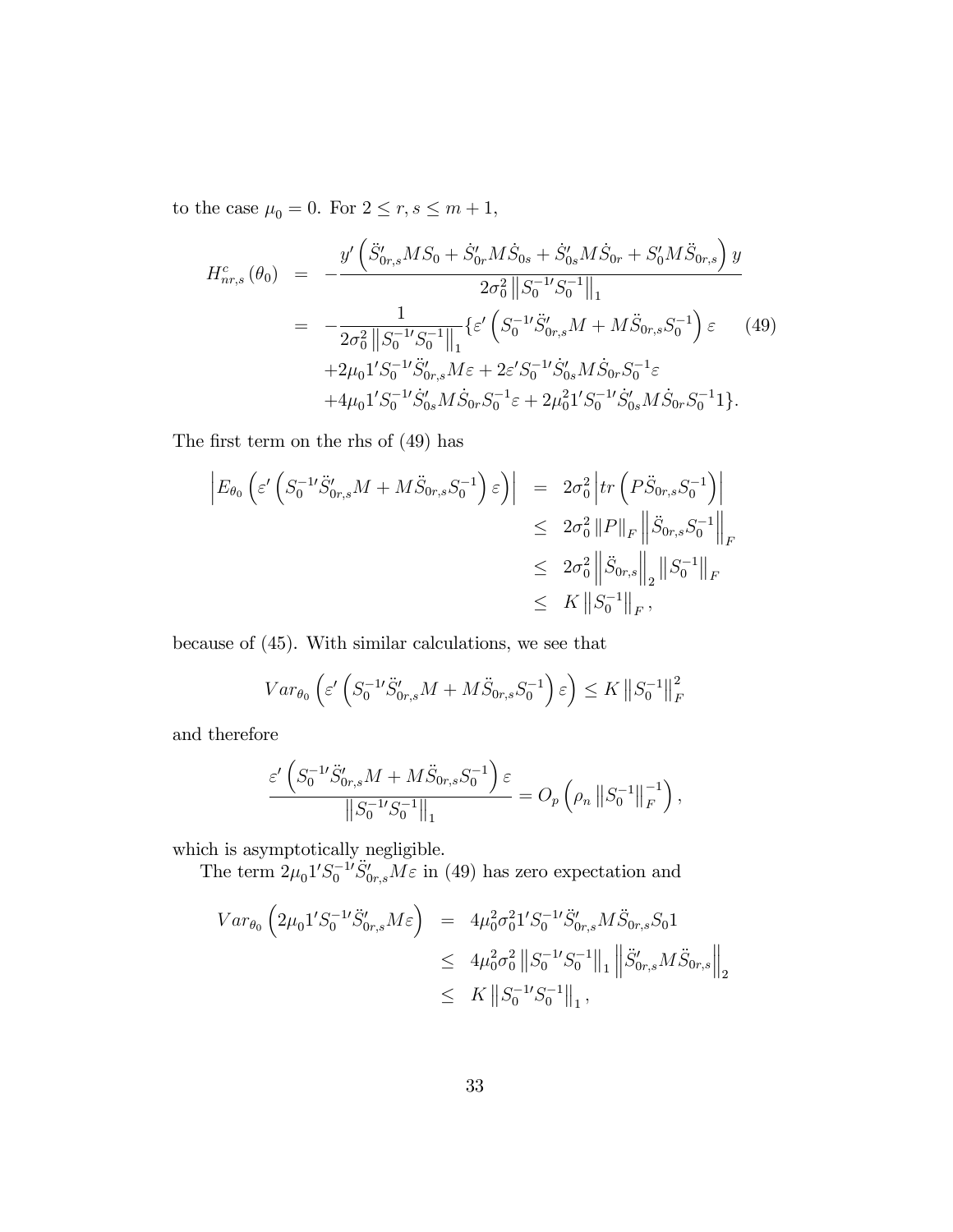implying that

$$
\frac{2\mu_0 1'S_0^{-1'}\ddot{S}_{0r,s}^{\prime}M\varepsilon}{\left\|S_0^{-1'}S_0^{-1}\right\|_1} = O_p\left(\left\|S_0^{-1'}S_0^{-1}\right\|_1^{-1/2}\right),
$$

which is also asymptotically negligible.

For the third term on the rhs of (49),

$$
\varepsilon' S_0^{-1} \dot{S}_{0s}' M \dot{S}_{0r} S_0^{-1} \varepsilon = \varepsilon' S_0^{-1} \dot{S}_{0s}' \dot{S}_{0r} S_0^{-1} \varepsilon - \varepsilon' S_0^{-1} \dot{S}_{0s}' P \dot{S}_{0r} S_0^{-1} \varepsilon. \tag{50}
$$

By (48), the first term on the rhs of (50) is  $O_{p,e}$   $\left(\left\|S_0^{-1}\right\|_F^2\right)$ F ) and for the second term, we have

$$
\begin{aligned}\n\left| E_{\theta_0} \left( \varepsilon' S_0^{-1} \dot{S}_{0s}' P \dot{S}_{0r} S_0^{-1} \varepsilon \right) \right| &= \left| \frac{\sigma_0^2}{n} \left| 1' \dot{S}_{0r} S_0^{-1} S_0^{-1} \dot{S}_{0s}' 1 \right| \\
&\leq \left| \frac{K}{n} 1' \left( S_0^{-1} - I_n \right) \left( S_0^{-1} - I_n \right)' 1 \\
&\leq \left| \frac{K}{n} \left( 1' S_0^{-1} S_0^{-1} 1 + 21' S_0^{-1} 1 + n \right) .\n\end{aligned}\n\tag{51}
$$

Now,

$$
1'S_0^{-1}S_0^{-1'}1 \le n \|S_0^{-1}S_0^{-1'}\|_2 \le n \|S_0^{-1}\|_2^2 \le n \|S_0^{-1}\|_F^2
$$

and  $1'S_0^{-1}1 \leq \sqrt{n} ||S_0^{-1}S_0^{-1}||_1^{1/2}$  $\int_{1}^{1/2}$ . Therefore, (51) is less than or equal to

$$
K\left(\left\|S_0^{-1}\right\|_F^2 + \frac{2}{\sqrt{n}}\left\|S_0^{-1}S_0^{-1}\right\|_1^{1/2} + 1\right). \tag{52}
$$

With a  $||S_0^{-1}S_0^{-1}||_1^{-1}$  $\frac{1}{1}$ -normalization, the dominant term in (52) is bounded by  $K\rho_n$ . Similar calculations reveal the variance to be of  $\varepsilon' S_0^{-1} S'_{0s} M \dot{S}_{0r} S_0^{-1} \varepsilon$ to be of the order  $O\left(\left\|S_0^{-1}\right\|_F^4\right)$ F ). Together with the exact order of the first term on the rhs of  $(50)$ , it follows that

$$
-\frac{\varepsilon' S_0^{-1'} \dot{S}_{0s}' M \dot{S}_{0r} S_0^{-1} \varepsilon}{\sigma_0^2 \|S_0^{-1} S_0^{-1}\|_1} = O_{p,e}(\rho_n).
$$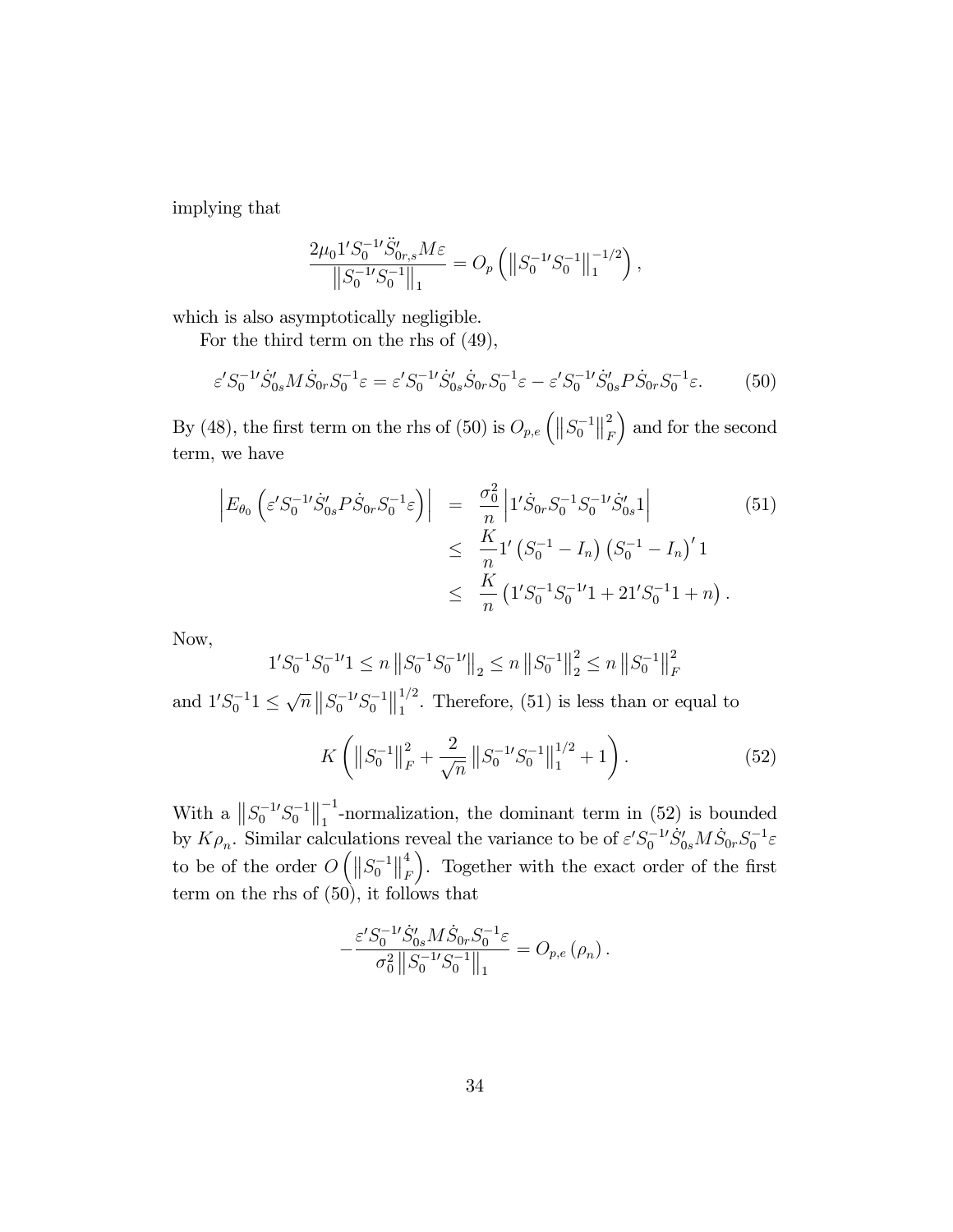The fourth term on the rhs of (49) equals

$$
4\mu_0 1' S_0^{-1'} \dot{S}_{0s}' \left( I_n - P \right) \dot{S}_{0r} S_0^{-1} \varepsilon, \tag{53}
$$

which has zero expectation. Also,

$$
Var_{\theta_{0}}\left(4\mu_{0}1'S_{0}^{-1}S_{0s}^{'}\dot{S}_{0r}S_{0}^{-1}\varepsilon\right) = 16\mu_{0}^{2}\sigma_{0}^{2}1'S_{0}^{-1}\dot{S}_{0s}^{'}\dot{S}_{0r}S_{0}^{-1}S_{0}^{-1}S_{0r}^{'}\dot{S}_{0s}^{'}S_{0}^{-1}1
$$
  
\n
$$
\leq K1'\left(S_{0}^{-1}S_{0}^{-1}\right)^{2}1
$$
  
\n
$$
\leq ||S_{0}^{-1}S_{0}^{-1}||_{1}||S_{0}^{-1}S_{0}^{-1}||_{2}
$$
  
\n
$$
\leq ||S_{0}^{-1}S_{0}^{-1}||_{1}||S_{0}^{-1}||_{F}^{2}. \tag{54}
$$

Under Assumption A3, it is also true that

$$
Var_{\theta_0} \left( 4\mu_0 1' S_0^{-1'} \dot{S}_{0s}' \dot{S}_{0r} S_0^{-1} \varepsilon \right) \geq K_L 1' \left( S_0^{-1} S_0^{-1} \right)^2 1.
$$

With tedious albeit straightforward calculations we obtain

$$
\frac{\left(1'\left(S_0^{-1'}S_0^{-1}\right)^2 1\right)^{1/2}}{\|S_0^{-1'}S_0^{-1}\|_1} = O_e\left(1\right), \text{ if } \beta_t = \beta > 1, \forall t
$$

and

$$
\frac{\left(1'\left(S_0^{-1}S_0^{-1}\right)^2 1\right)^{1/2}}{\|S_0^{-1}S_0^{-1}\|_1} = o(1), \text{ if } 0 \le \beta_t = \beta < 1, \forall t.
$$

In general though, the bound in (54) implies that

$$
\frac{4\mu_0 1' S_0^{-1} \dot{S}_{0s}' \dot{S}_{0r} S_0^{-1} \varepsilon}{\|S_0^{-1} S_0^{-1}\|_1} = O_p\left(\sqrt{\rho_n}\right).
$$

The second term in (53) has zero expectation and

$$
Var_{\theta_0} \left( 4\mu_0 1' S_0^{-1'} \dot{S}_{0s}' P \dot{S}_{0r} S_0^{-1} \varepsilon \right) = 16\mu_0^2 \sigma_0^2 1' S_0^{-1} \dot{S}_{0s}' P \dot{S}_{0r} S_0^{-1} S_0^{-1} \dot{S}_{0r}' P \dot{S}_{0s} S_0^{-1} 1
$$
  
\n
$$
\leq K \left\| S_0^{-1} S_0^{-1} \right\|_1 \left\| \dot{S}_{0s}' P \dot{S}_{0r} S_0^{-1} S_0^{-1} \dot{S}_{0r}' P \dot{S}_{0s} \right\|_2
$$
  
\n
$$
\leq \| S_0^{-1} S_0^{-1} \|_1 \| S_0^{-1} \|_F^2.
$$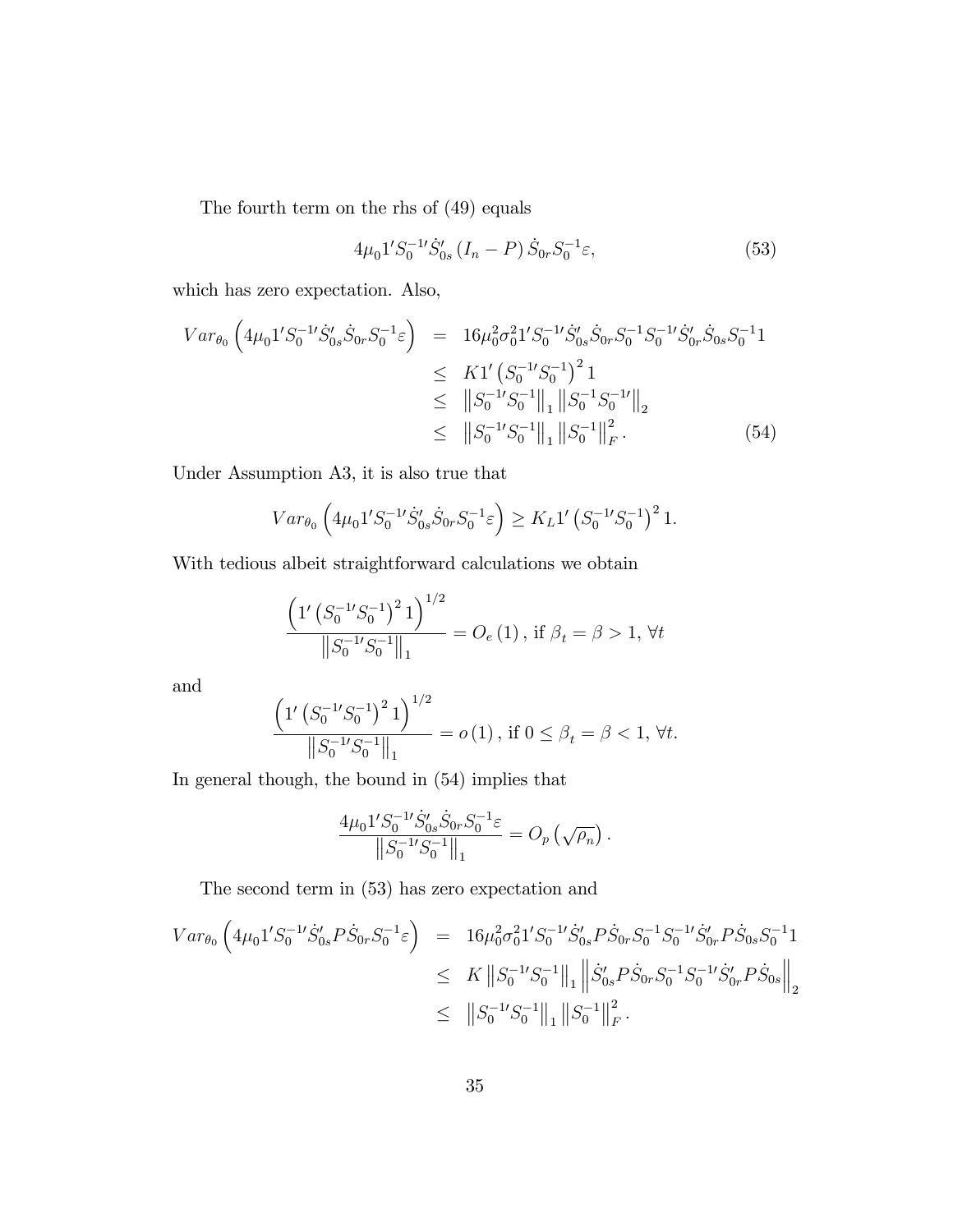We recall that in both of the cases  $\beta_t = \beta > 1$ ,  $\forall t$  and  $0 \leq \beta_t = \beta < 1$ ,  $\forall t$  $\rho_n = O_e(1)$ . The implication is that

$$
-\frac{2\mu_0 1' S_0^{-1} \dot{S}_{0s}' M \dot{S}_{0r} S_0^{-1} \varepsilon}{\sigma_0^2 \left\| S_0^{-1} S_0^{-1} \right\|_1} = O_p\left(\sqrt{\rho_n}\right)
$$
(55)

and it is emphasized that the bound is an upper one and not an exact one. Specifically, in the fixed coefficient explosive case the bound is also exact whereas in the fixed coefficient stationary case the upper bound is not exact and in fact it holds that in this case (55) is  $o_p(1)$ .

The last term in (49) was shown to be  $O_e(1)$  in Lieberman (2012).

#### Proof of Lemma 4:

**Case 1:**  $\mu_0 = 0$ . The terms  $[A_n]_{1,1}$  and  $[A_n]_{1,r}$ ,  $r = 2, ..., m+1$ , are given in (37) and in the proof of Theorem 3, respectively. The term  $[A_n]_{2 \le r,s \le m+1}$ follows from (11) and (38) and because the diagonal of  $\Lambda_{0r}$  is equal to zero.

**Case 2:**  $\mu_0 \neq 0$ . The treatment of the terms  $[A_n^c]_{1,1}$  and to  $[A_n^c]_{1,r}$  is similar to the previous case, the additional  $o(1)$  arising from the fact that  $tr(M) = n - 1$ . For  $r, s = 2, ..., m + 1$ , we use the facts:

$$
Cov_{\theta_0} (QF_{nr}^c, QF_{ns}^c) = 2\sigma_0^4 tr (\Gamma_{0r} \Gamma_{0s}) + \kappa_4 \sum_{i=1}^n [\Gamma_{0r}]_{i,i} [\Gamma_{0s}]_{i,i}
$$

$$
Cov_{\theta_0} (LF_{nr}^c, LF_{ns}^c) = \sigma_0^2 b'_{0r} b_{0s},
$$

and

$$
Cov_{\theta_0} (QF_{nr}^c, LF_{ns}^c) = \kappa_3 \sum_{i=1}^n [\Gamma_{0r}]_{i,i} [b_{0s}]_i.
$$

Moreover,  $E_{\theta_0} (LF_{nr}^c) = 0$  and

$$
|E_{\theta_0}(QF_{nr}^c)| = 2\sigma_0^2 \left| tr \left( P \dot{S}_{0r} S_0^{-1} \right) \right| \le \frac{K}{n} 1' \left( S_0^{-1} - I_n \right) 1.
$$

But  $1'S_0^{-1}1 \leq \sqrt{n} ||S_0^{-1}S_0^{-1}||_1^{1/2}$  $\int_{1}^{1/2}$ , implying that

$$
\frac{|E_{\theta_0} (QF_{nr}^c)|}{\left\|S_0^{-1} S_0^{-1}\right\|_1^{1/2}} \le \frac{K}{\sqrt{n}}
$$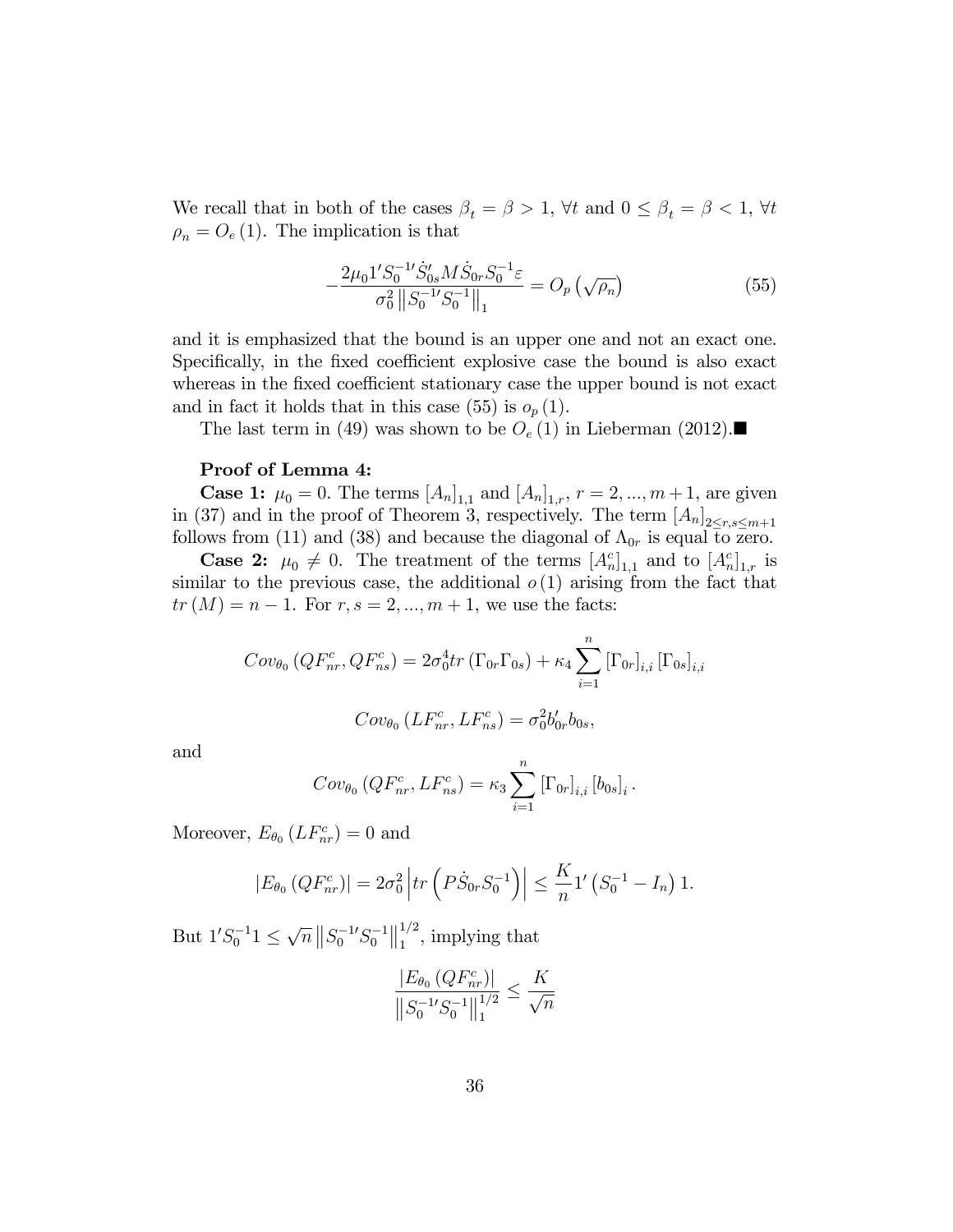and therefore,

$$
\frac{1}{\left\|S_0^{-1}S_0^{-1}\right\|_1}Cov_{\theta_0}\left(QF_{nr}^c,QF_{ns}^c\right) = \frac{1}{\left\|S_0^{-1}S_0^{-1}\right\|_1}E_{\theta_0}\left(QF_{nr}^cQF_{ns}^c\right) + O\left(\frac{1}{n}\right).
$$

The proof is completed on the observation of (17) and (18).

**Lemma 7** Under Assumptions A0-A4, for all  $j, k, l = 1, ..., m + 1$  and uniformly in  $\Theta$ ,

$$
D_n \frac{\partial l_n(\theta)}{\partial \theta_j \partial \theta_k \partial \theta_l} D_n = O_p(1) \text{ and } D_n^c \frac{\partial l_n^c(\theta)}{\partial \theta_j \partial \theta_k \partial \theta_l} D_n^c = O_p(1).
$$

Proof of Lemma 7: It will be sufficient to consider derivatives wrt the  $\theta_2$  components. For the case  $\mu_0 = 0$ , for  $j, k, l = 2, ..., m + 1$ ,

$$
\frac{\partial l_n(\theta)}{\partial \theta_j \partial \theta_k \partial \theta_l} = -\frac{1}{2\sigma^2} y'(\ddot{S}'_{j,k,l}S + \ddot{S}'_{j,k}\dot{S}_l + \ddot{S}'_{j,l}\dot{S}_k + \dot{S}'_j\ddot{S}_{k,l} \qquad (56) + \ddot{S}'_{k,l}\dot{S}_j + \dot{S}'_k\ddot{S}_{j,l} + \dot{S}'_l\ddot{S}_{j,k} + S'\dddot{S}_{j,k,l}y
$$

and therefore, we need to show that for  $p = 1, 2$ ,

$$
|tr(S_0^{-1\prime}(\dddot{S}_{j,k,l}^{\prime}S + \ddot{S}_{j,k}^{\prime}\dot{S}_l + \ddot{S}_{j,l}^{\prime}\dot{S}_k + \dot{S}_j^{\prime}\ddot{S}_{k,l} + \ddot{S}_{k,l}^{\prime}\dot{S}_j + \dot{S}_{k}^{\prime}\ddot{S}_{j,l} + \dot{S}_{l}^{\prime}\ddot{S}_{j,k} + S^{\prime}\dddot{S}_{j,k,l})S_0^{-1})^p| \leq K ||S_0^{-1}||^p,
$$
 (57)

uniformly in  $\Theta$ . Denote by  $S^*$  be a derivative of S wrt any  $\theta_2$  component. We observe that the terms in (57) are either of the form

$$
\left|tr\left(\left(S_0^{-1\prime}\left(S^{*\prime}S^*\right)S_0^{-1}\right)^p\right)\right|
$$

or

$$
\left| tr \left( \left( S_0^{-1} \left( S^{*'} S + S' S^* \right) S_0^{-1} \right)^p \right) \right|.
$$

Under Assumptions A3-A4, both terms are uniformly bounded by  $K \left\| S_0^{-1} \right\|^p$ by very similar arguments used in the proofs of Theorems 2 and 3. For the  $\mu_0 \neq 0$  case, instead of replacing y by  $S_0^{-1} \varepsilon$  in (56), we replace it by  $\mu_0 S_0^{-1} 1 +$  $S_0^{-1}\varepsilon$  and again use similar reasoning to obtain a uniform  $O_p(\left\|S_0^{-1}S_0^{-1}\right\|_1)$ bound.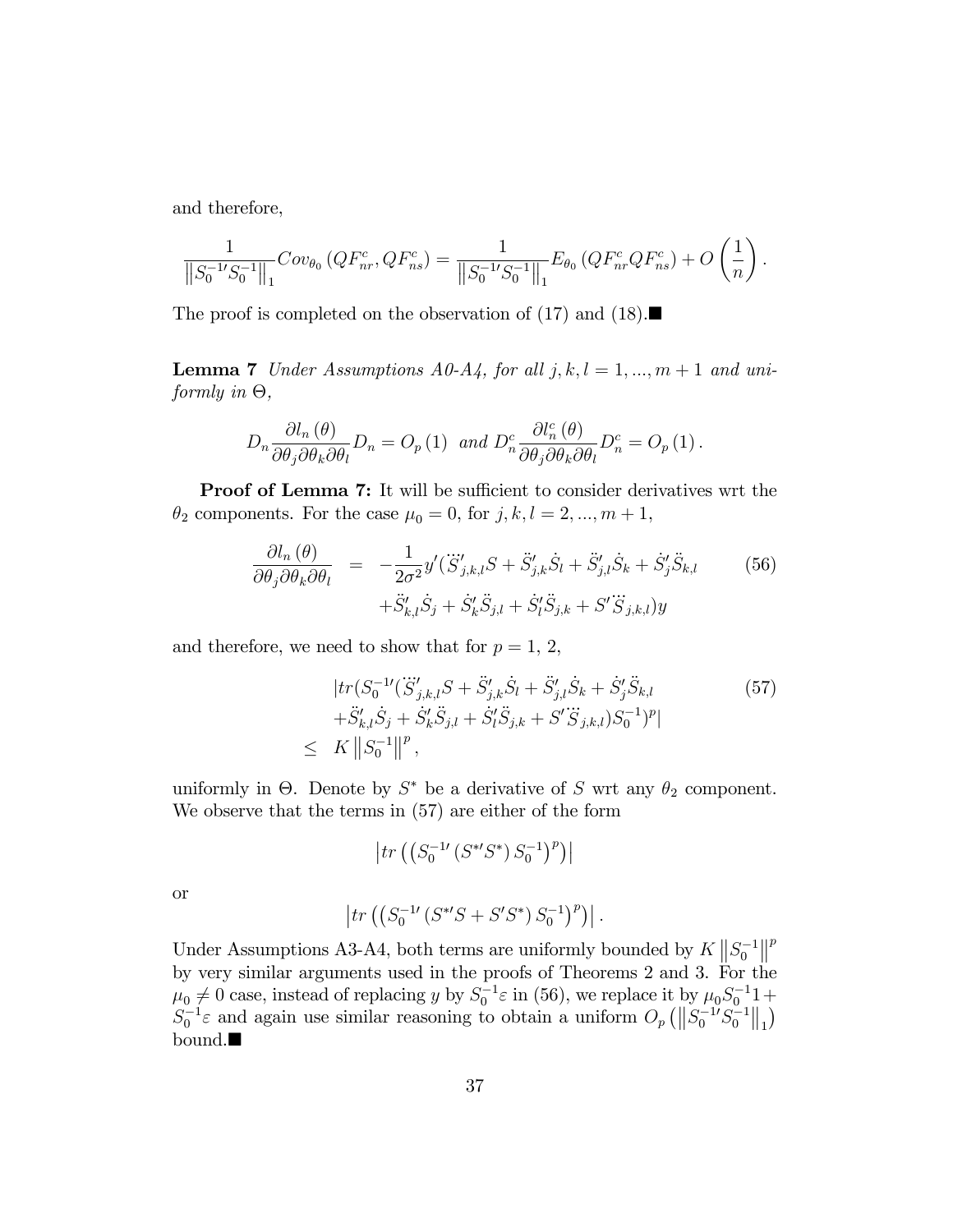**Proof of Theorem 5:** We shall deal with the  $\mu_0 \neq 0$  case only - the complementary case is very similar. For part (2), we write

vech 
$$
(H_n(\bar{\theta}_n))
$$
 = vech  $(H_n(\theta_0))$  +  $\frac{\partial \text{vech} (H_n(\tilde{\theta}_n))}{\partial \theta'}(\bar{\theta}_n - \theta_0)$ ,

where  $\Big|$  $\left| \tilde{\boldsymbol{\theta}}_n - \boldsymbol{\theta}_0 \right|$  $\vert \leq \vert \vert \bar{\theta}_n - \theta_0 \vert \vert$  and vech (.) is the operator which vectorizes the lower half, including the main diagonal, of a symmetric matrix. By virtue of Theorem 3 vech  $(H_n(\theta_0)) = O_p(1)$ . By Theorem 1, the mean value  $\tilde{\theta}_n$  satisfies  $\tilde{\theta}_n - \theta_0 = o_p(1)$ . Under Assumption A4, with very similar calculations to the proof of Theorem 3, which we omit for brevity,  $\partial$  vech  $(H_n(\tilde{\theta}_n))/\partial\theta'$ is uniformly bounded. Therefore,

vech 
$$
(H_n(\bar{\theta}_n))
$$
 = vech  $(H_n(\theta_0)) + o_p(1)$ .

The Theorem is established by an application of Lemma 2.4(a) of Hayashi  $(2000)$  and using Lemma 7.

**Proof of Theorem 6:** The model is  $S_0y = \mu_01 + \varepsilon$  and therefore

$$
\mu_0 = \frac{1'S_0y}{n} - \bar{\varepsilon}_n,
$$

where  $\bar{\varepsilon}_n = \sum_{t=1}^n \varepsilon_t$ . Hence,

$$
\hat{\mu}_n - \mu_0 = \frac{1'\left(S\left(\hat{\theta}_n\right) - S\left(\theta_0\right)\right)y}{n} + \bar{\varepsilon}_n
$$

$$
= \sum_{r=2}^{m+1} \left(\hat{\theta}_{nr} - \theta_{0r}\right) \frac{1'\dot{S}_r\left(\bar{\theta}_n\right)y}{n} + \bar{\varepsilon}_n,
$$

where  $\bar{\theta}_n$  satisfies  $\left\|\bar{\theta}_n - \hat{\theta}_n\right\| \leq$  $\left\|\hat{\theta}_n - \theta_0\right\|$ . Under Assumptions A2-A3,

$$
\begin{array}{rcl}\n\left|1'\dot{S}_r\left(\bar{\theta}_n\right)y\right| & = & \left|1'\dot{S}_r\left(\bar{\theta}_n\right)\left(\mu_0 S_0^{-1}1 + S_0^{-1}\varepsilon\right)\right| \\
& \leq & \sqrt{1'\dot{C}_r\left(\bar{\theta}_n\right)'\dot{C}_r\left(\bar{\theta}_n\right)1}\left(\mu_0\sqrt{1'S_0^{-1}S_0^{-1}1} + \sqrt{\varepsilon'S_0^{-1}S_0^{-1}\varepsilon}\right) \\
& \leq & K\sqrt{n}\left(\mu_0\left\|S_0^{-1}S_0^{-1}\right\|_1^{1/2} + O_p\left(\left\|S_0^{-1}\right\|_F\right)\right).\n\end{array}
$$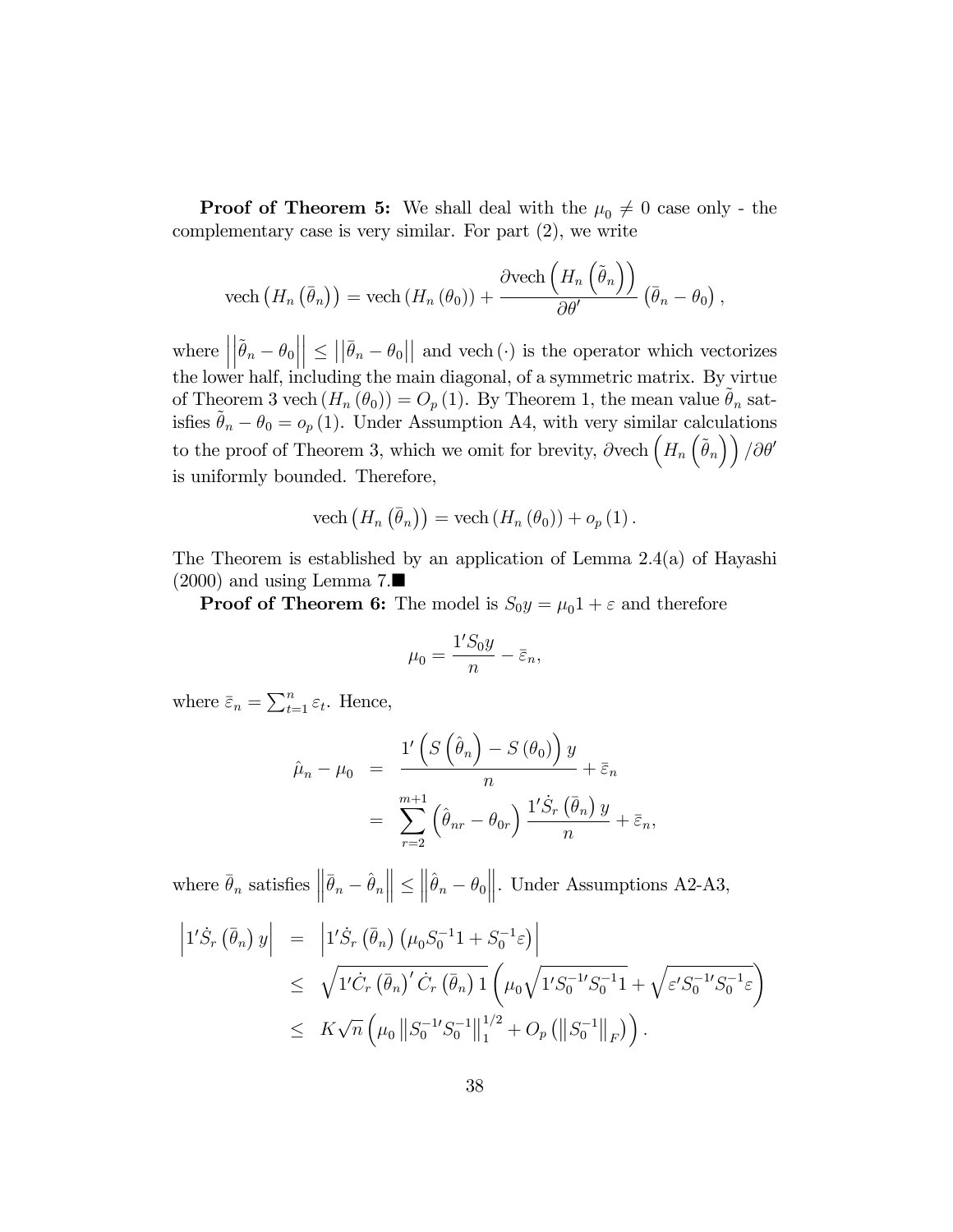It follows that,

$$
|\hat{\mu}_n - \mu_0| \le \frac{K}{\sqrt{n}} \left( \mu_0 \|S_0^{-1} S_0^{-1}\|_1^{1/2} + O_p \left( \|S_0^{-1}\|_F \right) \right) \sum_{r=2}^{m+1} \left| \hat{\theta}_{nr} - \theta_{0r} \right| + \left| \bar{\varepsilon}_n \right|.
$$

By (19), Theorem 2 and Theorem 3,  $D_n^{-1}$  $(\hat{\theta}_n - \theta_0) = O_{p,e} (1)$ , if  $\mu_0 = 0$  and  $(D_n^c)^{-1}(\hat{\theta}_n - \theta_0) = O_{p,e}(1)$ , if  $\mu_0 \neq 0$ . This implies that

$$
\begin{array}{rcl} |\hat{\mu}_n - \mu_0| & \leq & \frac{K}{\sqrt{n}} + |\bar{\varepsilon}_n| \,, \text{ if } \mu_0 = 0, \\ |\hat{\mu}_n - \mu_0| & \leq & \frac{K}{\sqrt{n}} \left( \mu_0 + \rho_n^{1/2} \right) + |\bar{\varepsilon}_n| \,, \text{ if } \mu_0 \neq 0 \end{array}
$$

and the proof is completed.<br> $\blacksquare$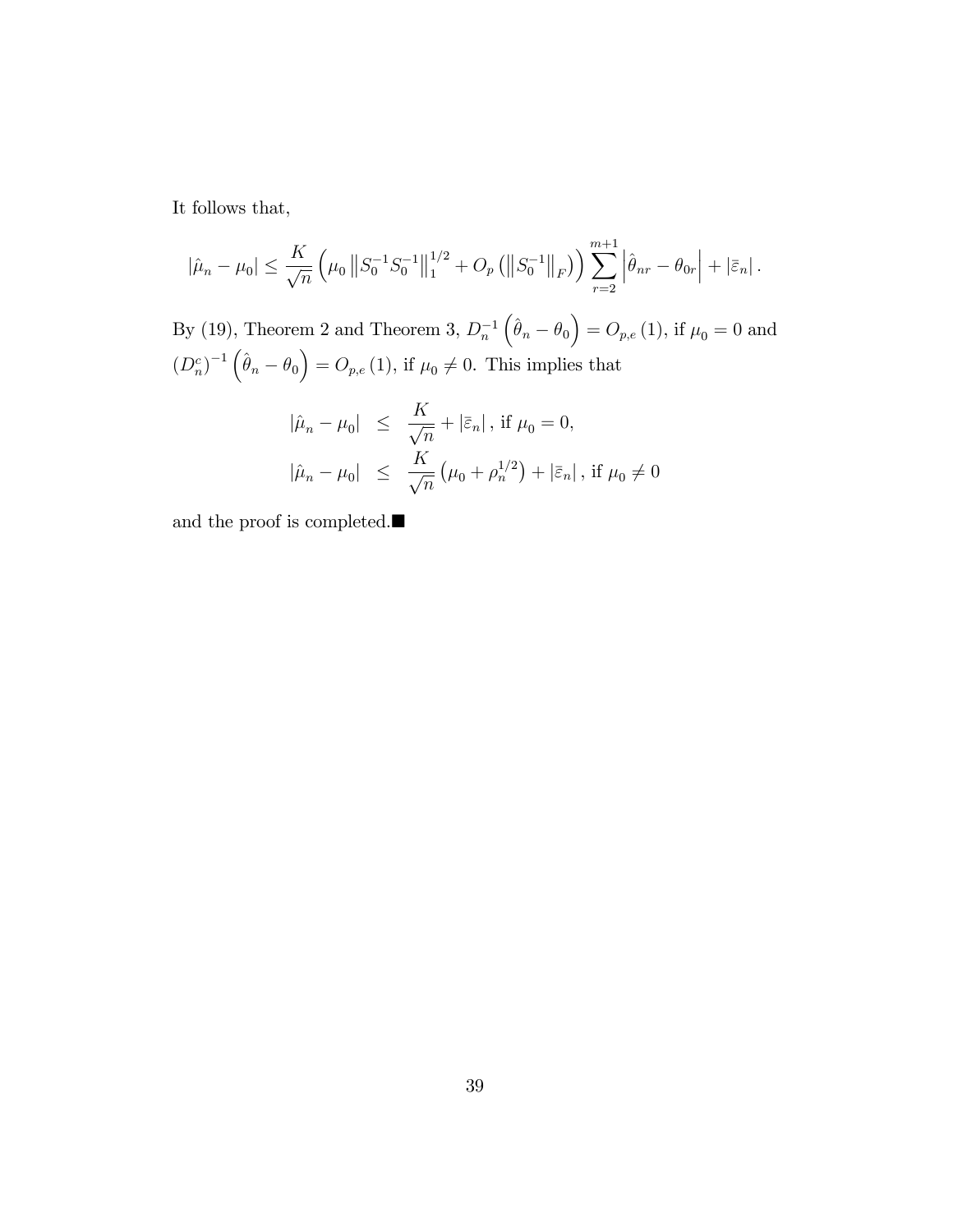|            | $\mu_0 = 0$          |               |
|------------|----------------------|---------------|
|            | <b>Normalization</b> | Normalization |
| $\rho_n$   | $\overline{L}$       |               |
| $\rho_n =$ |                      |               |

Table 1. Normalization factors for the consistency proof.

Table 2. Normalization factors and dominant terms for the score.

|                   | $\mu_0 = 0$             | $\mu_0 \neq 0$                |                                               |
|-------------------|-------------------------|-------------------------------|-----------------------------------------------|
|                   |                         |                               | Normalization   Normalization   Dominant Term |
| $\rho_n = O_e(1)$ | $  S_0^{-1}  _{F}^{-1}$ | $\ S^{-1}S^{-1}\ _1^{-1/2}$   | $QF_n + LF_n$                                 |
| $\rho_n = o(1)$   | $\frac{1}{2}S_0^{-1}$   | $\ S^{-1}S^{-1}\ _{1}^{-1/2}$ | $L_{n}$                                       |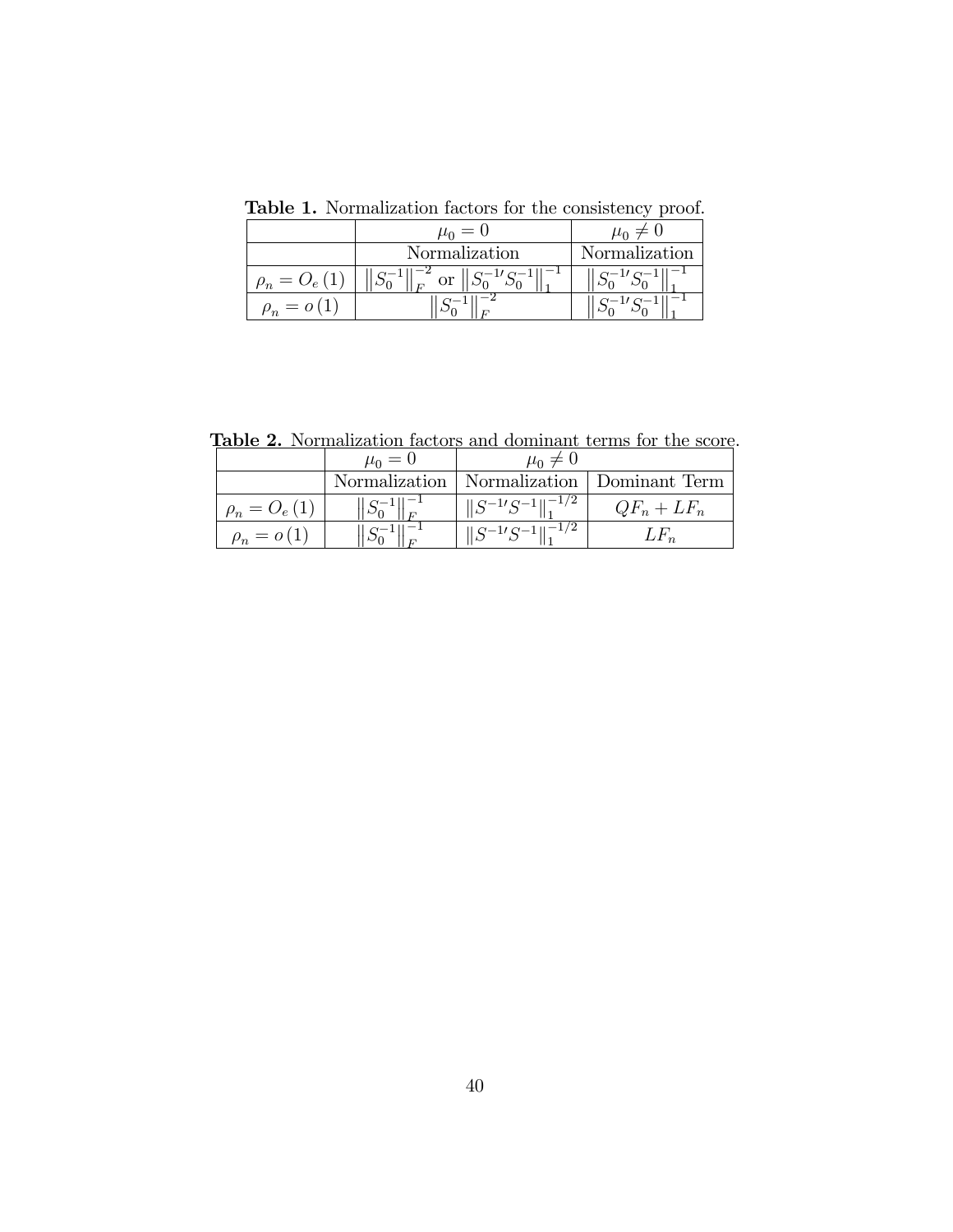| $\mu = 0, w = 0.07$                                      |           |           |                        |           |                              |           |  |
|----------------------------------------------------------|-----------|-----------|------------------------|-----------|------------------------------|-----------|--|
| $\hat{w}$<br>$\hat{\boldsymbol{\beta}}_t$<br>$\hat{\mu}$ |           |           |                        |           |                              |           |  |
| $\overline{n}$                                           | Mean      | SD        | Mean                   | <b>SD</b> | Mean                         | <b>SD</b> |  |
| 250                                                      | .0696     | .0164     | $-.0010$               | .0624     | 1.0000                       | .0027     |  |
| 500                                                      | .0702     | .0082     | .0001                  | .0448     | 1.0000                       | .0018     |  |
| 1000                                                     | .0699     | .0042     | $-.0006$               | .0318     | 1.0000                       | .0013     |  |
|                                                          |           |           |                        |           |                              |           |  |
|                                                          |           |           | $\mu = 0, w = 0.2$     |           |                              |           |  |
|                                                          | $\hat{w}$ |           | $\hat{\mu}$            |           | $\hat{\bm{\beta}}_t$         |           |  |
| $\boldsymbol{n}$                                         | Mean      | <b>SD</b> | Mean                   | <b>SD</b> | Mean                         | <b>SD</b> |  |
| 250                                                      | .1998     | .0170     | .0023                  | .0632     | .9996                        | .0074     |  |
| 500                                                      | .1998     | .0093     | .0007                  | .0448     | .9997                        | .0052     |  |
| 1000                                                     | .2001     | .0048     | .0000                  | .0309     | .9999                        | .0037     |  |
|                                                          |           |           | $\mu = 0.25, w = 0.07$ |           |                              |           |  |
|                                                          | $\hat{w}$ |           | $\hat{\mu}$            |           | $\beta_t$                    |           |  |
| $\boldsymbol{n}$                                         | Mean      | <b>SD</b> | Mean                   | <b>SD</b> | Mean                         | <b>SD</b> |  |
| 250                                                      | .0701     | .0038     | .2500                  | .0626     | 1.0000                       | .0026     |  |
| 500                                                      | .0700     | .0013     | .2496                  | .0450     | 1.0000                       | .0018     |  |
| 1000                                                     | .0700     | .0005     | .2501                  | .0326     | 1.0000                       | .0013     |  |
|                                                          |           |           |                        |           |                              |           |  |
| $\mu = 0.25, w = 0.2$                                    |           |           |                        |           |                              |           |  |
|                                                          | $\hat{w}$ |           | $\hat{\mu}$            |           | $\hat{\boldsymbol{\beta}}_t$ |           |  |
| $\boldsymbol{n}$                                         | Mean      | <b>SD</b> | Mean                   | <b>SD</b> | Mean                         | <b>SD</b> |  |
| 250                                                      | .1998     | .0053     | .2513                  | .0630     | .9999                        | .0074     |  |
| 500                                                      | .2000     | .0021     | .2523                  | .0447     | 1.0001                       | .0052     |  |
| 1000                                                     | .2000     | .0010     | .2501                  | .0316     | 1.0001                       | .0036     |  |

**Table 3.** Performance of the Model Estimators

 $Z_t \sim U[-1, 1] + b_w$ , where  $b_w = -0.0116648$  if  $w = 0.07$  and  $b_w = -0.033289$  if  $w = 0.2$ .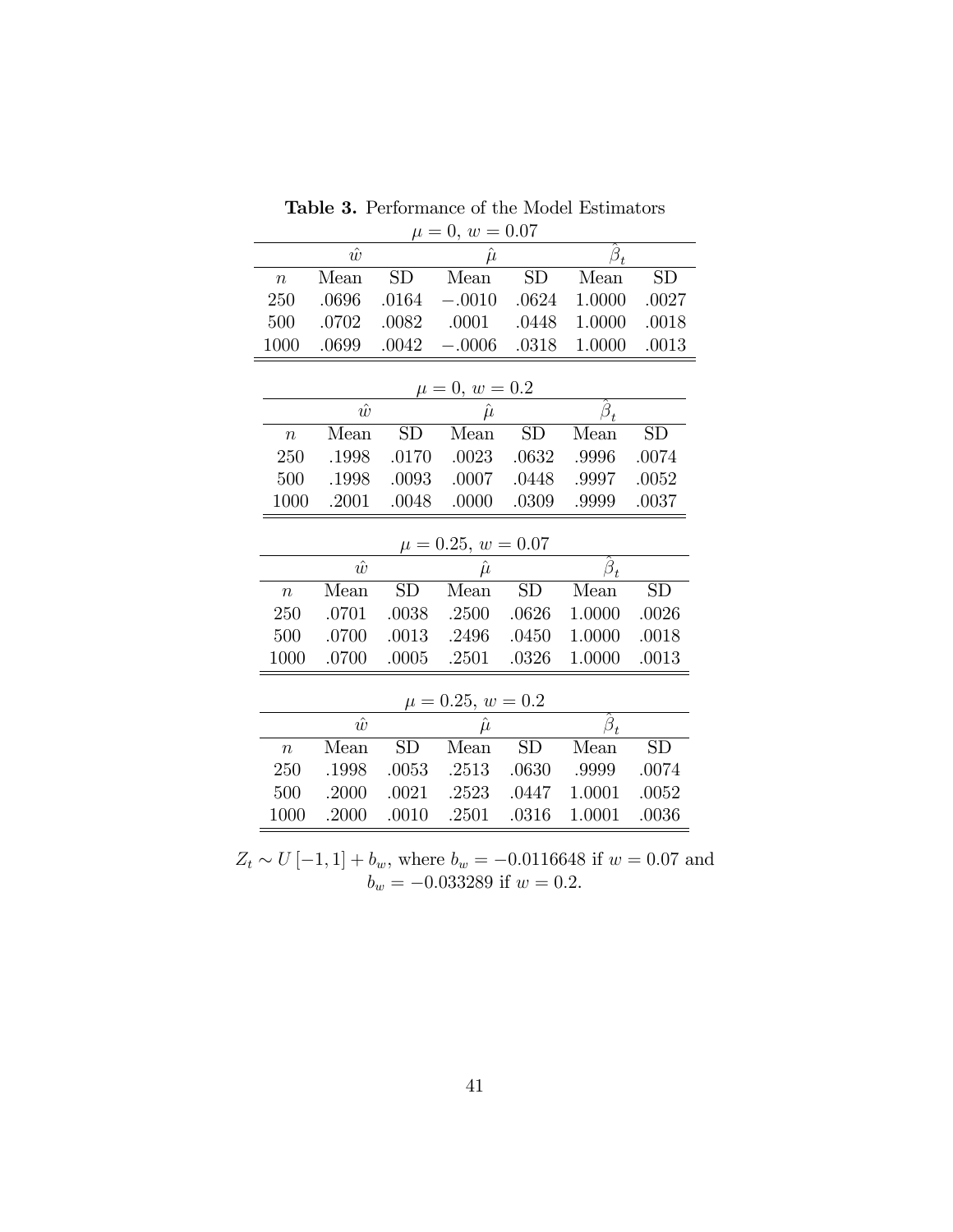| $\mu = 0, w = 0.07$                                                |           |           |                        |           |                              |           |  |  |
|--------------------------------------------------------------------|-----------|-----------|------------------------|-----------|------------------------------|-----------|--|--|
|                                                                    | $\hat{w}$ |           | $\hat{\mu}$            |           | $\hat{\boldsymbol{\beta}}_t$ |           |  |  |
| $\boldsymbol{n}$                                                   | Mean      | SD        | Mean                   | <b>SD</b> | Mean                         | <b>SD</b> |  |  |
| 250                                                                | .0700     | .0094     | $-.0010$               | .0630     | .9999                        | .0044     |  |  |
| 500                                                                | .0698     | .0050     | $-.0009$               | .0457     | .9999                        | .0031     |  |  |
| 1000                                                               | .0700     | .0023     | $-.0009$               | .0324     | 1.0000                       | .0022     |  |  |
|                                                                    |           |           |                        |           |                              |           |  |  |
|                                                                    |           |           | $\mu = 0, w = 0.2$     |           |                              |           |  |  |
|                                                                    | $\hat{w}$ |           | $\hat{\mu}$            |           | $\hat{\boldsymbol{\beta}}_t$ |           |  |  |
| $\overline{n}$                                                     | Mean      | SD        | Mean                   | <b>SD</b> | Mean                         | SD        |  |  |
| 250                                                                | .1996     | .0106     | .0026                  | .0629     | .9998                        | .0128     |  |  |
| 500                                                                | .1997     | .0052     | $-.0004$               | .0454     | .9998                        | .0091     |  |  |
| 1000                                                               | .1999     | .0027     | $-.0002$               | .0321     | 1.0000                       | .0064     |  |  |
|                                                                    |           |           | $\mu = 0.25, w = 0.07$ |           |                              |           |  |  |
|                                                                    | $\hat{w}$ |           | $\hat{\mu}$            |           | $\beta_t$                    |           |  |  |
| $\boldsymbol{n}$                                                   | Mean      | <b>SD</b> | Mean                   | <b>SD</b> | Mean                         | SD        |  |  |
| 250                                                                | .0700     | .0026     | .2485                  | .0638     | 1.0000                       | .0045     |  |  |
| 500                                                                | .0700     | .0010     | .2507                  | .0460     | .9999                        | .0032     |  |  |
| 1000                                                               | .0700     | .0004     | .2494                  | .0315     | 1.0000                       | .0022     |  |  |
|                                                                    |           |           |                        |           |                              |           |  |  |
| $\mu = 0.25, w = 0.2$<br>$\hat{\boldsymbol{\beta}}_t$<br>$\hat{w}$ |           |           |                        |           |                              |           |  |  |
|                                                                    | Mean      | <b>SD</b> | $\hat{\mu}$<br>Mean    | <b>SD</b> | Mean                         | SD        |  |  |
| $\boldsymbol{n}$                                                   |           |           |                        |           |                              |           |  |  |
| 250                                                                | .2000     | .0043     | .2514                  | .0636     | .9999                        | .0128     |  |  |
| 500                                                                | .1999     | .0019     | .2501                  | .0436     | .9998                        | .0093     |  |  |
| 1000                                                               | .1999     | .0009     | .2499                  | .0322     | 1.0001                       | .0063     |  |  |

Table 4. Performance of the Model's Estimators

 $Z_t \sim NID(\mu_Z, 1)$  with  $\mu_Z = -w/2$ .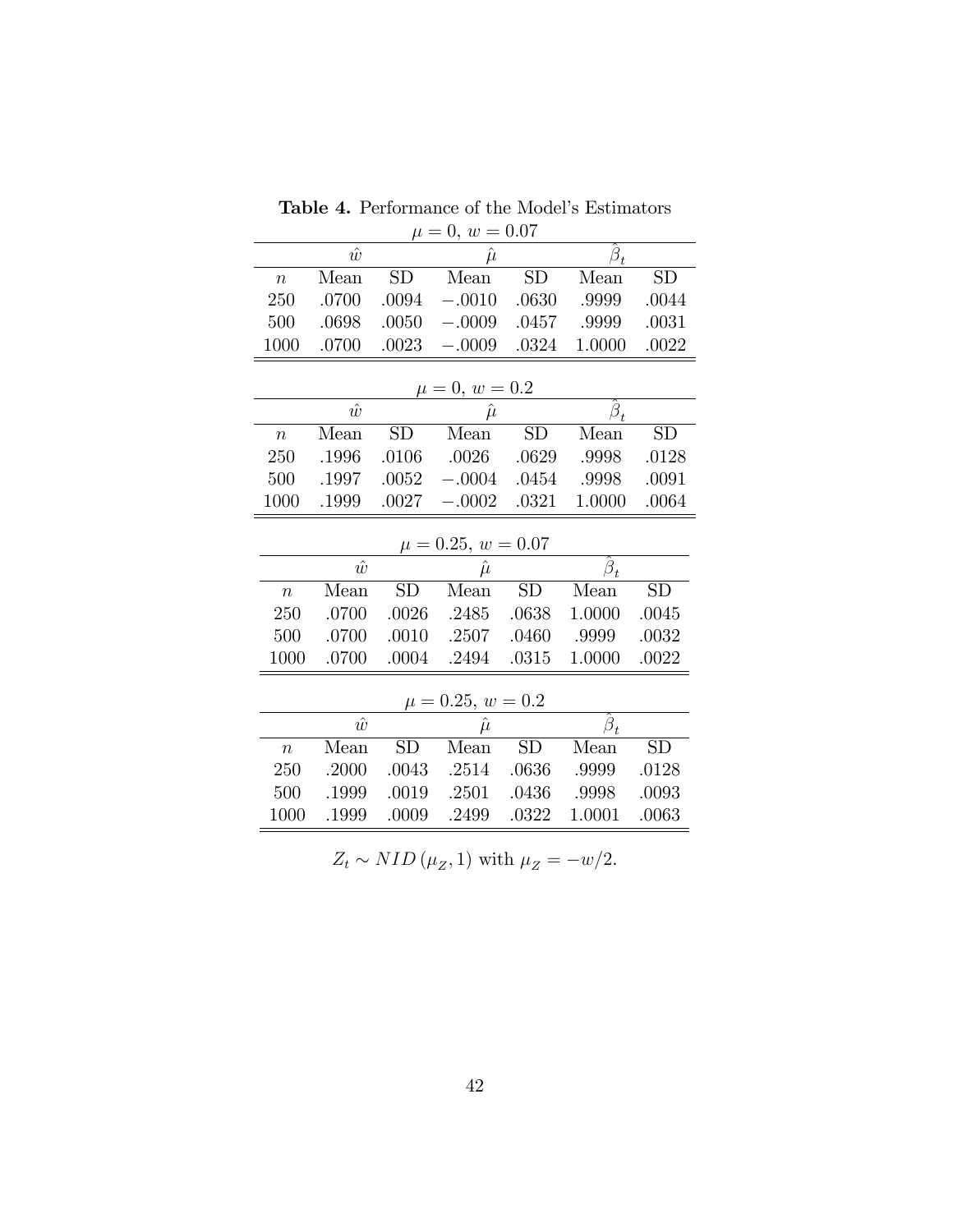|                                                                   |             |             | <b>Lable 0.</b> $p$ values of the TIDI vestes for the LIT data |            |  |  |
|-------------------------------------------------------------------|-------------|-------------|----------------------------------------------------------------|------------|--|--|
| <b>Ticker</b>                                                     | <b>EWA</b>  | <b>EWH</b>  | <b>EWJ</b>                                                     | <b>EWM</b> |  |  |
|                                                                   | (Australia) | (Hong Kong) | $\rm (Japan)$                                                  | (Malaysia) |  |  |
| Intercept                                                         | 0.1800      | 0.7910      | 0.6403                                                         | 0.7002     |  |  |
| <b>None</b>                                                       | 0.5913      | 0.6190      | 0.6109                                                         | 0.8491     |  |  |
| <b>Ticker</b>                                                     | <b>EWS</b>  | <b>EWT</b>  | <b>EWY</b>                                                     | <b>FXI</b> |  |  |
|                                                                   | (Singapore) | (Taiwan)    | (South Korea)                                                  | (China)    |  |  |
| Intercept                                                         | 0.6105      | 0.6142      | 0.0675                                                         | 0.3243     |  |  |
| <b>None</b>                                                       | 0.8078      | 0.6400      | 0.8034                                                         | 0.8596     |  |  |
| Note: Intercept the ADF tost with an intercept: None the ADF tost |             |             |                                                                |            |  |  |

Table 5. p-values of the ADF tests for the ETF data

Note: Intercept-the ADF test with an intercept; None-the ADF test without a trend or an intercept.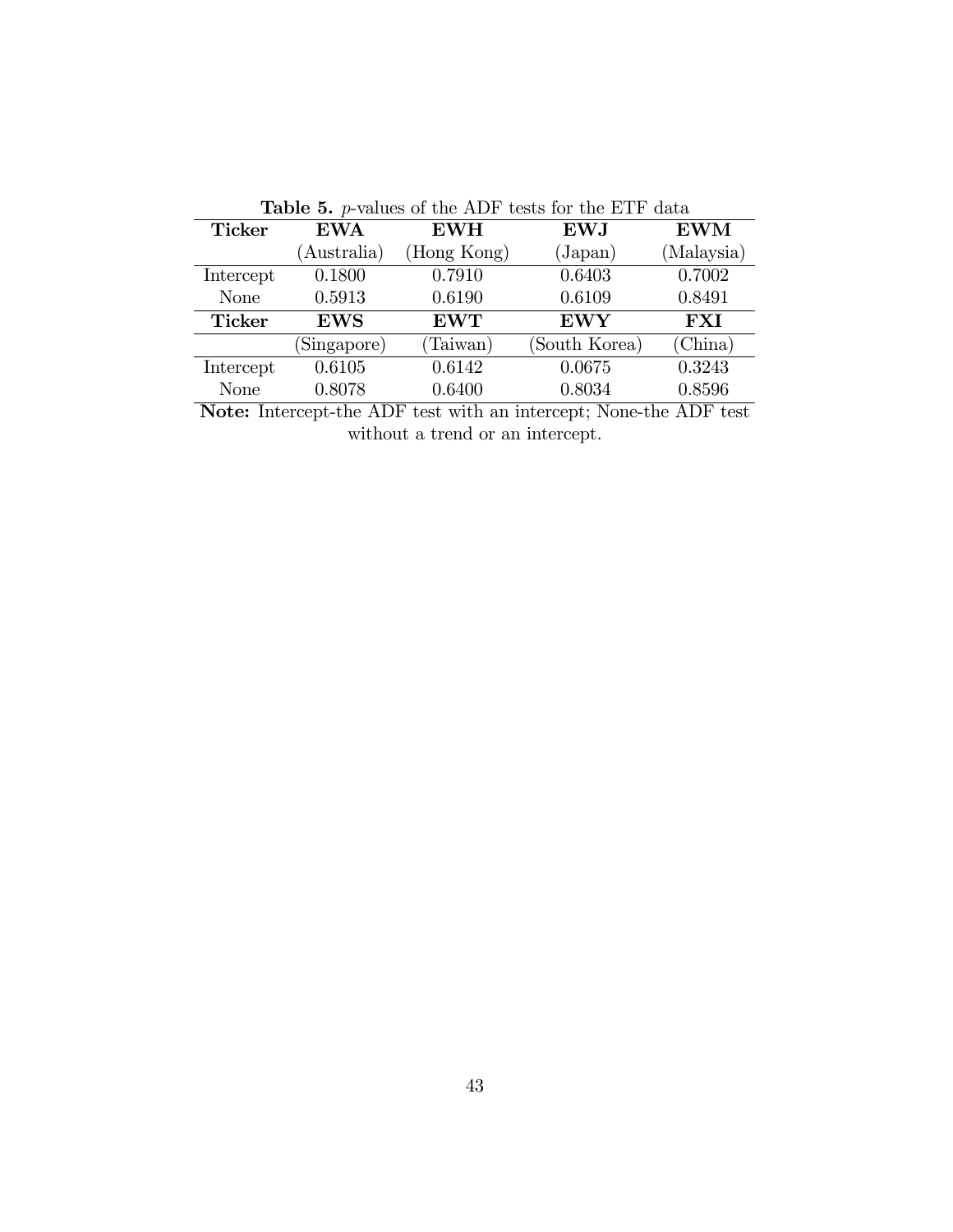|                             |               | <b>Lable 6.</b> Similarity-based model estimation of the EIF data |             |             |             |             |             |             |            |
|-----------------------------|---------------|-------------------------------------------------------------------|-------------|-------------|-------------|-------------|-------------|-------------|------------|
| Ticker                      |               | $\hat{\mu}$                                                       | $\hat{w}_1$ | $\hat{w}_2$ | $\hat{w}_3$ | $\hat{w}_4$ | $\hat{w}_5$ | $\hat{w}_6$ | <b>AIC</b> |
| <b>EWA</b>                  | M1            | 0.001                                                             | 1.000       |             |             |             |             |             | $-7.625$   |
| (Australia)                 |               | (0.0004)                                                          | (0.0001)    |             |             |             |             |             |            |
|                             | $\rm M2$      |                                                                   | 0.269       | $0.001\,$   | 0.283       | 0.017       | $-0.003$    | $-0.251$    | $-9.903$   |
|                             |               |                                                                   | (0.0033)    | (0.0036)    | (0.0018)    | (0.0032)    | (0.0004)    | (0.0019)    |            |
| ${\rm EWH}$                 | M1            | 0.000                                                             | 1.000       |             |             |             |             |             | $-8.010$   |
| (Hong Kong)                 |               | (0.003)                                                           | (0.0001)    |             |             |             |             |             |            |
|                             | $\mathbf{M}2$ |                                                                   | 0.040       | 0.244       | $0.374\,$   | $-0.053$    | $-0.003$    | $-0.241$    | $-9.668$   |
|                             |               |                                                                   | (0.0026)    | (0.0026)    | (0.0019)    | (0.0035)    | (0.0004)    | (0.0018)    |            |
| <b>EWJ</b>                  | M1            | 0.000                                                             | 1.000       |             |             |             |             |             | $-8.779$   |
| (Japan)                     |               | (0.0002)                                                          | (0.0000)    |             |             |             |             |             |            |
|                             | $\rm M2$      |                                                                   | 0.213       | 0.072       | 0.336       | 0.054       | $-0.002$    | $-0.237$    | $-10.180$  |
|                             |               |                                                                   | (0.0037)    | (0.0040)    | (0.0017)    | (0.0028)    | (0.0003)    | (0.0016)    |            |
| $\mathrm{EWM}$              | M1            | 0.000                                                             | 1.000       |             |             |             |             |             | $-8.144$   |
| (Malaysia)                  |               | (0.0003)                                                          | (0.0001)    |             |             |             |             |             |            |
|                             | $\mathbf{M}2$ |                                                                   | 0.031       | $0.329\,$   | $0.339\,$   | $-0.082$    | $-0.008$    | $-0.236$    | $-9.196$   |
|                             |               |                                                                   | (0.0109)    | (0.0114)    | (0.0032)    | (0.0055)    | (0.0007)    | (0.0035)    |            |
| ${\rm EWS}$                 | $\rm M1$      | 0.001                                                             | 1.000       |             |             |             |             |             | $-7.583$   |
| (Singapore)                 |               | (0.0005)                                                          | (0.0002)    |             |             |             |             |             |            |
|                             | $\mathbf{M}2$ |                                                                   | 0.104       | 0.299       | 0.424       | $-0.165$    | $-0.007$    | $-0.348$    | $-9.575$   |
|                             |               |                                                                   | (0.0141)    | (0.0144)    | (0.0030)    | (0.0059)    | (0.0008)    | (0.0035)    |            |
| ${\rm EWT}$                 | M1            | 0.000                                                             | 1.000       |             |             |             |             |             | $-7.958$   |
| (Taiwan)                    |               | (0.0003)                                                          | (0.0001)    |             |             |             |             |             |            |
|                             | $\mathbf{M}2$ |                                                                   | 0.0258      | $0.275\,$   | $0.399\,$   | 0.042       | $-0.004$    | $-0.204$    | $-9.335$   |
|                             |               |                                                                   | (0.0082)    | (0.0084)    | (0.0025)    | (0.0044)    | (0.0004)    | (0.0020)    |            |
| ${\rm EWY}$                 | $\rm M1$      | 0.001                                                             | 1.000       |             |             |             |             |             | $-7.773$   |
| (South Korea)               |               | (0.0004)                                                          | (0.0001)    |             |             |             |             |             |            |
|                             | $\mathbf{M}2$ |                                                                   | 0.004       | $0.202\,$   | 0.281       | 0.008       | $-0.001$    | $-0.159$    | $-9.370$   |
|                             |               |                                                                   | (0.0023)    | (0.0026)    | (0.0016)    | (0.0030)    | (0.0003)    | (0.0013)    |            |
| $\mathop{\rm FXI}\nolimits$ | M1            | $0.002\,$                                                         | 1.000       |             |             |             |             |             | $-7.722$   |
| (China)                     |               | (0.0008)                                                          | (0.0002)    |             |             |             |             |             |            |
|                             | $\mathbf{M}2$ |                                                                   | 0.010       | 0.189       | 0.332       | $-0.061$    | $-0.001$    | $-0.166$    | $-9.715$   |
|                             |               |                                                                   | (0.0170)    | (0.0170)    | (0.0017)    | (0.0034)    | (0.0003)    | (0.0017)    |            |

Table 6. Similarity-based model estimation of the ETF data

**Note:** M1-the random walk with a drift model; For M1,  $\hat{w}_1 \equiv \hat{\beta}$ ; M2-the similarity model  $(30)$ ; standard errors are in brackets.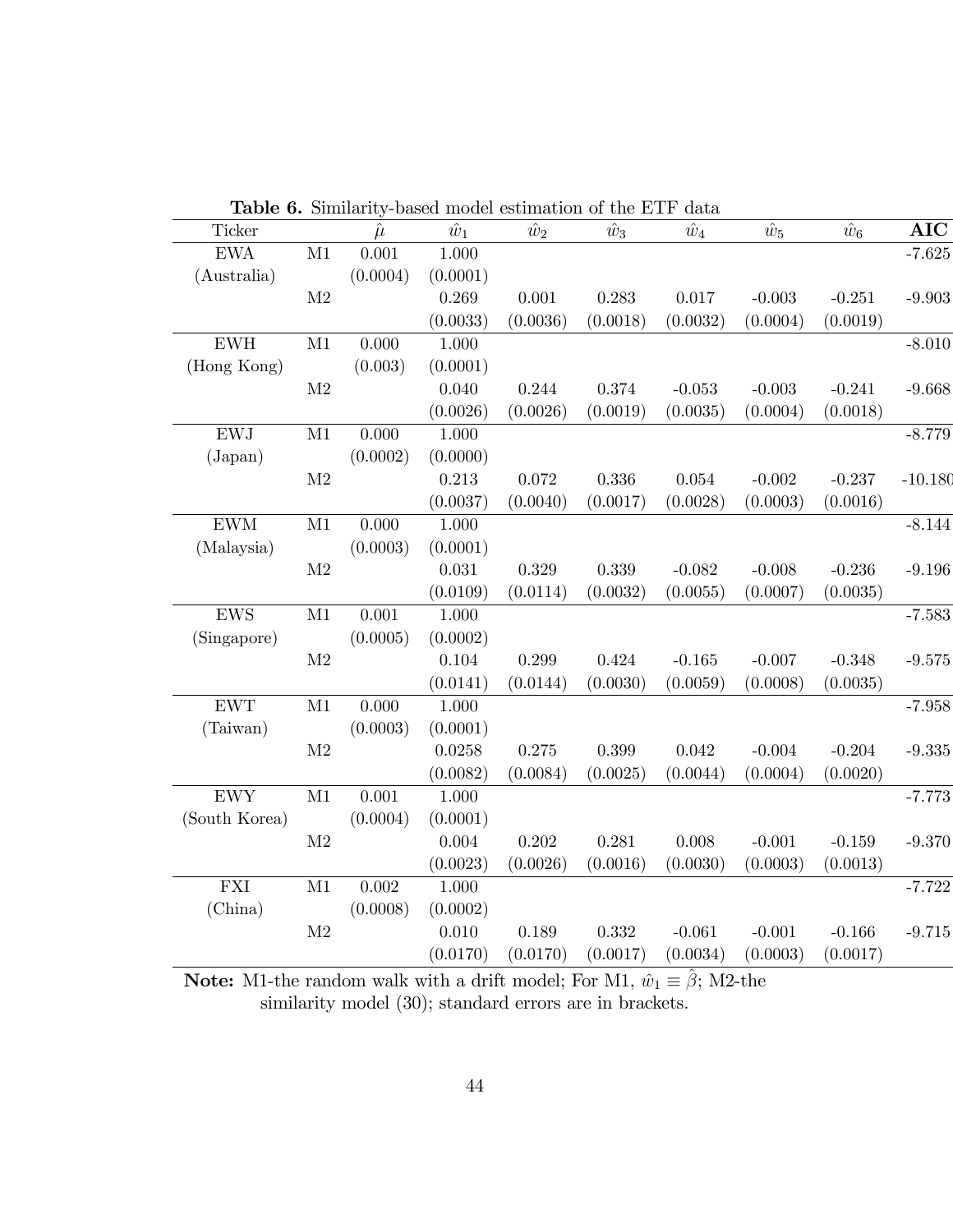

Fig. 1: Recursive values of  $\hat{\beta}_t$  based on the fitted version of (30)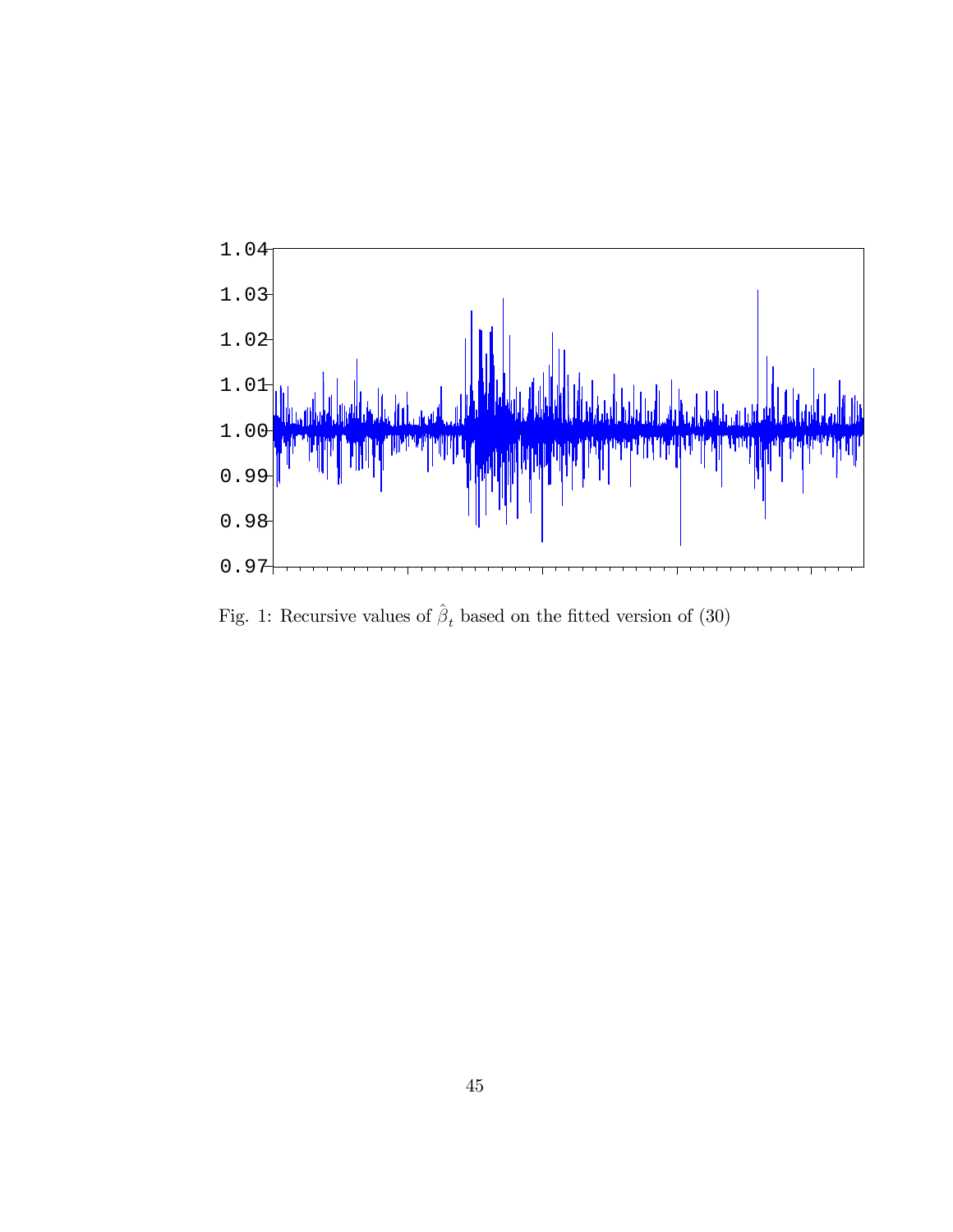#### References

- Chen, R. & R. S. Tsay  $(1993)$  Functional-coefficient autoregressive models. Journal of the American Statistical Association 88, 298–308.
- Dahlhaus, R. (2000) A likelihood approximation for locally stationary processes. The Annals of Statistics 28, 1762–1794.
- Dahlhaus, R., R.H. Neumann & R. Von Sachs (1999) Nonlinear wavelet estimation of time-varying autoregressive process. *Bernoulli* 5, 873– 906.
- Evans, G.B.A. & N.E. Savin (1984) Testing for Unit Roots: 2. Econometrica 52, 1241-1269.
- Feigin, P.D. (1976) Maximum likelihood estimation for continuous time stochastic processes. Advances in Applied Probability 8, 712–736.
- Granger, C.W.J. & N.R. Swanson (1997) Introduction to stochastic unit root processes. Journal of Econometrics 80, 35–62.
- Graybill, F.A. (1983) Matrices with Applications in Statistics, 2nd Edition. Wadsworth, Belmont, California.
- Heyde, C.C. (1975) Remarks in efficiency of estimation for branching processes.  $Biometrika$  62, 49–55.
- Hwang, S. Y. & I. V. Basawa (2005). Explosive random coefficient  $AR(1)$ processes and related asymptotics for least squares estimation, Journal of Time Series Analysis, 26, 807-824.
- Kadane, J. B. (1971). Comparison of k-class estimators when the disturbances are small. Econometrica, 39, 723-737
- Levy, A. & O. Lieberman (2012) Overreaction of Country ETFs to US Market Returns: Intraday vs. Daily Horizons and the Role of Synchronized Trading. Forthcoming in Journal of Banking and Finance.
- Lieberman, O. (2010) Asymptotic Theory for Empirical Similarity models.  $Econometric Theory 26, 1032-1059.$